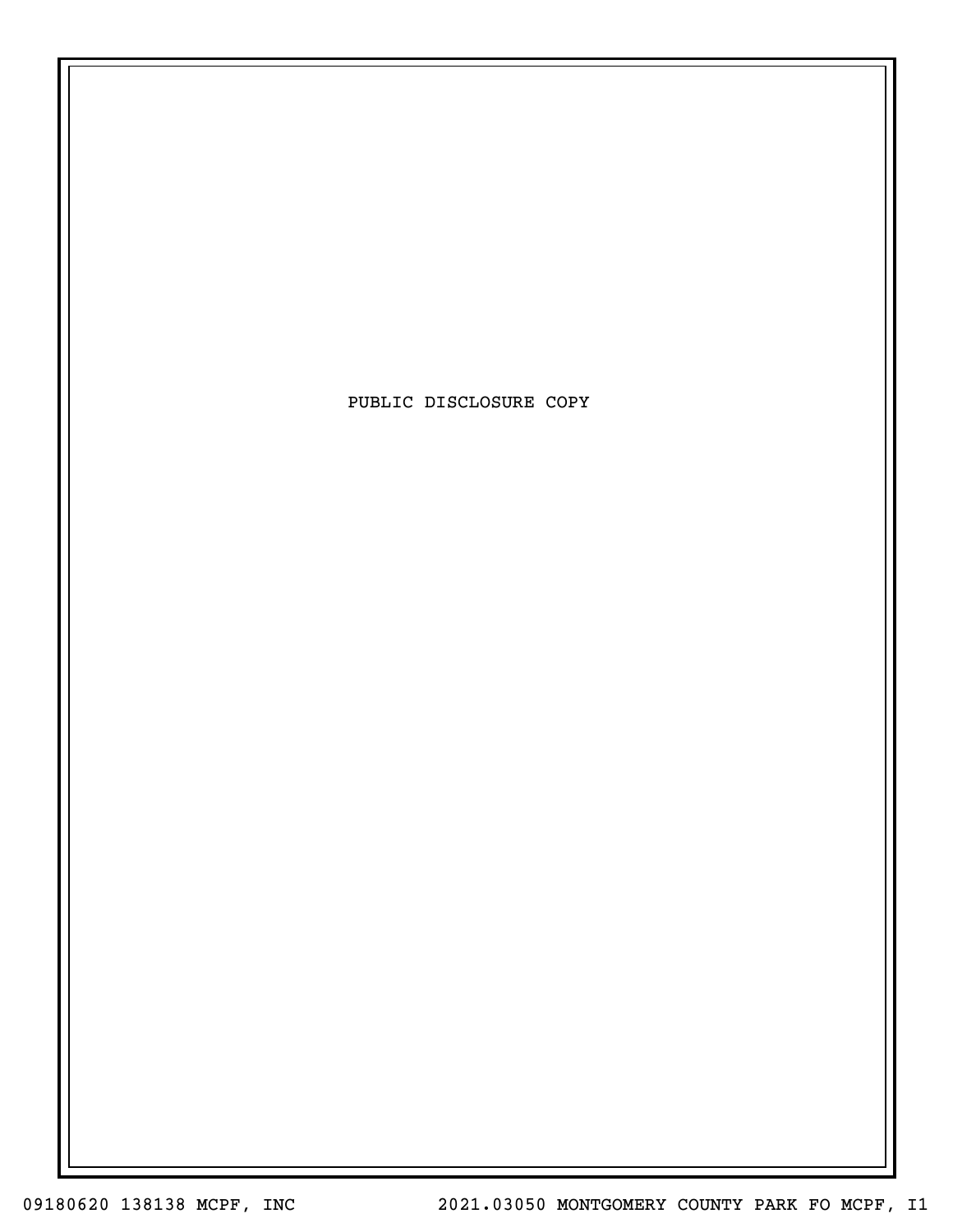| Form |  |
|------|--|

# **Return of Organization Exempt From Income Tax** \*\* PUBLIC DISCLOSURE COPY \*\*

Under section 501(c), 527, or 4947(a)(1) of the Internal Revenue Code (except private foundations) **2021** 

**| Do not enter social security numbers on this form as it may be made public.**

Department of the Treasury Internal Revenue Service **| Go to www.irs.gov/Form990 for instructions and the latest information. Inspection**

OMB No. 1545-0047 **Open to Public** 

|                              | A For the 2021 calendar year, or tax year beginning                                                                                         | and ending |                                                     |                                                           |
|------------------------------|---------------------------------------------------------------------------------------------------------------------------------------------|------------|-----------------------------------------------------|-----------------------------------------------------------|
| В<br>Check if<br>applicable: | <b>C</b> Name of organization                                                                                                               |            | D Employer identification number                    |                                                           |
| Address<br>change            | MONTGOMERY COUNTY PARK FOUNDATION, INC.                                                                                                     |            |                                                     |                                                           |
| Name<br>change               | Doing business as                                                                                                                           |            | 52-1788782                                          |                                                           |
| Initial<br>return            | Number and street (or P.O. box if mail is not delivered to street address)                                                                  | Room/suite | E Telephone number                                  |                                                           |
| Final<br>return/             | 2425 REEDIE DRIVE, 12TH FLOOR                                                                                                               |            | $(301)495 - 2490$                                   |                                                           |
| termin-<br>ated              | City or town, state or province, country, and ZIP or foreign postal code                                                                    |            | G Gross receipts \$                                 | 805,813.                                                  |
| Amended<br>return            | 20902<br>WHEATON, MD                                                                                                                        |            | H(a) Is this a group return                         |                                                           |
| Applica-<br>tion             | F Name and address of principal officer: KATIE RICTOR                                                                                       |            |                                                     | for subordinates? $\Box$ Yes $\boxed{X}$ No               |
| pending                      | SAME AS C ABOVE                                                                                                                             |            | H(b) Are all subordinates included?   Yes           | ∣No                                                       |
|                              | <b>I</b> Tax-exempt status: $\boxed{\mathbf{X}}$ 501(c)(3) [<br>$\sqrt{\frac{1}{1}}$ (insert no.)<br>$501(c)$ (<br>$4947(a)(1)$ or          | 527        |                                                     | If "No," attach a list. See instructions                  |
|                              | J Website: MONTGOMERYPARKSFOUNDATION.ORG                                                                                                    |            | $H(c)$ Group exemption number $\blacktriangleright$ |                                                           |
|                              | <b>K</b> Form of organization: $\boxed{\mathbf{X}}$ Corporation<br>Trust<br>Other $\blacktriangleright$<br>Association                      |            |                                                     | L Year of formation: $1992$ M State of legal domicile: MD |
| Part I                       | <b>Summary</b>                                                                                                                              |            |                                                     |                                                           |
| 1.                           | Briefly describe the organization's mission or most significant activities: TO LESSEN THE BURDENS OF                                        |            |                                                     |                                                           |
|                              | GOVERNMENT WHILE SERVING AND PROVIDING FACILITIES FOR THE RESIDENTS                                                                         |            |                                                     |                                                           |
| 2                            | Check this box $\blacktriangleright$ $\Box$ if the organization discontinued its operations or disposed of more than 25% of its net assets. |            |                                                     |                                                           |
| 3                            | Number of voting members of the governing body (Part VI, line 1a)                                                                           |            | 3                                                   | 10                                                        |
| 4                            |                                                                                                                                             |            | $\overline{\mathbf{4}}$                             | 10                                                        |
| 5                            |                                                                                                                                             |            | 5                                                   | $\Omega$                                                  |
|                              |                                                                                                                                             |            | $6\phantom{a}$                                      | 10                                                        |
| Activities & Governance      |                                                                                                                                             |            | 7a                                                  | 0.                                                        |
|                              |                                                                                                                                             |            | 7b                                                  | $0$ .                                                     |
|                              |                                                                                                                                             |            | <b>Prior Year</b>                                   | <b>Current Year</b>                                       |
| 8                            | Contributions and grants (Part VIII, line 1h)                                                                                               |            | 663,238.                                            | 804,097.                                                  |
| Revenue<br>9                 | Program service revenue (Part VIII, line 2g)                                                                                                |            | 0.                                                  | 0.                                                        |
| 10                           |                                                                                                                                             |            | 2,082.                                              | 1,716.                                                    |
| 11                           | Other revenue (Part VIII, column (A), lines 5, 6d, 8c, 9c, 10c, and 11e)                                                                    |            | 0.                                                  | 0.                                                        |
| 12                           | Total revenue - add lines 8 through 11 (must equal Part VIII, column (A), line 12)                                                          |            | 665, 320.                                           | 805, 813.                                                 |
| 13                           | Grants and similar amounts paid (Part IX, column (A), lines 1-3)                                                                            |            | 0.                                                  | 0.                                                        |
| 14                           | Benefits paid to or for members (Part IX, column (A), line 4)                                                                               |            | $\overline{0}$ .                                    | $\overline{0}$ .                                          |
| 15                           | Salaries, other compensation, employee benefits (Part IX, column (A), lines 5-10)                                                           |            | 0.                                                  | 0.                                                        |
|                              |                                                                                                                                             |            | $\overline{0}$ .                                    | 0.                                                        |
|                              | 8,645.<br><b>b</b> Total fundraising expenses (Part IX, column (D), line 25) $\rightarrow$                                                  |            |                                                     |                                                           |
| Expenses                     |                                                                                                                                             |            | 305, 916.                                           | 416, 215.                                                 |
| 18                           | Total expenses. Add lines 13-17 (must equal Part IX, column (A), line 25) <i></i>                                                           |            | 305, 916.                                           | 416, 215.                                                 |
| 19                           |                                                                                                                                             |            | 359,404.                                            | 389,598.                                                  |
| ăğ                           |                                                                                                                                             |            | <b>Beginning of Current Year</b>                    | <b>End of Year</b>                                        |
| 20                           | Total assets (Part X, line 16)                                                                                                              |            | 1,486,144.                                          | 1,876,149.                                                |
| 21                           | Total liabilities (Part X, line 26)                                                                                                         |            | 26,692.                                             | 27,099.                                                   |
| 22                           |                                                                                                                                             |            | 1,459,452.                                          | 1,849,050.                                                |
| Part II                      | <b>Signature Block</b>                                                                                                                      |            |                                                     |                                                           |

Under penalties of perjury, I declare that I have examined this return, including accompanying schedules and statements, and to the best of my knowledge and belief, it is true, correct, and complete. Declaration of preparer (other than officer) is based on all information of which preparer has any knowledge.

| Sign            | Signature of officer                                                                |                      | Date |                                               |                            |  |  |
|-----------------|-------------------------------------------------------------------------------------|----------------------|------|-----------------------------------------------|----------------------------|--|--|
| Here            | KATIE RICTOR,<br>EXECUTIVE DIRECTOR                                                 |                      |      |                                               |                            |  |  |
|                 | Type or print name and title                                                        |                      |      |                                               |                            |  |  |
|                 | Print/Type preparer's name                                                          | Preparer's signature | Date | Check                                         | <b>PTIN</b>                |  |  |
| Paid            | CHRISTOPHER G.<br>LEHMAN                                                            |                      |      | self-emploved                                 | P02033500                  |  |  |
| Preparer        | SB.<br>COMPANY<br>&.<br>Firm's name $\blacktriangleright$                           |                      |      | Firm's EIN $\blacktriangleright$ 20 - 2153727 |                            |  |  |
| Use Only        | Firm's address 10200 GRAND CENTRAL AVE, SUITE 250                                   |                      |      |                                               |                            |  |  |
|                 | OWINGS MILLS, MD 21117                                                              |                      |      |                                               | Phone no. $(410)$ 584-0060 |  |  |
|                 | May the IRS discuss this return with the preparer shown above? See instructions     |                      |      |                                               | X  <br>No<br>Yes           |  |  |
| 132001 12-09-21 | LHA For Paperwork Reduction Act Notice, see the separate instructions.              |                      |      |                                               | Form 990 (2021)            |  |  |
|                 | $A$ aiinnii na dan anaiithi mtail ifaatai ami mpilmim aaimtiinintait<br>$\sim$ $ -$ |                      |      |                                               |                            |  |  |

SEE SCHEDULE O FOR ORGANIZATION MISSION STATEMENT CONTINUATION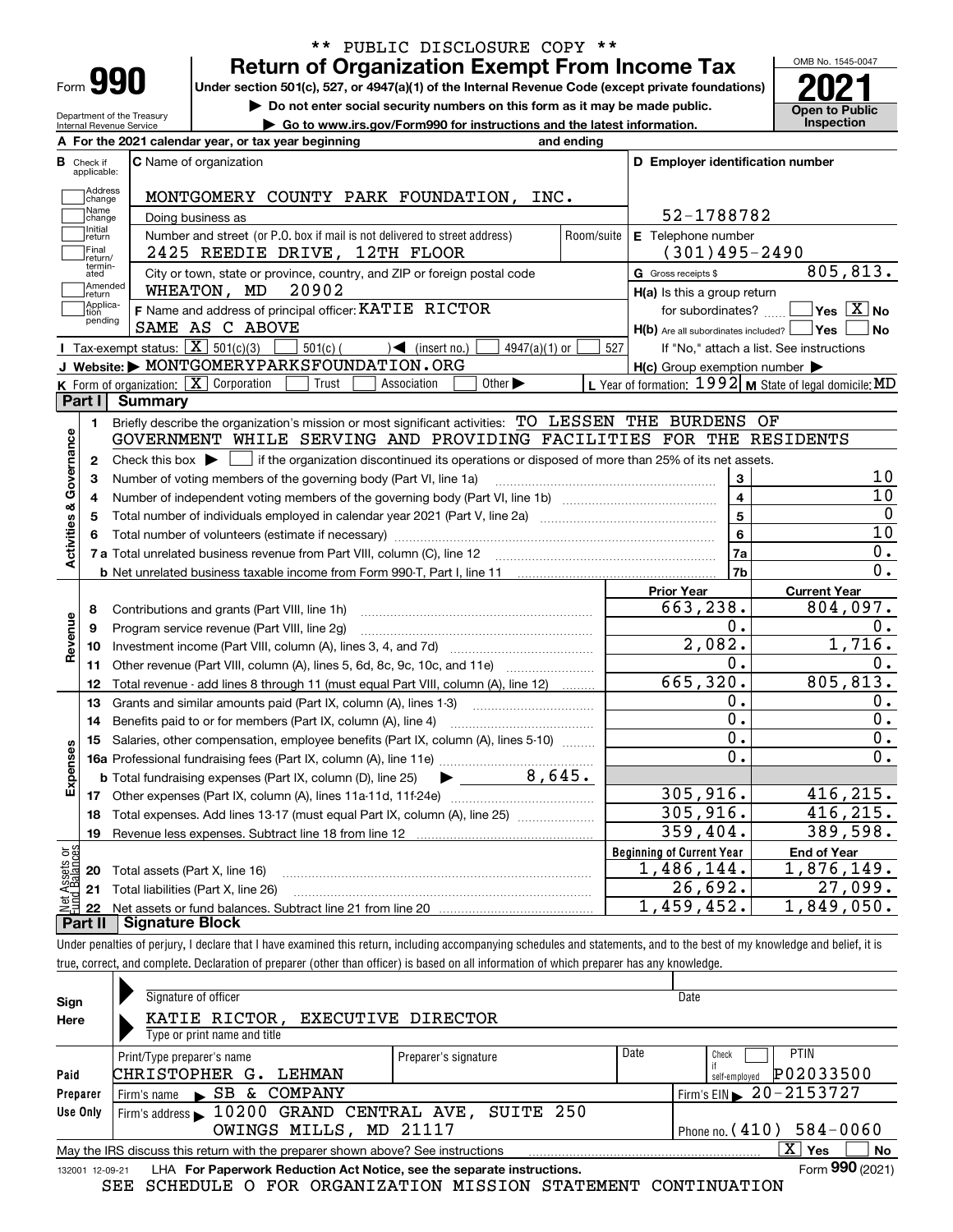|              | MONTGOMERY COUNTY PARK FOUNDATION, INC. 52-1788782<br>Form 990 (2021)                                                                        | Page 2             |
|--------------|----------------------------------------------------------------------------------------------------------------------------------------------|--------------------|
|              | Part III   Statement of Program Service Accomplishments                                                                                      |                    |
|              |                                                                                                                                              | $\boxed{\text{X}}$ |
| $\mathbf{1}$ | Briefly describe the organization's mission:                                                                                                 |                    |
|              | TO LESSEN THE BURDENS OF GOVERNMENT WHILE SERVING AND PROVIDING<br>FACILITIES FOR THE RESIDENTS OF MONTGOMERY COUNTY, MARYLAND BY USING      |                    |
|              | PRIVATE FUNDING SOURCES TO PROMOTE AND ADVANCE THE ACQUISITION,                                                                              |                    |
|              | PROTECTION, USE AND DEVELOPMENT OF PARK LAND LOCATED IN MONTGOMERY                                                                           |                    |
| $\mathbf{2}$ | Did the organization undertake any significant program services during the year which were not listed on the                                 |                    |
|              | $\Box$ Yes $[\overline{\mathrm{X}}]$ No<br>prior Form 990 or 990-EZ?                                                                         |                    |
|              | If "Yes," describe these new services on Schedule O.                                                                                         |                    |
| 3            | $\Box$ Yes $\Box$ No<br>Did the organization cease conducting, or make significant changes in how it conducts, any program services?         |                    |
|              | If "Yes," describe these changes on Schedule O.                                                                                              |                    |
| 4            | Describe the organization's program service accomplishments for each of its three largest program services, as measured by expenses.         |                    |
|              | Section 501(c)(3) and 501(c)(4) organizations are required to report the amount of grants and allocations to others, the total expenses, and |                    |
|              | revenue, if any, for each program service reported.                                                                                          |                    |
| 4a l         | ) (Expenses \$ $353$ , $715$ $\cdot$ $\,$ including grants of \$<br>) (Revenue \$<br>(Code:                                                  |                    |
|              | SUPPORT TO MONTGOMERY PARKS VIA PAYMENT OF DIRECT EXPENSES OF GRANTS.                                                                        |                    |
|              |                                                                                                                                              |                    |
|              |                                                                                                                                              |                    |
|              |                                                                                                                                              |                    |
|              |                                                                                                                                              |                    |
|              |                                                                                                                                              |                    |
|              |                                                                                                                                              |                    |
|              |                                                                                                                                              |                    |
|              |                                                                                                                                              |                    |
|              |                                                                                                                                              |                    |
|              |                                                                                                                                              |                    |
| 4b           |                                                                                                                                              |                    |
|              |                                                                                                                                              |                    |
|              |                                                                                                                                              |                    |
|              |                                                                                                                                              |                    |
|              |                                                                                                                                              |                    |
|              |                                                                                                                                              |                    |
|              |                                                                                                                                              |                    |
|              |                                                                                                                                              |                    |
|              |                                                                                                                                              |                    |
|              |                                                                                                                                              |                    |
|              |                                                                                                                                              |                    |
|              |                                                                                                                                              |                    |
|              |                                                                                                                                              |                    |
| 4c           | $\left(\text{Revenue }$<br>(Code: ) (Expenses \$<br>including grants of \$                                                                   |                    |
|              |                                                                                                                                              |                    |
|              |                                                                                                                                              |                    |
|              |                                                                                                                                              |                    |
|              |                                                                                                                                              |                    |
|              |                                                                                                                                              |                    |
|              |                                                                                                                                              |                    |
|              |                                                                                                                                              |                    |
|              |                                                                                                                                              |                    |
|              |                                                                                                                                              |                    |
|              |                                                                                                                                              |                    |
|              |                                                                                                                                              |                    |
| 4d           | Other program services (Describe on Schedule O.)                                                                                             |                    |
|              | (Expenses \$<br>(Revenue \$<br>including grants of \$                                                                                        |                    |
| 4е           | 353, 715.<br>Total program service expenses >                                                                                                |                    |
|              |                                                                                                                                              | Form 990 (2021)    |
|              | 132002 12-09-21                                                                                                                              |                    |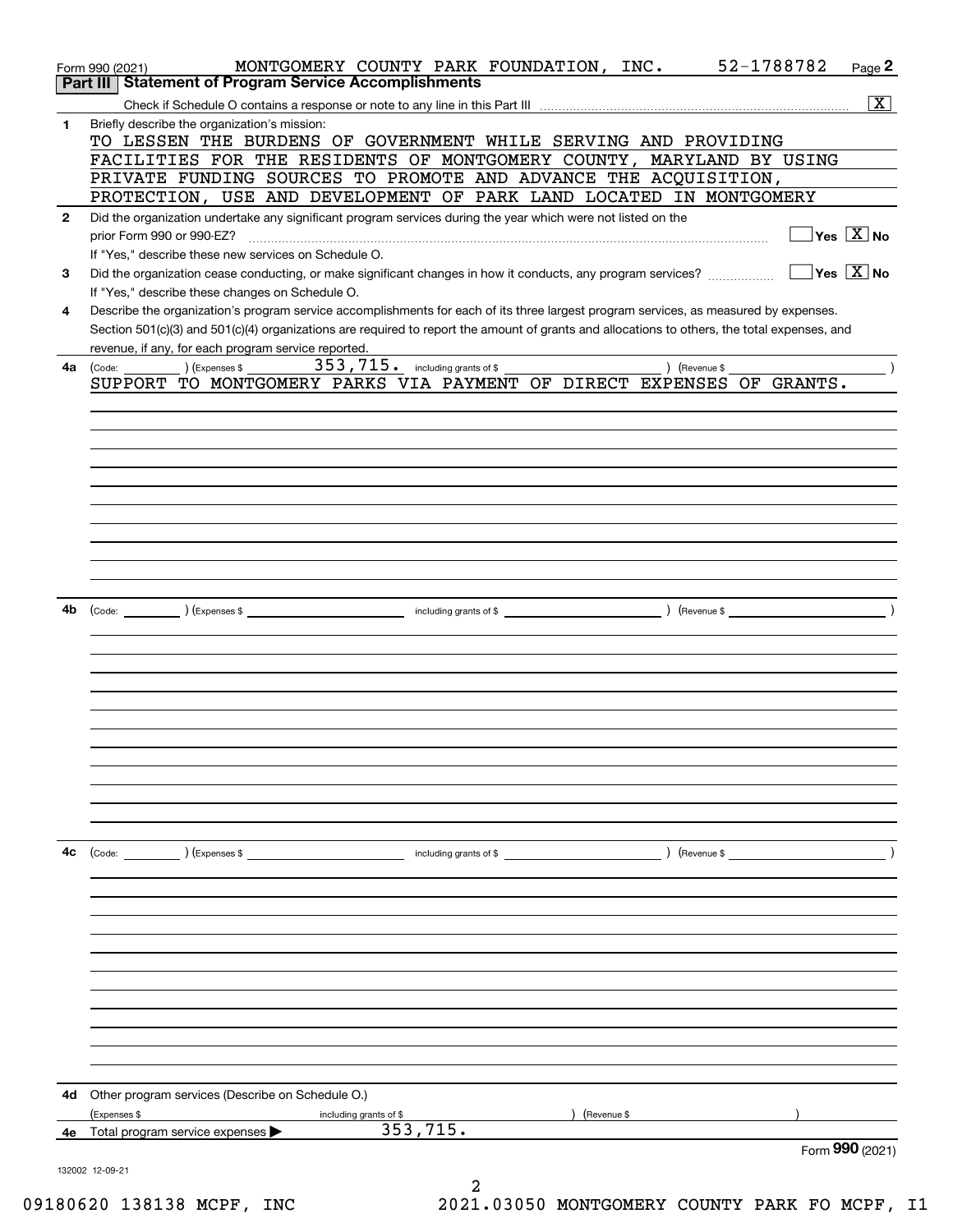| Form 990 (2021) |                                                  |  | MONTGOMERY COUNTY PARK FOUNDATION, | INC. | 52-1788782 | $P$ age $\ddot{\bm{\omega}}$ |
|-----------------|--------------------------------------------------|--|------------------------------------|------|------------|------------------------------|
|                 | <b>Part IV   Checklist of Required Schedules</b> |  |                                    |      |            |                              |

|     |                                                                                                                                       |                 | Yes                     | No                      |
|-----|---------------------------------------------------------------------------------------------------------------------------------------|-----------------|-------------------------|-------------------------|
| 1   | Is the organization described in section $501(c)(3)$ or $4947(a)(1)$ (other than a private foundation)?                               |                 |                         |                         |
|     |                                                                                                                                       | 1.              | х                       |                         |
| 2   |                                                                                                                                       | $\mathbf{2}$    | $\overline{\mathbf{x}}$ |                         |
| 3   | Did the organization engage in direct or indirect political campaign activities on behalf of or in opposition to candidates for       |                 |                         |                         |
|     |                                                                                                                                       | 3               |                         | x                       |
| 4   | Section 501(c)(3) organizations. Did the organization engage in lobbying activities, or have a section 501(h) election in effect      |                 |                         |                         |
|     |                                                                                                                                       | 4               |                         | x                       |
| 5   | Is the organization a section 501(c)(4), 501(c)(5), or 501(c)(6) organization that receives membership dues, assessments, or          |                 |                         |                         |
|     |                                                                                                                                       | 5               |                         | x                       |
| 6   | Did the organization maintain any donor advised funds or any similar funds or accounts for which donors have the right to             |                 |                         |                         |
|     | provide advice on the distribution or investment of amounts in such funds or accounts? If "Yes," complete Schedule D, Part I          | 6               |                         | x                       |
| 7   | Did the organization receive or hold a conservation easement, including easements to preserve open space,                             |                 |                         |                         |
|     |                                                                                                                                       | $\overline{7}$  |                         | x                       |
| 8   | Did the organization maintain collections of works of art, historical treasures, or other similar assets? If "Yes," complete          |                 |                         |                         |
|     |                                                                                                                                       | 8               |                         | x                       |
| 9   | Did the organization report an amount in Part X, line 21, for escrow or custodial account liability, serve as a custodian for         |                 |                         |                         |
|     | amounts not listed in Part X; or provide credit counseling, debt management, credit repair, or debt negotiation services?             |                 |                         |                         |
|     |                                                                                                                                       | 9               |                         | x                       |
| 10  | Did the organization, directly or through a related organization, hold assets in donor-restricted endowments                          |                 |                         |                         |
|     |                                                                                                                                       | 10              |                         | x                       |
| 11  | If the organization's answer to any of the following questions is "Yes," then complete Schedule D, Parts VI, VII, VIII, IX, or X,     |                 |                         |                         |
|     | as applicable.                                                                                                                        |                 |                         |                         |
|     | a Did the organization report an amount for land, buildings, and equipment in Part X, line 10? If "Yes," complete Schedule D,         |                 |                         | x                       |
|     |                                                                                                                                       | 11a             |                         |                         |
|     | <b>b</b> Did the organization report an amount for investments - other securities in Part X, line 12, that is 5% or more of its total |                 |                         | x                       |
|     | c Did the organization report an amount for investments - program related in Part X, line 13, that is 5% or more of its total         | 11b             |                         |                         |
|     |                                                                                                                                       | 11c             |                         | x                       |
|     | d Did the organization report an amount for other assets in Part X, line 15, that is 5% or more of its total assets reported in       |                 |                         |                         |
|     |                                                                                                                                       | 11d             |                         | x                       |
|     |                                                                                                                                       | <b>11e</b>      |                         | $\overline{\mathbf{x}}$ |
| f   | Did the organization's separate or consolidated financial statements for the tax year include a footnote that addresses               |                 |                         |                         |
|     | the organization's liability for uncertain tax positions under FIN 48 (ASC 740)? If "Yes," complete Schedule D, Part X                | 11f             | X                       |                         |
|     | 12a Did the organization obtain separate, independent audited financial statements for the tax year? If "Yes," complete               |                 |                         |                         |
|     |                                                                                                                                       | 12a             | X                       |                         |
|     | <b>b</b> Was the organization included in consolidated, independent audited financial statements for the tax year?                    |                 |                         |                         |
|     | If "Yes," and if the organization answered "No" to line 12a, then completing Schedule D, Parts XI and XII is optional manuman         | 12b             |                         | x                       |
| 13  |                                                                                                                                       | 13              |                         | x                       |
| 14a | Did the organization maintain an office, employees, or agents outside of the United States?                                           | 14a             |                         | $\mathbf x$             |
| b   | Did the organization have aggregate revenues or expenses of more than \$10,000 from grantmaking, fundraising, business,               |                 |                         |                         |
|     | investment, and program service activities outside the United States, or aggregate foreign investments valued at \$100,000            |                 |                         |                         |
|     |                                                                                                                                       | 14b             |                         | X                       |
| 15  | Did the organization report on Part IX, column (A), line 3, more than \$5,000 of grants or other assistance to or for any             |                 |                         |                         |
|     |                                                                                                                                       | 15              |                         | X                       |
| 16  | Did the organization report on Part IX, column (A), line 3, more than \$5,000 of aggregate grants or other assistance to              |                 |                         |                         |
|     |                                                                                                                                       | 16              |                         | X                       |
| 17  | Did the organization report a total of more than \$15,000 of expenses for professional fundraising services on Part IX,               |                 |                         |                         |
|     |                                                                                                                                       | 17              |                         | X                       |
| 18  | Did the organization report more than \$15,000 total of fundraising event gross income and contributions on Part VIII, lines          |                 |                         |                         |
|     |                                                                                                                                       | 18              |                         | X                       |
| 19  | Did the organization report more than \$15,000 of gross income from gaming activities on Part VIII, line 9a? If "Yes."                |                 |                         |                         |
|     |                                                                                                                                       | 19              |                         | x                       |
| 20a |                                                                                                                                       | <b>20a</b>      |                         | $\mathbf X$             |
| b   | If "Yes" to line 20a, did the organization attach a copy of its audited financial statements to this return?                          | 20 <sub>b</sub> |                         |                         |
| 21  | Did the organization report more than \$5,000 of grants or other assistance to any domestic organization or                           |                 |                         |                         |
|     |                                                                                                                                       | 21              |                         | х                       |
|     | 132003 12-09-21                                                                                                                       |                 |                         | Form 990 (2021)         |

132003 12-09-21

3 09180620 138138 MCPF, INC 2021.03050 MONTGOMERY COUNTY PARK FO MCPF, I1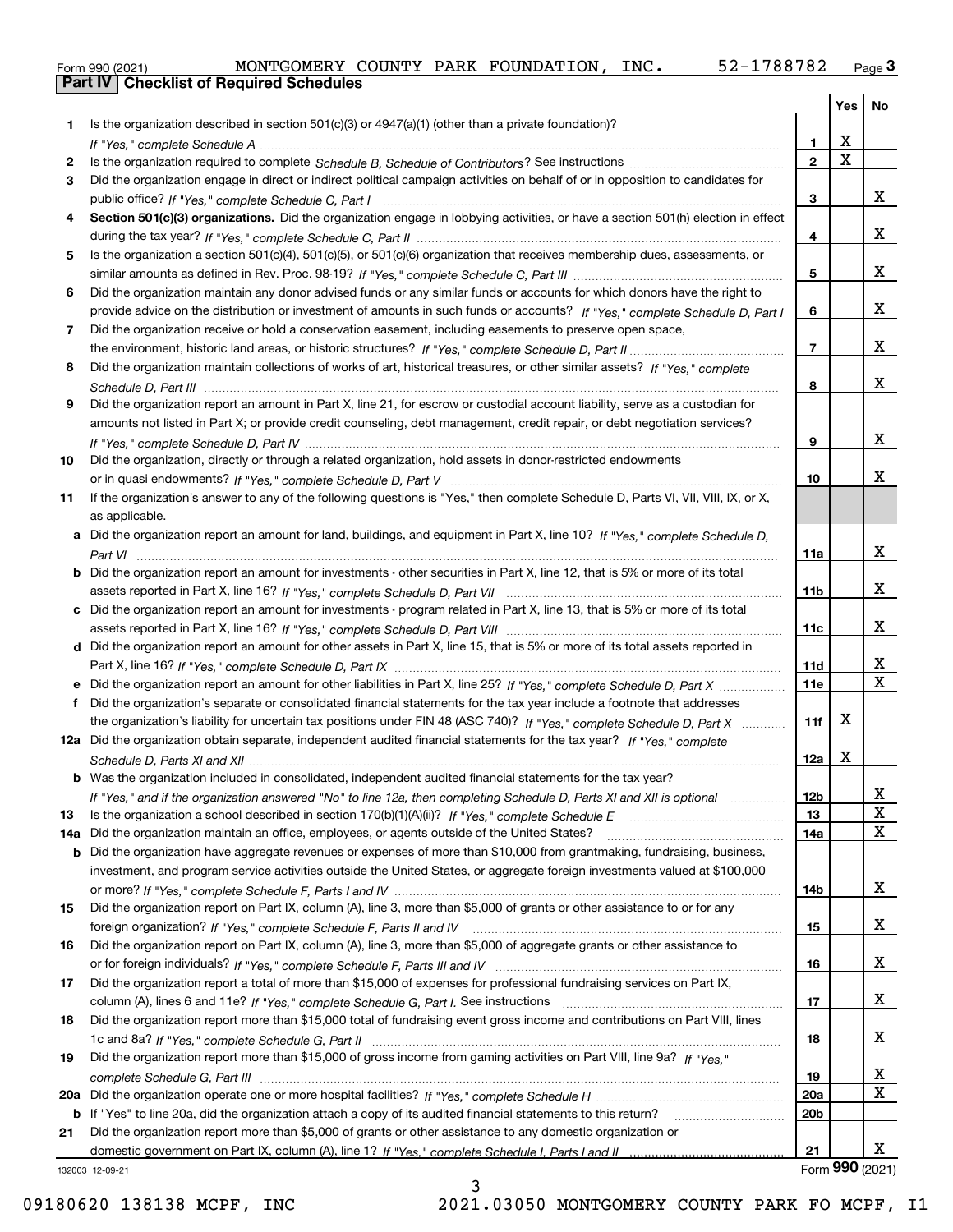Form 990 (2021) MONTGOMERY COUNTY PARK FOUNDATION, INC**.** 52-1788782 <sub>Page</sub> 4<br>**Part IV | Checklist of Required Schedules** <sub>(continued)</sub>

*(continued)*

|               |                                                                                                                              |                 | Yes | No               |
|---------------|------------------------------------------------------------------------------------------------------------------------------|-----------------|-----|------------------|
| 22            | Did the organization report more than \$5,000 of grants or other assistance to or for domestic individuals on                |                 |     |                  |
|               |                                                                                                                              | 22              |     | x                |
| 23            | Did the organization answer "Yes" to Part VII, Section A, line 3, 4, or 5, about compensation of the organization's current  |                 |     |                  |
|               | and former officers, directors, trustees, key employees, and highest compensated employees? If "Yes," complete               |                 |     |                  |
|               |                                                                                                                              | 23              |     | x                |
|               | 24a Did the organization have a tax-exempt bond issue with an outstanding principal amount of more than \$100,000 as of the  |                 |     |                  |
|               | last day of the year, that was issued after December 31, 2002? If "Yes," answer lines 24b through 24d and complete           |                 |     |                  |
|               |                                                                                                                              |                 |     | x                |
|               |                                                                                                                              | 24a             |     |                  |
|               | <b>b</b> Did the organization invest any proceeds of tax-exempt bonds beyond a temporary period exception?                   | 24 <sub>b</sub> |     |                  |
|               | c Did the organization maintain an escrow account other than a refunding escrow at any time during the year to defease       |                 |     |                  |
|               | any tax-exempt bonds?                                                                                                        | 24c             |     |                  |
|               |                                                                                                                              | 24d             |     |                  |
|               | 25a Section 501(c)(3), 501(c)(4), and 501(c)(29) organizations. Did the organization engage in an excess benefit             |                 |     |                  |
|               |                                                                                                                              | 25a             |     | x                |
|               | b Is the organization aware that it engaged in an excess benefit transaction with a disqualified person in a prior year, and |                 |     |                  |
|               | that the transaction has not been reported on any of the organization's prior Forms 990 or 990-EZ? If "Yes," complete        |                 |     |                  |
|               | Schedule L, Part I                                                                                                           | 25b             |     | x                |
| 26            | Did the organization report any amount on Part X, line 5 or 22, for receivables from or payables to any current              |                 |     |                  |
|               | or former officer, director, trustee, key employee, creator or founder, substantial contributor, or 35%                      |                 |     |                  |
|               | controlled entity or family member of any of these persons? If "Yes," complete Schedule L, Part II                           | 26              |     | х                |
| 27            | Did the organization provide a grant or other assistance to any current or former officer, director, trustee, key employee,  |                 |     |                  |
|               | creator or founder, substantial contributor or employee thereof, a grant selection committee member, or to a 35% controlled  |                 |     |                  |
|               | entity (including an employee thereof) or family member of any of these persons? If "Yes," complete Schedule L, Part III     | 27              |     | x                |
|               |                                                                                                                              |                 |     |                  |
| 28            | Was the organization a party to a business transaction with one of the following parties (see the Schedule L, Part IV,       |                 |     |                  |
|               | instructions for applicable filing thresholds, conditions, and exceptions):                                                  |                 |     |                  |
|               | a A current or former officer, director, trustee, key employee, creator or founder, or substantial contributor? If           |                 |     |                  |
|               |                                                                                                                              | 28a             |     | x<br>$\mathbf X$ |
|               |                                                                                                                              | 28 <sub>b</sub> |     |                  |
|               | c A 35% controlled entity of one or more individuals and/or organizations described in line 28a or 28b? If                   |                 |     |                  |
|               |                                                                                                                              | 28c             |     | x                |
| 29            |                                                                                                                              | 29              |     | $\mathbf X$      |
| 30            | Did the organization receive contributions of art, historical treasures, or other similar assets, or qualified conservation  |                 |     |                  |
|               |                                                                                                                              | 30              |     | x                |
| 31            | Did the organization liquidate, terminate, or dissolve and cease operations? If "Yes," complete Schedule N, Part I           | 31              |     | $\mathbf X$      |
| 32            | Did the organization sell, exchange, dispose of, or transfer more than 25% of its net assets? If "Yes," complete             |                 |     |                  |
|               |                                                                                                                              | 32              |     | х                |
|               | Did the organization own 100% of an entity disregarded as separate from the organization under Regulations                   |                 |     |                  |
|               |                                                                                                                              | 33              |     | х                |
| 34            | Was the organization related to any tax-exempt or taxable entity? If "Yes," complete Schedule R, Part II, III, or IV, and    |                 |     |                  |
|               |                                                                                                                              | 34              |     | x                |
|               | 35a Did the organization have a controlled entity within the meaning of section 512(b)(13)?                                  | <b>35a</b>      |     | $\mathbf X$      |
|               | b If "Yes" to line 35a, did the organization receive any payment from or engage in any transaction with a controlled entity  |                 |     |                  |
|               |                                                                                                                              | 35b             |     |                  |
| 36            | Section 501(c)(3) organizations. Did the organization make any transfers to an exempt non-charitable related organization?   |                 |     |                  |
|               |                                                                                                                              |                 |     | x                |
|               |                                                                                                                              | 36              |     |                  |
| 37            | Did the organization conduct more than 5% of its activities through an entity that is not a related organization             |                 |     |                  |
|               |                                                                                                                              | 37              |     | x                |
| 38            | Did the organization complete Schedule O and provide explanations on Schedule O for Part VI, lines 11b and 19?               |                 |     |                  |
|               |                                                                                                                              | 38              | х   |                  |
| <b>Part V</b> | <b>Statements Regarding Other IRS Filings and Tax Compliance</b>                                                             |                 |     |                  |
|               | Check if Schedule O contains a response or note to any line in this Part V                                                   |                 |     |                  |
|               |                                                                                                                              |                 | Yes | No               |
|               | 8<br>1a Enter the number reported in box 3 of Form 1096. Enter -0- if not applicable<br>1a                                   |                 |     |                  |
|               | 0<br><b>b</b> Enter the number of Forms W-2G included on line 1a. Enter -0- if not applicable<br>1b                          |                 |     |                  |
|               | c Did the organization comply with backup withholding rules for reportable payments to vendors and reportable gaming         |                 |     |                  |
|               | (gambling) winnings to prize winners?                                                                                        | 1c              |     |                  |
|               | 132004 12-09-21                                                                                                              |                 |     | Form 990 (2021)  |
|               | 4                                                                                                                            |                 |     |                  |

09180620 138138 MCPF, INC 2021.03050 MONTGOMERY COUNTY PARK FO MCPF, I1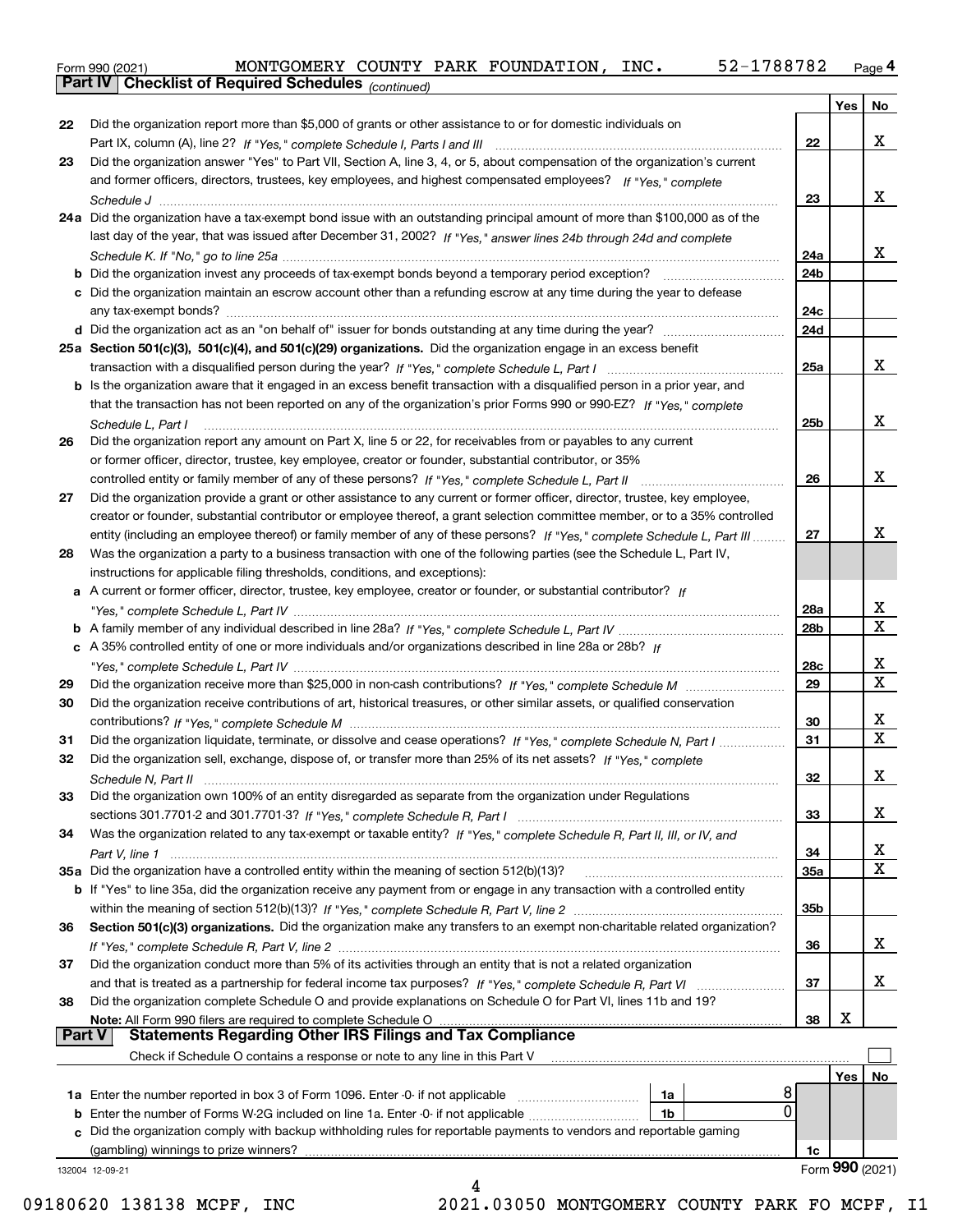|    |                                                                                                                                                   |         |                | Yes             | No                      |
|----|---------------------------------------------------------------------------------------------------------------------------------------------------|---------|----------------|-----------------|-------------------------|
|    | 2a Enter the number of employees reported on Form W-3, Transmittal of Wage and Tax Statements,                                                    |         |                |                 |                         |
|    | filed for the calendar year ending with or within the year covered by this return                                                                 | 0<br>2a |                |                 |                         |
|    |                                                                                                                                                   |         | 2 <sub>b</sub> |                 |                         |
|    |                                                                                                                                                   |         |                |                 |                         |
|    | 3a Did the organization have unrelated business gross income of \$1,000 or more during the year?                                                  |         | 3a             |                 | X                       |
|    |                                                                                                                                                   |         | 3 <sub>b</sub> |                 |                         |
|    | 4a At any time during the calendar year, did the organization have an interest in, or a signature or other authority over, a                      |         |                |                 |                         |
|    | financial account in a foreign country (such as a bank account, securities account, or other financial account)?                                  |         | 4a             |                 | х                       |
|    | <b>b</b> If "Yes," enter the name of the foreign country $\blacktriangleright$                                                                    |         |                |                 |                         |
|    | See instructions for filing requirements for FinCEN Form 114, Report of Foreign Bank and Financial Accounts (FBAR).                               |         |                |                 |                         |
|    |                                                                                                                                                   |         | 5a             |                 | х                       |
| b  |                                                                                                                                                   |         | 5b             |                 | $\overline{\mathbf{X}}$ |
|    |                                                                                                                                                   |         | 5с             |                 |                         |
|    | 6a Does the organization have annual gross receipts that are normally greater than \$100,000, and did the organization solicit                    |         |                |                 |                         |
|    | any contributions that were not tax deductible as charitable contributions?                                                                       |         | 6a             |                 | X                       |
|    | <b>b</b> If "Yes," did the organization include with every solicitation an express statement that such contributions or gifts                     |         |                |                 |                         |
|    |                                                                                                                                                   |         | 6b             |                 |                         |
| 7  | Organizations that may receive deductible contributions under section 170(c).                                                                     |         |                |                 |                         |
|    | a Did the organization receive a payment in excess of \$75 made partly as a contribution and partly for goods and services provided to the payor? |         | 7a             |                 | х                       |
| b  | If "Yes," did the organization notify the donor of the value of the goods or services provided?                                                   |         | 7b             |                 |                         |
|    | c Did the organization sell, exchange, or otherwise dispose of tangible personal property for which it was required                               |         |                |                 |                         |
|    |                                                                                                                                                   |         | 7c             |                 | х                       |
|    |                                                                                                                                                   | 7d      |                |                 |                         |
| е  | Did the organization receive any funds, directly or indirectly, to pay premiums on a personal benefit contract?                                   |         | 7e             |                 |                         |
| f  | Did the organization, during the year, pay premiums, directly or indirectly, on a personal benefit contract?                                      |         | 7f             |                 |                         |
| g  | If the organization received a contribution of qualified intellectual property, did the organization file Form 8899 as required?                  |         | 7g             |                 |                         |
| h  | If the organization received a contribution of cars, boats, airplanes, or other vehicles, did the organization file a Form 1098-C?                |         | 7h             |                 |                         |
| 8  | Sponsoring organizations maintaining donor advised funds. Did a donor advised fund maintained by the                                              |         |                |                 |                         |
|    | sponsoring organization have excess business holdings at any time during the year?                                                                |         | 8              |                 |                         |
| 9  | Sponsoring organizations maintaining donor advised funds.                                                                                         |         |                |                 |                         |
| а  | Did the sponsoring organization make any taxable distributions under section 4966?                                                                |         | 9a             |                 |                         |
| b  | Did the sponsoring organization make a distribution to a donor, donor advisor, or related person?                                                 |         | 9b             |                 |                         |
| 10 | Section 501(c)(7) organizations. Enter:                                                                                                           |         |                |                 |                         |
|    |                                                                                                                                                   | 10a     |                |                 |                         |
|    | Gross receipts, included on Form 990, Part VIII, line 12, for public use of club facilities                                                       | 10b     |                |                 |                         |
| 11 | Section 501(c)(12) organizations. Enter:                                                                                                          |         |                |                 |                         |
|    |                                                                                                                                                   | 11a     |                |                 |                         |
|    | b Gross income from other sources. (Do not net amounts due or paid to other sources against                                                       |         |                |                 |                         |
|    |                                                                                                                                                   | 11b     |                |                 |                         |
|    | 12a Section 4947(a)(1) non-exempt charitable trusts. Is the organization filing Form 990 in lieu of Form 1041?                                    |         | 12a            |                 |                         |
|    | <b>b</b> If "Yes," enter the amount of tax-exempt interest received or accrued during the year                                                    | 12b     |                |                 |                         |
| 13 | Section 501(c)(29) qualified nonprofit health insurance issuers.                                                                                  |         |                |                 |                         |
|    | a Is the organization licensed to issue qualified health plans in more than one state?                                                            |         | 13а            |                 |                         |
|    | Note: See the instructions for additional information the organization must report on Schedule O.                                                 |         |                |                 |                         |
|    | <b>b</b> Enter the amount of reserves the organization is required to maintain by the states in which the                                         |         |                |                 |                         |
|    |                                                                                                                                                   | 13b     |                |                 |                         |
|    |                                                                                                                                                   | 13с     |                |                 |                         |
|    | 14a Did the organization receive any payments for indoor tanning services during the tax year?                                                    |         | 14a            |                 | X                       |
|    |                                                                                                                                                   |         | 14b            |                 |                         |
| 15 | Is the organization subject to the section 4960 tax on payment(s) of more than \$1,000,000 in remuneration or                                     |         |                |                 |                         |
|    |                                                                                                                                                   |         | 15             |                 | x                       |
|    | If "Yes," see the instructions and file Form 4720, Schedule N.                                                                                    |         |                |                 |                         |
| 16 | Is the organization an educational institution subject to the section 4968 excise tax on net investment income?                                   |         | 16             |                 | х                       |
|    | If "Yes," complete Form 4720, Schedule O.                                                                                                         |         |                |                 |                         |
| 17 | Section 501(c)(21) organizations. Did the trust, any disqualified person, or mine operator engage in any                                          |         |                |                 |                         |
|    |                                                                                                                                                   |         | 17             |                 |                         |
|    | If "Yes," complete Form 6069.                                                                                                                     |         |                |                 |                         |
|    |                                                                                                                                                   |         |                | Form 990 (2021) |                         |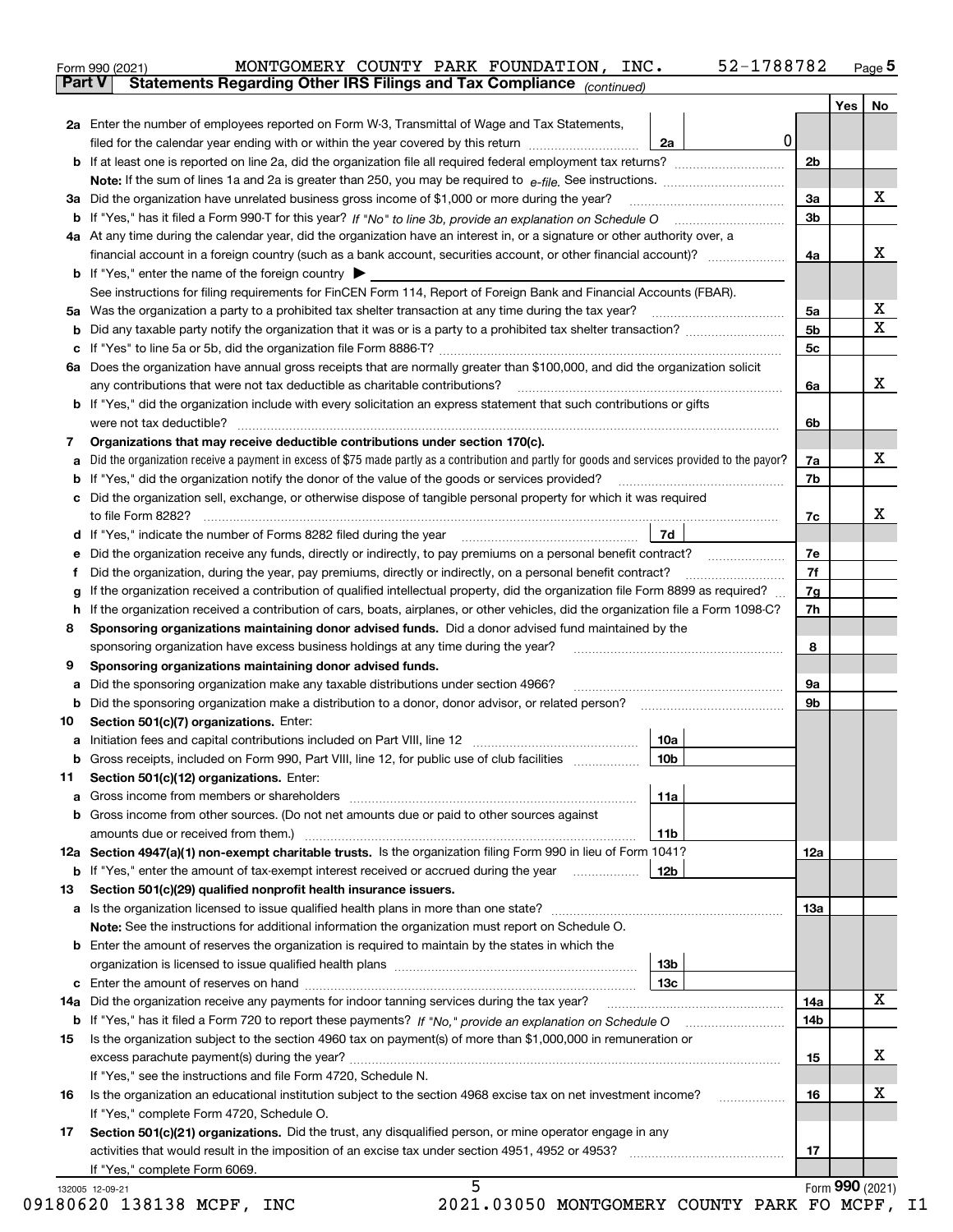|          | MONTGOMERY COUNTY PARK FOUNDATION, INC.<br>52-1788782<br>Form 990 (2021)                                                                                                                                                       |                 |         | Page $6$                |
|----------|--------------------------------------------------------------------------------------------------------------------------------------------------------------------------------------------------------------------------------|-----------------|---------|-------------------------|
|          | Part VI   Governance, Management, and Disclosure. For each "Yes" response to lines 2 through 7b below, and for a "No" response                                                                                                 |                 |         |                         |
|          | to line 8a, 8b, or 10b below, describe the circumstances, processes, or changes on Schedule O. See instructions.                                                                                                               |                 |         |                         |
|          |                                                                                                                                                                                                                                |                 |         | $\overline{\mathbf{x}}$ |
|          | <b>Section A. Governing Body and Management</b>                                                                                                                                                                                |                 |         |                         |
|          |                                                                                                                                                                                                                                |                 | Yes $ $ | No                      |
|          | $10 \,$<br><b>1a</b> Enter the number of voting members of the governing body at the end of the tax year<br>1a                                                                                                                 |                 |         |                         |
|          | If there are material differences in voting rights among members of the governing body, or if the governing                                                                                                                    |                 |         |                         |
|          | body delegated broad authority to an executive committee or similar committee, explain on Schedule O.                                                                                                                          |                 |         |                         |
| b        | 10<br>Enter the number of voting members included on line 1a, above, who are independent<br>1b                                                                                                                                 |                 |         |                         |
| 2        | Did any officer, director, trustee, or key employee have a family relationship or a business relationship with any other                                                                                                       |                 |         |                         |
|          | officer, director, trustee, or key employee?                                                                                                                                                                                   | 2               |         | х                       |
| 3        | Did the organization delegate control over management duties customarily performed by or under the direct supervision                                                                                                          |                 |         |                         |
|          | of officers, directors, trustees, or key employees to a management company or other person?                                                                                                                                    | 3               |         | х<br>$\mathbf X$        |
| 4        | Did the organization make any significant changes to its governing documents since the prior Form 990 was filed?                                                                                                               | 4               |         | X                       |
| 5        |                                                                                                                                                                                                                                | 5               |         | X                       |
| 6        | Did the organization have members or stockholders?                                                                                                                                                                             | 6               |         |                         |
| 7a       | Did the organization have members, stockholders, or other persons who had the power to elect or appoint one or                                                                                                                 |                 |         | х                       |
|          | b Are any governance decisions of the organization reserved to (or subject to approval by) members, stockholders, or                                                                                                           | 7a              |         |                         |
|          | persons other than the governing body?                                                                                                                                                                                         | 7b              |         | x                       |
|          | Did the organization contemporaneously document the meetings held or written actions undertaken during the year by the following:                                                                                              |                 |         |                         |
| 8        |                                                                                                                                                                                                                                | 8а              | х       |                         |
| а<br>b   | Each committee with authority to act on behalf of the governing body? [11] manufactures manufactures with authority to act on behalf of the governing body? [11] manufactures manufactures with authority of the state with an | 8b              | X       |                         |
| 9        | Is there any officer, director, trustee, or key employee listed in Part VII, Section A, who cannot be reached at the                                                                                                           |                 |         |                         |
|          |                                                                                                                                                                                                                                | 9               |         | х                       |
|          | Section B. Policies (This Section B requests information about policies not required by the Internal Revenue Code.)                                                                                                            |                 |         |                         |
|          |                                                                                                                                                                                                                                |                 | Yes     | No                      |
|          |                                                                                                                                                                                                                                | 10a             |         | Х                       |
|          | <b>b</b> If "Yes," did the organization have written policies and procedures governing the activities of such chapters, affiliates,                                                                                            |                 |         |                         |
|          | and branches to ensure their operations are consistent with the organization's exempt purposes?                                                                                                                                | 10 <sub>b</sub> |         |                         |
|          | 11a Has the organization provided a complete copy of this Form 990 to all members of its governing body before filing the form?                                                                                                | 11a             | х       |                         |
|          | <b>b</b> Describe on Schedule O the process, if any, used by the organization to review this Form 990.                                                                                                                         |                 |         |                         |
|          |                                                                                                                                                                                                                                | 12a             | х       |                         |
|          | <b>b</b> Were officers, directors, or trustees, and key employees required to disclose annually interests that could give rise to conflicts?                                                                                   | 12 <sub>b</sub> | х       |                         |
|          | c Did the organization regularly and consistently monitor and enforce compliance with the policy? If "Yes," describe                                                                                                           |                 |         |                         |
|          |                                                                                                                                                                                                                                | 12c             | х       |                         |
|          |                                                                                                                                                                                                                                | 13              |         | $\mathbf X$             |
| 14       | Did the organization have a written document retention and destruction policy? manufactured and the organization have a written document retention and destruction policy?                                                     | 14              |         | X                       |
| 15       | Did the process for determining compensation of the following persons include a review and approval by independent                                                                                                             |                 |         |                         |
|          | persons, comparability data, and contemporaneous substantiation of the deliberation and decision?                                                                                                                              |                 |         |                         |
|          | a The organization's CEO, Executive Director, or top management official manufactured content of the organization's CEO, Executive Director, or top management official manufactured content of the state of the state of the  | 15a             |         | х                       |
|          |                                                                                                                                                                                                                                | 15b             |         | х                       |
|          | If "Yes" to line 15a or 15b, describe the process on Schedule O. See instructions.                                                                                                                                             |                 |         |                         |
|          | 16a Did the organization invest in, contribute assets to, or participate in a joint venture or similar arrangement with a                                                                                                      |                 |         |                         |
|          | taxable entity during the year?                                                                                                                                                                                                | 16a             |         | х                       |
|          | b If "Yes," did the organization follow a written policy or procedure requiring the organization to evaluate its participation                                                                                                 |                 |         |                         |
|          | in joint venture arrangements under applicable federal tax law, and take steps to safeguard the organization's                                                                                                                 |                 |         |                         |
|          |                                                                                                                                                                                                                                | 16b             |         |                         |
|          |                                                                                                                                                                                                                                |                 |         |                         |
|          | <b>Section C. Disclosure</b>                                                                                                                                                                                                   |                 |         |                         |
|          | NONE<br>List the states with which a copy of this Form 990 is required to be filed $\blacktriangleright$                                                                                                                       |                 |         |                         |
| 17<br>18 | Section 6104 requires an organization to make its Forms 1023 (1024 or 1024-A, if applicable), 990, and 990-T (section 501(c)(3)s only) available                                                                               |                 |         |                         |
|          | for public inspection. Indicate how you made these available. Check all that apply.                                                                                                                                            |                 |         |                         |
|          | $X$ Another's website<br>Upon request<br>Own website<br>Other (explain on Schedule O)                                                                                                                                          |                 |         |                         |
|          | Describe on Schedule O whether (and if so, how) the organization made its governing documents, conflict of interest policy, and financial                                                                                      |                 |         |                         |
|          | statements available to the public during the tax year.                                                                                                                                                                        |                 |         |                         |
|          | State the name, address, and telephone number of the person who possesses the organization's books and records                                                                                                                 |                 |         |                         |
| 19<br>20 | KATIE RICTOR - (301) 495-2490<br>20902<br>2425 REEDIE DRIVE, 12TH FLOOR,<br>WHEATON,<br>MD                                                                                                                                     |                 |         |                         |

 <sup>09180620 138138</sup> MCPF, INC 2021.03050 MONTGOMERY COUNTY PARK FO MCPF, I1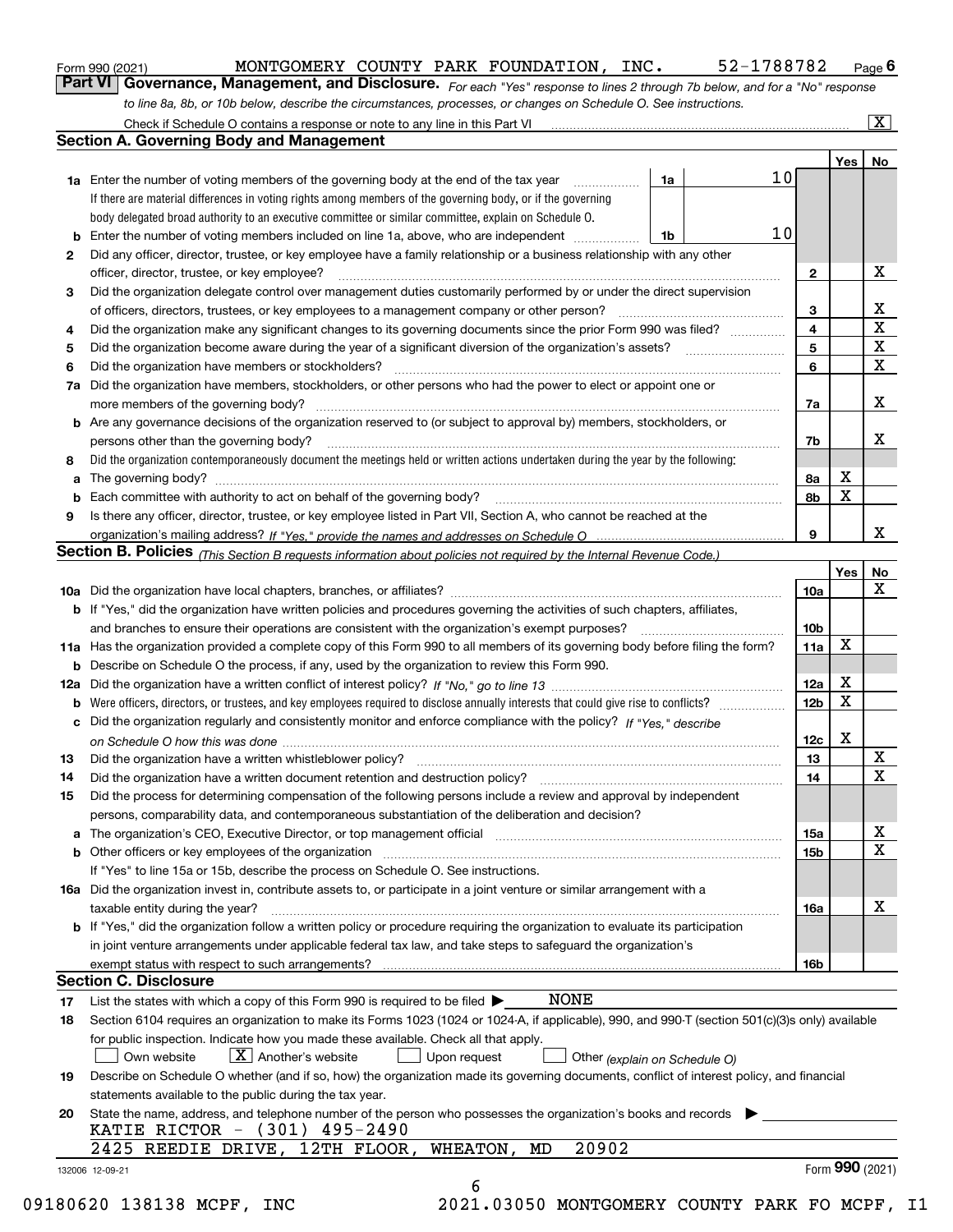| Form 990 (2021)                                                                             | MONTGOMERY COUNTY PARK FOUNDATION,            |  |  |  |  | INC. | 52-1788782 | Page |  |  |  |  |
|---------------------------------------------------------------------------------------------|-----------------------------------------------|--|--|--|--|------|------------|------|--|--|--|--|
| Part VIII Compensation of Officers, Directors, Trustees, Key Employees, Highest Compensated |                                               |  |  |  |  |      |            |      |  |  |  |  |
|                                                                                             | <b>Employees, and Independent Contractors</b> |  |  |  |  |      |            |      |  |  |  |  |
| Check if Schedule O contains a response or note to any line in this Part VII                |                                               |  |  |  |  |      |            |      |  |  |  |  |

**Section A. Officers, Directors, Trustees, Key Employees, and Highest Compensated Employees**

**1a**  Complete this table for all persons required to be listed. Report compensation for the calendar year ending with or within the organization's tax year. **•** List all of the organization's current officers, directors, trustees (whether individuals or organizations), regardless of amount of compensation.

Enter -0- in columns (D), (E), and (F) if no compensation was paid.

 $\bullet$  List all of the organization's  $\sf current$  key employees, if any. See the instructions for definition of "key employee."

**•** List the organization's five current highest compensated employees (other than an officer, director, trustee, or key employee) who received reportable compensation (box 5 of Form W-2, Form 1099-MISC, and/or box 1 of Form 1099-NEC) of more than \$100,000 from the organization and any related organizations.

**•** List all of the organization's former officers, key employees, and highest compensated employees who received more than \$100,000 of reportable compensation from the organization and any related organizations.

**former directors or trustees**  ¥ List all of the organization's that received, in the capacity as a former director or trustee of the organization, more than \$10,000 of reportable compensation from the organization and any related organizations.

See the instructions for the order in which to list the persons above.

Check this box if neither the organization nor any related organization compensated any current officer, director, or trustee.  $\mathcal{L}^{\text{max}}$ 

| (A)                             | (B)                    | (C)                            |                                                                  |                         |              |                                  |        | (D)             | (E)             | (F)                          |  |  |  |  |
|---------------------------------|------------------------|--------------------------------|------------------------------------------------------------------|-------------------------|--------------|----------------------------------|--------|-----------------|-----------------|------------------------------|--|--|--|--|
| Name and title                  | Average                |                                | (do not check more than one                                      | Position                |              |                                  |        | Reportable      | Reportable      | Estimated                    |  |  |  |  |
|                                 | hours per              |                                | box, unless person is both an<br>officer and a director/trustee) |                         |              |                                  |        | compensation    | compensation    | amount of                    |  |  |  |  |
|                                 | week                   |                                |                                                                  |                         |              |                                  |        | from            | from related    | other                        |  |  |  |  |
|                                 | (list any              |                                |                                                                  |                         |              |                                  |        | the             | organizations   | compensation                 |  |  |  |  |
|                                 | hours for              |                                |                                                                  |                         |              |                                  |        | organization    | (W-2/1099-MISC/ | from the                     |  |  |  |  |
|                                 | related                |                                |                                                                  |                         |              |                                  |        | (W-2/1099-MISC/ | 1099-NEC)       | organization                 |  |  |  |  |
|                                 | organizations<br>below |                                |                                                                  |                         |              |                                  |        | 1099-NEC)       |                 | and related<br>organizations |  |  |  |  |
|                                 | line)                  | Individual trustee or director | Institutional trustee                                            | Officer                 | Key employee | Highest compensated<br> employee | Former |                 |                 |                              |  |  |  |  |
| KATIE RICTOR<br>(1)             | 37.50                  |                                |                                                                  |                         |              |                                  |        |                 |                 |                              |  |  |  |  |
| EXECUTIVE DIRECTOR              |                        | $\mathbf x$                    |                                                                  | X                       |              |                                  |        | 113,849.        | 0.              | $0_{.}$                      |  |  |  |  |
| (2)<br>ROYCE HANSON             | 1.00                   |                                |                                                                  |                         |              |                                  |        |                 |                 |                              |  |  |  |  |
| <b>DIRECTOR</b>                 |                        | $\mathbf X$                    |                                                                  | X                       |              |                                  |        | 0.              | 0.              | $\mathbf 0$ .                |  |  |  |  |
| TRISH HEFFELFINGER<br>(3)       | 1.00                   |                                |                                                                  |                         |              |                                  |        |                 |                 |                              |  |  |  |  |
| <b>DIRECTOR</b>                 |                        | $\mathbf X$                    |                                                                  | $\overline{\textbf{X}}$ |              |                                  |        | $\mathbf 0$ .   | 0.              | $\mathbf 0$ .                |  |  |  |  |
| (4)<br>SHAWN JENKINS            | 1.00                   |                                |                                                                  |                         |              |                                  |        |                 |                 |                              |  |  |  |  |
| <b>DIRECTOR</b>                 |                        | $\mathbf X$                    |                                                                  | X                       |              |                                  |        | $\mathbf 0$ .   | 0.              | $\mathbf 0$ .                |  |  |  |  |
| JOHN ROBINSON<br>(5)            | 2.00                   |                                |                                                                  |                         |              |                                  |        |                 |                 |                              |  |  |  |  |
| PRESIDENT                       |                        | $\mathbf X$                    |                                                                  |                         |              |                                  |        | 0.              | 0.              | 0.                           |  |  |  |  |
| (6)<br>MARYE WELLS-HARLEY       | 1.00                   |                                |                                                                  |                         |              |                                  |        |                 |                 |                              |  |  |  |  |
| VICE PRESIDENT                  |                        | $\mathbf X$                    |                                                                  |                         |              |                                  |        | 0.              | 0.              | $\mathbf 0$ .                |  |  |  |  |
| RHONDA CUNNINGHAM HOLMES<br>(7) | 1.00                   |                                |                                                                  |                         |              |                                  |        |                 |                 |                              |  |  |  |  |
| <b>DIRECTOR</b>                 |                        | $\mathbf x$                    |                                                                  |                         |              |                                  |        | 0.              | 0.              | 0.                           |  |  |  |  |
| CLARA LOVETT<br>(8)             | 1.00                   |                                |                                                                  |                         |              |                                  |        |                 |                 |                              |  |  |  |  |
| <b>DIRECTOR</b>                 |                        | $\rm X$                        |                                                                  |                         |              |                                  |        | $0$ .           | 0.              | $\mathbf 0$ .                |  |  |  |  |
| EMORY LINDER<br>(9)             | 1.00                   |                                |                                                                  |                         |              |                                  |        |                 |                 |                              |  |  |  |  |
| <b>DIRECTOR</b>                 |                        | $\mathbf X$                    |                                                                  |                         |              |                                  |        | $\mathbf 0$ .   | 0.              | $\mathbf 0$ .                |  |  |  |  |
| (10) ARUNA MILLER               | 1.00                   |                                |                                                                  |                         |              |                                  |        |                 |                 |                              |  |  |  |  |
| <b>DIRECTOR</b>                 |                        | $\mathbf X$                    |                                                                  |                         |              |                                  |        | 0.              | 0.              | $0$ .                        |  |  |  |  |
| (11) DEVIN ELLIS                | 1.00                   |                                |                                                                  |                         |              |                                  |        |                 |                 |                              |  |  |  |  |
| <b>DIRECTOR</b>                 |                        | $\mathbf X$                    |                                                                  |                         |              |                                  |        | 0.              | 0.              | 0.                           |  |  |  |  |
|                                 |                        |                                |                                                                  |                         |              |                                  |        |                 |                 |                              |  |  |  |  |
|                                 |                        |                                |                                                                  |                         |              |                                  |        |                 |                 |                              |  |  |  |  |
|                                 |                        |                                |                                                                  |                         |              |                                  |        |                 |                 |                              |  |  |  |  |
|                                 |                        |                                |                                                                  |                         |              |                                  |        |                 |                 |                              |  |  |  |  |
|                                 |                        |                                |                                                                  |                         |              |                                  |        |                 |                 |                              |  |  |  |  |
|                                 |                        |                                |                                                                  |                         |              |                                  |        |                 |                 |                              |  |  |  |  |
|                                 |                        |                                |                                                                  |                         |              |                                  |        |                 |                 |                              |  |  |  |  |
|                                 |                        |                                |                                                                  |                         |              |                                  |        |                 |                 |                              |  |  |  |  |
|                                 |                        |                                |                                                                  |                         |              |                                  |        |                 |                 |                              |  |  |  |  |
|                                 |                        |                                |                                                                  |                         |              |                                  |        |                 |                 |                              |  |  |  |  |

7

132007 12-09-21

Form (2021) **990**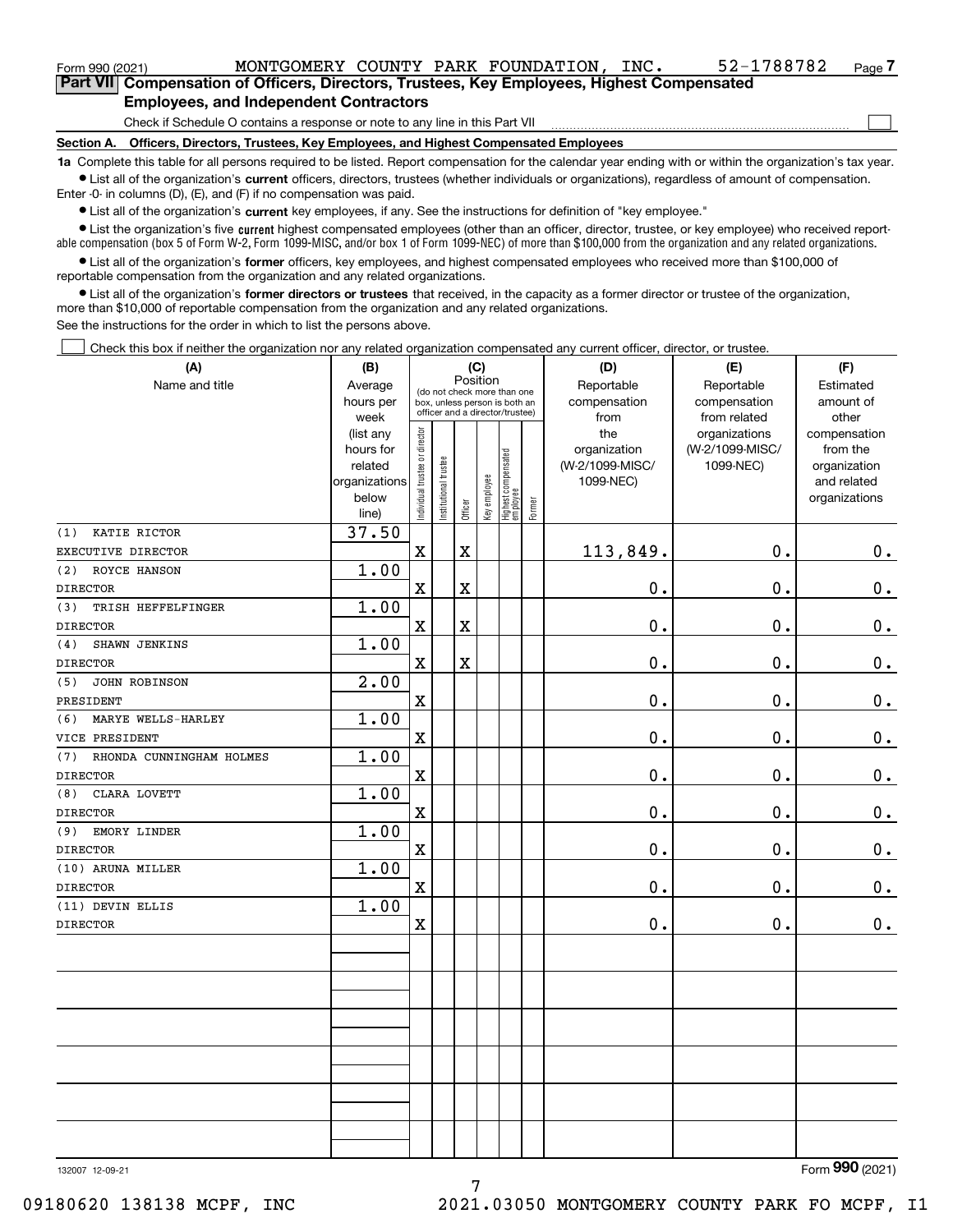|                 | Form 990 (2021)                                                                                                                                 |                        |                                |                                                                  |          |              |                                   |        | MONTGOMERY COUNTY PARK FOUNDATION, INC. | 52-1788782                       |               |              |                          | Page 8           |
|-----------------|-------------------------------------------------------------------------------------------------------------------------------------------------|------------------------|--------------------------------|------------------------------------------------------------------|----------|--------------|-----------------------------------|--------|-----------------------------------------|----------------------------------|---------------|--------------|--------------------------|------------------|
| <b>Part VII</b> | Section A. Officers, Directors, Trustees, Key Employees, and Highest Compensated Employees (continued)                                          |                        |                                |                                                                  |          |              |                                   |        |                                         |                                  |               |              |                          |                  |
|                 | (A)                                                                                                                                             | (C)                    |                                |                                                                  |          |              |                                   | (D)    | (E)                                     |                                  |               | (F)          |                          |                  |
|                 | Name and title                                                                                                                                  | Average                |                                |                                                                  | Position |              | (do not check more than one       |        | Reportable                              | Reportable                       |               |              | Estimated                |                  |
|                 |                                                                                                                                                 | hours per              |                                | box, unless person is both an<br>officer and a director/trustee) |          |              |                                   |        | compensation                            | compensation                     |               |              | amount of                |                  |
|                 |                                                                                                                                                 | week                   |                                |                                                                  |          |              |                                   |        | from                                    | from related                     |               |              | other                    |                  |
|                 |                                                                                                                                                 | (list any<br>hours for | Individual trustee or director |                                                                  |          |              |                                   |        | the<br>organization                     | organizations<br>(W-2/1099-MISC/ |               |              | compensation<br>from the |                  |
|                 |                                                                                                                                                 | related                |                                |                                                                  |          |              |                                   |        | (W-2/1099-MISC/                         | 1099-NEC)                        |               |              | organization             |                  |
|                 |                                                                                                                                                 | organizations          |                                | Institutional trustee                                            |          |              |                                   |        | 1099-NEC)                               |                                  |               |              | and related              |                  |
|                 |                                                                                                                                                 | below                  |                                |                                                                  |          | key employee |                                   |        |                                         |                                  |               |              | organizations            |                  |
|                 |                                                                                                                                                 | line)                  |                                |                                                                  | Officer  |              | Highest compensated<br>  employee | Former |                                         |                                  |               |              |                          |                  |
|                 |                                                                                                                                                 |                        |                                |                                                                  |          |              |                                   |        |                                         |                                  |               |              |                          |                  |
|                 |                                                                                                                                                 |                        |                                |                                                                  |          |              |                                   |        |                                         |                                  |               |              |                          |                  |
|                 |                                                                                                                                                 |                        |                                |                                                                  |          |              |                                   |        |                                         |                                  |               |              |                          |                  |
|                 |                                                                                                                                                 |                        |                                |                                                                  |          |              |                                   |        |                                         |                                  |               |              |                          |                  |
|                 |                                                                                                                                                 |                        |                                |                                                                  |          |              |                                   |        |                                         |                                  |               |              |                          |                  |
|                 |                                                                                                                                                 |                        |                                |                                                                  |          |              |                                   |        |                                         |                                  |               |              |                          |                  |
|                 |                                                                                                                                                 |                        |                                |                                                                  |          |              |                                   |        |                                         |                                  |               |              |                          |                  |
|                 |                                                                                                                                                 |                        |                                |                                                                  |          |              |                                   |        |                                         |                                  |               |              |                          |                  |
|                 |                                                                                                                                                 |                        |                                |                                                                  |          |              |                                   |        |                                         |                                  |               |              |                          |                  |
|                 |                                                                                                                                                 |                        |                                |                                                                  |          |              |                                   |        |                                         |                                  |               |              |                          |                  |
|                 |                                                                                                                                                 |                        |                                |                                                                  |          |              |                                   |        |                                         |                                  |               |              |                          |                  |
|                 |                                                                                                                                                 |                        |                                |                                                                  |          |              |                                   |        |                                         |                                  |               |              |                          |                  |
|                 |                                                                                                                                                 |                        |                                |                                                                  |          |              |                                   |        |                                         |                                  |               |              |                          |                  |
|                 |                                                                                                                                                 |                        |                                |                                                                  |          |              |                                   |        |                                         |                                  |               |              |                          |                  |
|                 |                                                                                                                                                 |                        |                                |                                                                  |          |              |                                   |        |                                         |                                  |               |              |                          |                  |
|                 |                                                                                                                                                 |                        |                                |                                                                  |          |              |                                   |        |                                         |                                  |               |              |                          |                  |
|                 |                                                                                                                                                 |                        |                                |                                                                  |          |              |                                   |        |                                         |                                  |               |              |                          |                  |
|                 |                                                                                                                                                 |                        |                                |                                                                  |          |              |                                   |        | 113,849.                                |                                  | $\mathbf 0$ . |              |                          | $\mathbf{0}$ .   |
|                 | c Total from continuation sheets to Part VII, Section A manufactured by                                                                         |                        |                                |                                                                  |          |              |                                   |        | 0.                                      |                                  | 0.            |              |                          | $\overline{0}$ . |
|                 |                                                                                                                                                 |                        |                                |                                                                  |          |              |                                   |        | 113,849.                                |                                  | 0.            |              |                          | $0$ .            |
| $\mathbf{2}$    | Total number of individuals (including but not limited to those listed above) who received more than \$100,000 of reportable                    |                        |                                |                                                                  |          |              |                                   |        |                                         |                                  |               |              |                          |                  |
|                 | compensation from the organization $\blacktriangleright$                                                                                        |                        |                                |                                                                  |          |              |                                   |        |                                         |                                  |               |              |                          | 1                |
|                 |                                                                                                                                                 |                        |                                |                                                                  |          |              |                                   |        |                                         |                                  |               |              | Yes                      | No               |
| 3               | Did the organization list any former officer, director, trustee, key employee, or highest compensated employee on                               |                        |                                |                                                                  |          |              |                                   |        |                                         |                                  |               |              |                          |                  |
|                 | line 1a? If "Yes," complete Schedule J for such individual manufactured contained and the 1a? If "Yes," complete Schedule J for such individual |                        |                                |                                                                  |          |              |                                   |        |                                         |                                  |               | 3            |                          | х                |
|                 | For any individual listed on line 1a, is the sum of reportable compensation and other compensation from the organization                        |                        |                                |                                                                  |          |              |                                   |        |                                         |                                  |               |              |                          | X                |
|                 |                                                                                                                                                 |                        |                                |                                                                  |          |              |                                   |        |                                         |                                  |               | 4            |                          |                  |
| 5               | Did any person listed on line 1a receive or accrue compensation from any unrelated organization or individual for services                      |                        |                                |                                                                  |          |              |                                   |        |                                         |                                  |               | 5            |                          | х                |
|                 | <b>Section B. Independent Contractors</b>                                                                                                       |                        |                                |                                                                  |          |              |                                   |        |                                         |                                  |               |              |                          |                  |
| 1               | Complete this table for your five highest compensated independent contractors that received more than \$100,000 of compensation from            |                        |                                |                                                                  |          |              |                                   |        |                                         |                                  |               |              |                          |                  |
|                 | the organization. Report compensation for the calendar year ending with or within the organization's tax year.                                  |                        |                                |                                                                  |          |              |                                   |        |                                         |                                  |               |              |                          |                  |
|                 | (A)                                                                                                                                             |                        |                                |                                                                  |          |              |                                   |        | (B)                                     |                                  |               | (C)          |                          |                  |
|                 | Name and business address                                                                                                                       |                        |                                | <b>NONE</b>                                                      |          |              |                                   |        | Description of services                 |                                  |               | Compensation |                          |                  |
|                 |                                                                                                                                                 |                        |                                |                                                                  |          |              |                                   |        |                                         |                                  |               |              |                          |                  |
|                 |                                                                                                                                                 |                        |                                |                                                                  |          |              |                                   |        |                                         |                                  |               |              |                          |                  |
|                 |                                                                                                                                                 |                        |                                |                                                                  |          |              |                                   |        |                                         |                                  |               |              |                          |                  |
|                 |                                                                                                                                                 |                        |                                |                                                                  |          |              |                                   |        |                                         |                                  |               |              |                          |                  |
|                 |                                                                                                                                                 |                        |                                |                                                                  |          |              |                                   |        |                                         |                                  |               |              |                          |                  |
|                 |                                                                                                                                                 |                        |                                |                                                                  |          |              |                                   |        |                                         |                                  |               |              |                          |                  |
|                 |                                                                                                                                                 |                        |                                |                                                                  |          |              |                                   |        |                                         |                                  |               |              |                          |                  |
|                 |                                                                                                                                                 |                        |                                |                                                                  |          |              |                                   |        |                                         |                                  |               |              |                          |                  |
|                 |                                                                                                                                                 |                        |                                |                                                                  |          |              |                                   |        |                                         |                                  |               |              |                          |                  |
| 2               | Total number of independent contractors (including but not limited to those listed above) who received more than                                |                        |                                |                                                                  |          |              |                                   |        |                                         |                                  |               |              |                          |                  |
|                 | \$100,000 of compensation from the organization                                                                                                 |                        |                                |                                                                  |          | 0            |                                   |        |                                         |                                  |               |              |                          |                  |
|                 |                                                                                                                                                 |                        |                                |                                                                  |          |              |                                   |        |                                         |                                  |               |              | $QQ$ $QQ$                |                  |

132008 12-09-21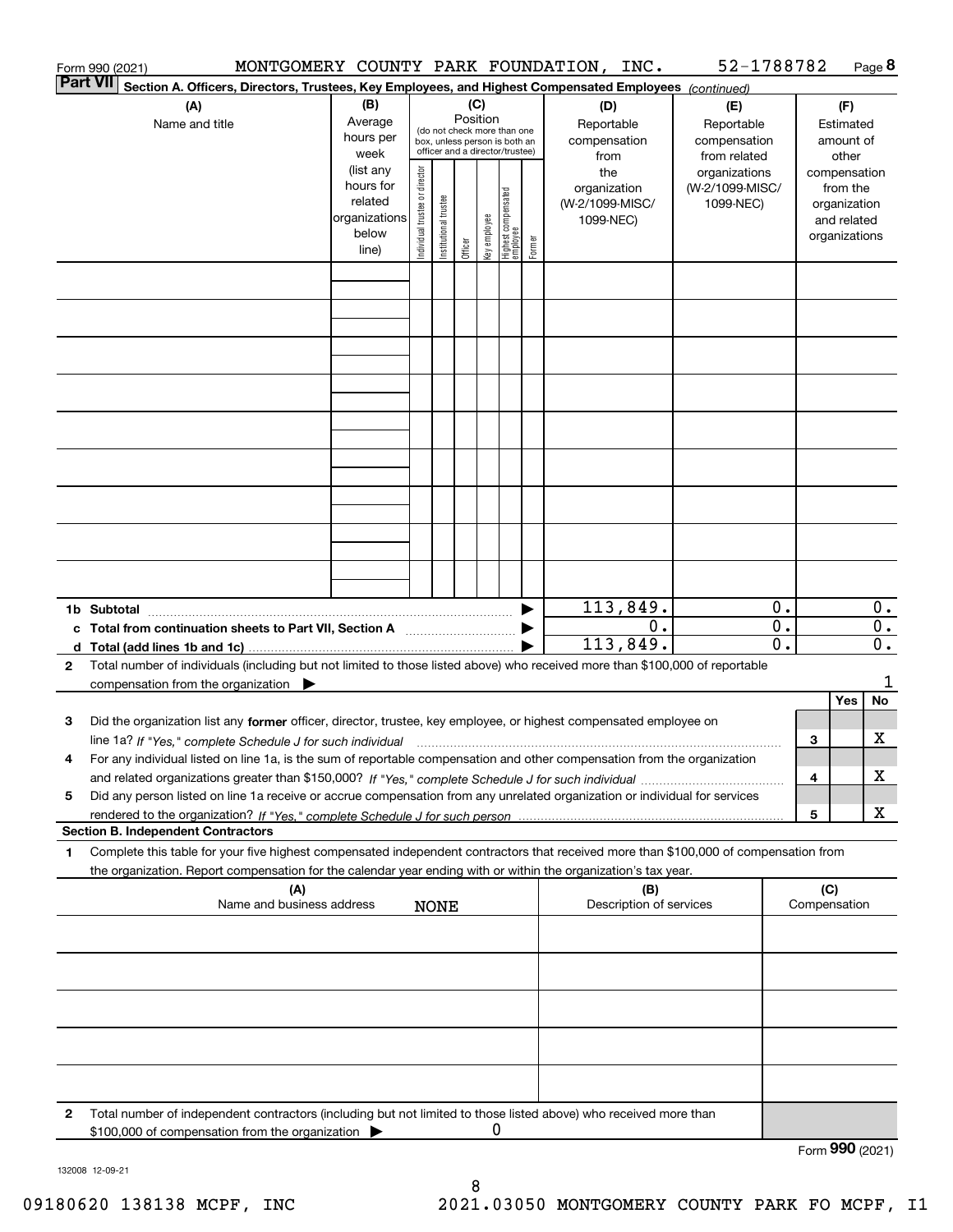| <b>Part VIII</b><br>Contributions, Gifts, Grants<br>and Other Similar Amounts<br>Program Service<br>Revenue |      | <b>Statement of Revenue</b><br>Check if Schedule O contains a response or note to any line in this Part VIII            |                      | (A)           |                                              |                                                   |                                                                 |
|-------------------------------------------------------------------------------------------------------------|------|-------------------------------------------------------------------------------------------------------------------------|----------------------|---------------|----------------------------------------------|---------------------------------------------------|-----------------------------------------------------------------|
|                                                                                                             |      |                                                                                                                         |                      |               |                                              |                                                   |                                                                 |
|                                                                                                             |      |                                                                                                                         |                      |               |                                              |                                                   |                                                                 |
|                                                                                                             |      |                                                                                                                         |                      | Total revenue | (B)<br>Related or exempt<br>function revenue | $\overline{(C)}$<br>Unrelated<br>business revenue | (D)<br>Revenue excluded<br>from tax under<br>sections 512 - 514 |
|                                                                                                             |      | 1 a Federated campaigns<br>1a                                                                                           |                      |               |                                              |                                                   |                                                                 |
|                                                                                                             |      | 1 <sub>b</sub><br><b>b</b> Membership dues                                                                              |                      |               |                                              |                                                   |                                                                 |
|                                                                                                             |      | 1 <sub>c</sub><br>c Fundraising events                                                                                  |                      |               |                                              |                                                   |                                                                 |
|                                                                                                             |      | 1 <sub>d</sub><br>d Related organizations                                                                               |                      |               |                                              |                                                   |                                                                 |
|                                                                                                             |      | e Government grants (contributions)<br>1e                                                                               |                      |               |                                              |                                                   |                                                                 |
|                                                                                                             |      | f All other contributions, gifts, grants, and                                                                           |                      |               |                                              |                                                   |                                                                 |
|                                                                                                             |      | 1f<br>similar amounts not included above                                                                                | 804,097.             |               |                                              |                                                   |                                                                 |
|                                                                                                             |      | $1g$ \$<br>g Noncash contributions included in lines 1a-1f                                                              |                      | 804,097.      |                                              |                                                   |                                                                 |
|                                                                                                             |      |                                                                                                                         | <b>Business Code</b> |               |                                              |                                                   |                                                                 |
|                                                                                                             | 2a   |                                                                                                                         |                      |               |                                              |                                                   |                                                                 |
|                                                                                                             | b    | <u> 1989 - Johann Stoff, deutscher Stoffen und der Stoffen und der Stoffen und der Stoffen und der Stoffen und der</u>  |                      |               |                                              |                                                   |                                                                 |
|                                                                                                             | с    | <u> 1989 - Johann Stein, mars an de Brazilia (b. 1989)</u><br><u> 1989 - Andrea Stadt Britain, amerikansk politik (</u> |                      |               |                                              |                                                   |                                                                 |
|                                                                                                             | d    | <u> 1989 - Johann Stein, mars an de Britannich (b. 1989)</u>                                                            |                      |               |                                              |                                                   |                                                                 |
|                                                                                                             | е    |                                                                                                                         |                      |               |                                              |                                                   |                                                                 |
|                                                                                                             |      | f All other program service revenue                                                                                     |                      |               |                                              |                                                   |                                                                 |
|                                                                                                             |      |                                                                                                                         |                      |               |                                              |                                                   |                                                                 |
|                                                                                                             | 3    | Investment income (including dividends, interest, and                                                                   |                      |               |                                              |                                                   |                                                                 |
|                                                                                                             |      |                                                                                                                         | ▶                    | 1,716.        |                                              |                                                   | 1,716.                                                          |
|                                                                                                             | 4    | Income from investment of tax-exempt bond proceeds                                                                      |                      |               |                                              |                                                   |                                                                 |
|                                                                                                             | 5    |                                                                                                                         |                      |               |                                              |                                                   |                                                                 |
|                                                                                                             |      | (i) Real                                                                                                                | (ii) Personal        |               |                                              |                                                   |                                                                 |
|                                                                                                             |      | 6 a Gross rents<br>6а<br>6 <sub>b</sub>                                                                                 |                      |               |                                              |                                                   |                                                                 |
|                                                                                                             |      | <b>b</b> Less: rental expenses $\ldots$<br>c Rental income or (loss)<br>6с                                              |                      |               |                                              |                                                   |                                                                 |
|                                                                                                             |      | d Net rental income or (loss)                                                                                           |                      |               |                                              |                                                   |                                                                 |
|                                                                                                             |      | (i) Securities<br>7 a Gross amount from sales of                                                                        | (ii) Other           |               |                                              |                                                   |                                                                 |
|                                                                                                             |      | assets other than inventory<br>7a                                                                                       |                      |               |                                              |                                                   |                                                                 |
|                                                                                                             |      | <b>b</b> Less: cost or other basis                                                                                      |                      |               |                                              |                                                   |                                                                 |
|                                                                                                             |      | 7b<br>and sales expenses                                                                                                |                      |               |                                              |                                                   |                                                                 |
| evenue                                                                                                      |      | 7c<br>c Gain or (loss)                                                                                                  |                      |               |                                              |                                                   |                                                                 |
| Œ                                                                                                           |      |                                                                                                                         |                      |               |                                              |                                                   |                                                                 |
| Other                                                                                                       |      | 8 a Gross income from fundraising events (not<br>including \$<br><u>of</u> of                                           |                      |               |                                              |                                                   |                                                                 |
|                                                                                                             |      | contributions reported on line 1c). See                                                                                 |                      |               |                                              |                                                   |                                                                 |
|                                                                                                             |      | 8a                                                                                                                      |                      |               |                                              |                                                   |                                                                 |
|                                                                                                             |      | 8b<br><b>b</b> Less: direct expenses                                                                                    |                      |               |                                              |                                                   |                                                                 |
|                                                                                                             |      | c Net income or (loss) from fundraising events                                                                          |                      |               |                                              |                                                   |                                                                 |
|                                                                                                             |      | 9 a Gross income from gaming activities. See                                                                            |                      |               |                                              |                                                   |                                                                 |
|                                                                                                             |      | 9a<br>9b<br><b>b</b> Less: direct expenses <b>manually</b>                                                              |                      |               |                                              |                                                   |                                                                 |
|                                                                                                             |      | c Net income or (loss) from gaming activities                                                                           |                      |               |                                              |                                                   |                                                                 |
|                                                                                                             |      | 10 a Gross sales of inventory, less returns                                                                             |                      |               |                                              |                                                   |                                                                 |
|                                                                                                             |      | 10a                                                                                                                     |                      |               |                                              |                                                   |                                                                 |
|                                                                                                             |      | 10 <sub>b</sub>                                                                                                         |                      |               |                                              |                                                   |                                                                 |
|                                                                                                             |      | c Net income or (loss) from sales of inventory                                                                          |                      |               |                                              |                                                   |                                                                 |
|                                                                                                             |      |                                                                                                                         | <b>Business Code</b> |               |                                              |                                                   |                                                                 |
|                                                                                                             | 11 a | <u> 1989 - Johann Stein, marwolaethau a bhann an t-Amhainn an t-Amhainn an t-Amhainn an t-Amhainn an t-Amhainn an</u>   |                      |               |                                              |                                                   |                                                                 |
|                                                                                                             | b    | <u> 1989 - Johann Barbara, marka a shekara tsa 1989 - An tsa 1989 - An tsa 1989 - An tsa 1989 - An tsa 1989 - An</u>    |                      |               |                                              |                                                   |                                                                 |
| Miscellaneous<br>Revenue                                                                                    |      | the control of the control of the control of the control of the control of                                              |                      |               |                                              |                                                   |                                                                 |
|                                                                                                             | c    |                                                                                                                         |                      |               |                                              |                                                   |                                                                 |
|                                                                                                             |      |                                                                                                                         |                      |               |                                              |                                                   |                                                                 |
| 132009 12-09-21                                                                                             | 12   |                                                                                                                         |                      | 805,813.      | 0.                                           | $0$ .                                             | 1,716.                                                          |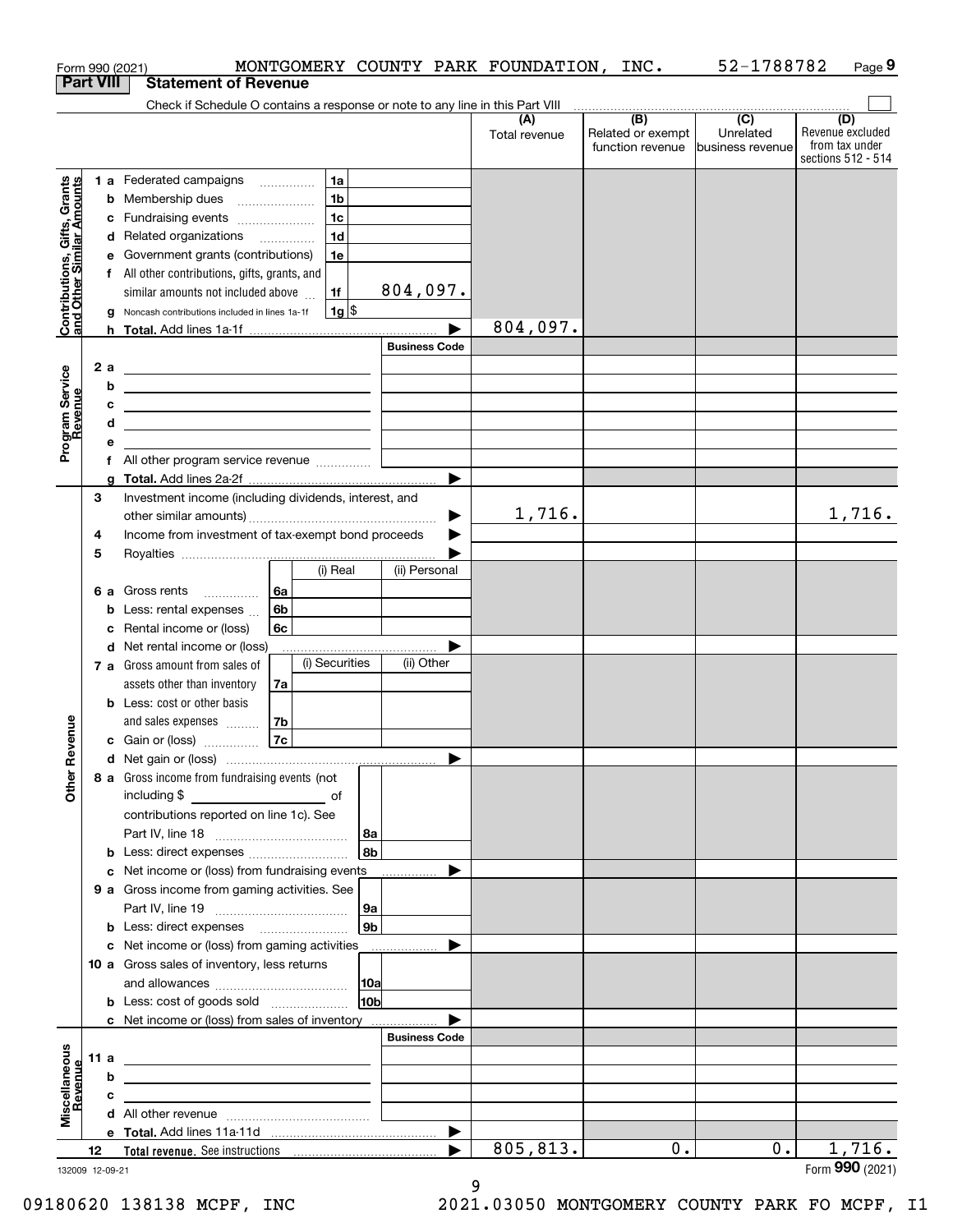|          | Form 990 (2021)<br>MONTGOMERY COUNTY PARK FOUNDATION,<br><b>Part IX   Statement of Functional Expenses</b>                                                                                                   |                       |                                    | TMC.                                      | 52-1788782<br>Page 10          |
|----------|--------------------------------------------------------------------------------------------------------------------------------------------------------------------------------------------------------------|-----------------------|------------------------------------|-------------------------------------------|--------------------------------|
|          | Section 501(c)(3) and 501(c)(4) organizations must complete all columns. All other organizations must complete column (A).                                                                                   |                       |                                    |                                           |                                |
|          | Check if Schedule O contains a response or note to any line in this Part IX                                                                                                                                  |                       |                                    |                                           |                                |
|          | Do not include amounts reported on lines 6b,<br>7b, 8b, 9b, and 10b of Part VIII.                                                                                                                            | (A)<br>Total expenses | (B)<br>Program service<br>expenses | (C)<br>Management and<br>general expenses | (D)<br>Fundraising<br>expenses |
| 1.       | Grants and other assistance to domestic organizations                                                                                                                                                        |                       |                                    |                                           |                                |
|          | and domestic governments. See Part IV, line 21<br>$\ddotsc$                                                                                                                                                  |                       |                                    |                                           |                                |
| 2        | Grants and other assistance to domestic                                                                                                                                                                      |                       |                                    |                                           |                                |
|          | individuals. See Part IV, line 22                                                                                                                                                                            |                       |                                    |                                           |                                |
| З        | Grants and other assistance to foreign                                                                                                                                                                       |                       |                                    |                                           |                                |
|          | organizations, foreign governments, and foreign                                                                                                                                                              |                       |                                    |                                           |                                |
|          | individuals. See Part IV, lines 15 and 16                                                                                                                                                                    |                       |                                    |                                           |                                |
| 4        | Benefits paid to or for members                                                                                                                                                                              |                       |                                    |                                           |                                |
| 5        | Compensation of current officers, directors,                                                                                                                                                                 |                       |                                    |                                           |                                |
|          | trustees, and key employees                                                                                                                                                                                  |                       |                                    |                                           |                                |
| 6        | Compensation not included above to disqualified                                                                                                                                                              |                       |                                    |                                           |                                |
|          | persons (as defined under section 4958(f)(1)) and<br>persons described in section 4958(c)(3)(B)                                                                                                              |                       |                                    |                                           |                                |
| 7        |                                                                                                                                                                                                              |                       |                                    |                                           |                                |
| 8        | Pension plan accruals and contributions (include                                                                                                                                                             |                       |                                    |                                           |                                |
|          | section 401(k) and 403(b) employer contributions)                                                                                                                                                            |                       |                                    |                                           |                                |
| 9        |                                                                                                                                                                                                              |                       |                                    |                                           |                                |
| 10       |                                                                                                                                                                                                              |                       |                                    |                                           |                                |
| 11       | Fees for services (nonemployees):                                                                                                                                                                            |                       |                                    |                                           |                                |
| a        |                                                                                                                                                                                                              |                       |                                    |                                           |                                |
| b        |                                                                                                                                                                                                              |                       |                                    |                                           |                                |
| c        |                                                                                                                                                                                                              |                       |                                    |                                           |                                |
| d        |                                                                                                                                                                                                              |                       |                                    |                                           |                                |
| е        | Professional fundraising services. See Part IV, line 17                                                                                                                                                      |                       |                                    |                                           |                                |
| f        |                                                                                                                                                                                                              |                       |                                    |                                           |                                |
| g        | Other. (If line 11g amount exceeds 10% of line 25,                                                                                                                                                           |                       |                                    |                                           |                                |
|          | column (A), amount, list line 11g expenses on Sch 0.)                                                                                                                                                        |                       |                                    |                                           |                                |
| 12       |                                                                                                                                                                                                              | 3,701.                |                                    |                                           |                                |
| 13       |                                                                                                                                                                                                              |                       |                                    | 2,669.                                    | 1,032.                         |
| 14       |                                                                                                                                                                                                              |                       |                                    |                                           |                                |
| 15       | Occupancy                                                                                                                                                                                                    |                       |                                    |                                           |                                |
| 16<br>17 | Travel                                                                                                                                                                                                       |                       |                                    |                                           |                                |
| 18       | Payments of travel or entertainment expenses                                                                                                                                                                 |                       |                                    |                                           |                                |
|          | for any federal, state, or local public officials                                                                                                                                                            |                       |                                    |                                           |                                |
| 19       | Conferences, conventions, and meetings                                                                                                                                                                       |                       |                                    |                                           |                                |
| 20       | Interest                                                                                                                                                                                                     |                       |                                    |                                           |                                |
| 21       |                                                                                                                                                                                                              |                       |                                    |                                           |                                |
| 22       | Depreciation, depletion, and amortization                                                                                                                                                                    |                       |                                    |                                           |                                |
| 23       | Insurance                                                                                                                                                                                                    | 1,248.                |                                    | 1,248.                                    |                                |
| 24       | Other expenses. Itemize expenses not covered<br>above. (List miscellaneous expenses on line 24e. If<br>line 24e amount exceeds 10% of line 25, column (A).<br>amount, list line 24e expenses on Schedule O.) |                       |                                    |                                           |                                |
| a        | PROJECT EXPENSES                                                                                                                                                                                             | 346, 100.             | 346, 100.                          |                                           |                                |
|          | OTHER EXPENSES                                                                                                                                                                                               | 27,325.               |                                    | 27,325.                                   |                                |
|          | SOFTWARE                                                                                                                                                                                                     | 22,841.               | 7,615.                             | 7,613.                                    | 7,613.                         |
|          | <b>BAD DEBT</b>                                                                                                                                                                                              | 15,000.               |                                    | 15,000.                                   |                                |
|          | e All other expenses                                                                                                                                                                                         |                       |                                    |                                           |                                |
| 25       | Total functional expenses. Add lines 1 through 24e                                                                                                                                                           | 416,215.              | 353,715.                           | 53,855.                                   | 8,645.                         |
| 26       | Joint costs. Complete this line only if the organization                                                                                                                                                     |                       |                                    |                                           |                                |
|          | reported in column (B) joint costs from a combined                                                                                                                                                           |                       |                                    |                                           |                                |
|          | educational campaign and fundraising solicitation.<br>Check here $\blacktriangleright$<br>if following SOP 98-2 (ASC 958-720)                                                                                |                       |                                    |                                           |                                |
|          |                                                                                                                                                                                                              |                       |                                    |                                           |                                |

10

MONTGOMERY COUNTY PARK FOUNDATION, INC. 52-1788782

132010 12-09-21

Form (2021) **990**

**10**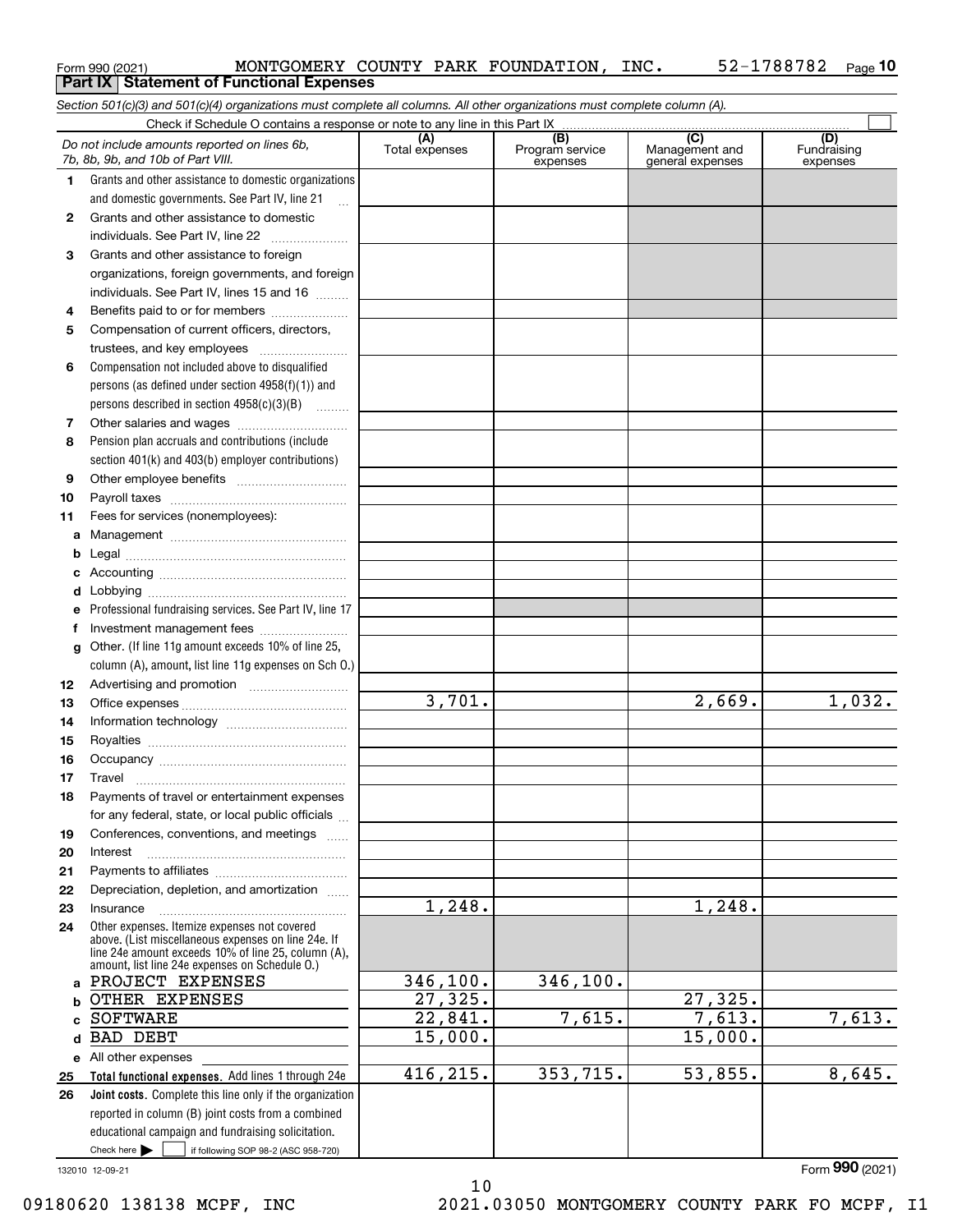| Form 990 (2021) |                               |  | MONTGOMERY COUNTY PARK FOUNDATION, | INC. | 52-1788782 | Page |
|-----------------|-------------------------------|--|------------------------------------|------|------------|------|
|                 | <b>Part X</b>   Balance Sheet |  |                                    |      |            |      |

Check if Schedule O contains a response or note to any line in this Part X

|                             |          |                                                                                                                                                                                                                                | (A)<br>Beginning of year |                 | (B)<br>End of year |
|-----------------------------|----------|--------------------------------------------------------------------------------------------------------------------------------------------------------------------------------------------------------------------------------|--------------------------|-----------------|--------------------|
|                             | 1        |                                                                                                                                                                                                                                | 1,180,890.               | $\blacksquare$  | 1,796,042.         |
|                             | 2        |                                                                                                                                                                                                                                | 172,495.                 | $\overline{2}$  | $0$ .              |
|                             | з        |                                                                                                                                                                                                                                | 131,740.                 | $\overline{3}$  | 79,071.            |
|                             | 4        |                                                                                                                                                                                                                                |                          | 4               |                    |
|                             | 5        | Loans and other receivables from any current or former officer, director,                                                                                                                                                      |                          |                 |                    |
|                             |          | trustee, key employee, creator or founder, substantial contributor, or 35%                                                                                                                                                     |                          |                 |                    |
|                             |          | controlled entity or family member of any of these persons                                                                                                                                                                     |                          | 5               |                    |
|                             | 6        | Loans and other receivables from other disqualified persons (as defined                                                                                                                                                        |                          |                 |                    |
|                             |          | under section 4958(f)(1)), and persons described in section 4958(c)(3)(B)<br>$\ldots$                                                                                                                                          |                          | 6               |                    |
| Assets                      | 7        |                                                                                                                                                                                                                                |                          | $\overline{7}$  |                    |
|                             | 8        |                                                                                                                                                                                                                                |                          | 8               |                    |
|                             | 9        | Prepaid expenses and deferred charges [11] [11] prepaid expenses and deferred charges [11] [11] minimum and the Prepaid expenses and deferred charges [11] minimum and the Prepaid expenses and the Prepaid experiment of Prep | 1,019.                   | $\mathbf{9}$    | 1,036.             |
|                             |          | 10a Land, buildings, and equipment: cost or other                                                                                                                                                                              |                          |                 |                    |
|                             |          | basis. Complete Part VI of Schedule D  10a                                                                                                                                                                                     |                          |                 |                    |
|                             | b        | <u>10b</u><br>Less: accumulated depreciation                                                                                                                                                                                   |                          | 10 <sub>c</sub> |                    |
|                             | 11       |                                                                                                                                                                                                                                |                          | 11              |                    |
|                             | 12       |                                                                                                                                                                                                                                |                          | 12              |                    |
|                             | 13       |                                                                                                                                                                                                                                |                          | 13              |                    |
|                             | 14       |                                                                                                                                                                                                                                |                          | 14              |                    |
|                             | 15       |                                                                                                                                                                                                                                |                          | 15              |                    |
|                             | 16       |                                                                                                                                                                                                                                | 1,486,144.               | 16              | 1,876,149.         |
|                             | 17       |                                                                                                                                                                                                                                | 26,692.                  | 17              | 27,099.            |
|                             | 18       |                                                                                                                                                                                                                                |                          | 18              |                    |
|                             | 19       |                                                                                                                                                                                                                                |                          | 19              |                    |
|                             | 20       |                                                                                                                                                                                                                                |                          | 20              |                    |
|                             | 21       | Escrow or custodial account liability. Complete Part IV of Schedule D<br>1.1.1.1.1.1.1.1.1.1                                                                                                                                   |                          | 21              |                    |
|                             | 22       | Loans and other payables to any current or former officer, director,                                                                                                                                                           |                          |                 |                    |
| Liabilities                 |          | trustee, key employee, creator or founder, substantial contributor, or 35%                                                                                                                                                     |                          |                 |                    |
|                             |          | controlled entity or family member of any of these persons                                                                                                                                                                     |                          | 22              |                    |
|                             | 23<br>24 | Secured mortgages and notes payable to unrelated third parties                                                                                                                                                                 |                          | 23<br>24        |                    |
|                             | 25       | Other liabilities (including federal income tax, payables to related third                                                                                                                                                     |                          |                 |                    |
|                             |          | parties, and other liabilities not included on lines 17-24). Complete Part X                                                                                                                                                   |                          |                 |                    |
|                             |          | of Schedule D                                                                                                                                                                                                                  |                          | 25              |                    |
|                             | 26       |                                                                                                                                                                                                                                | 26,692.                  | 26              | 27,099.            |
|                             |          | Organizations that follow FASB ASC 958, check here $\blacktriangleright \boxed{X}$                                                                                                                                             |                          |                 |                    |
|                             |          | and complete lines 27, 28, 32, and 33.                                                                                                                                                                                         |                          |                 |                    |
|                             | 27       | Net assets without donor restrictions                                                                                                                                                                                          | 116,933.                 | 27              | 181,509.           |
|                             | 28       | Net assets with donor restrictions                                                                                                                                                                                             | 1,342,519.               | 28              | 1,667,541.         |
|                             |          | Organizations that do not follow FASB ASC 958, check here $\blacktriangleright$                                                                                                                                                |                          |                 |                    |
|                             |          | and complete lines 29 through 33.                                                                                                                                                                                              |                          |                 |                    |
|                             | 29       |                                                                                                                                                                                                                                |                          | 29              |                    |
|                             | 30       | Paid-in or capital surplus, or land, building, or equipment fund                                                                                                                                                               |                          | 30              |                    |
| Net Assets or Fund Balances | 31       | Retained earnings, endowment, accumulated income, or other funds                                                                                                                                                               |                          | 31              |                    |
|                             | 32       |                                                                                                                                                                                                                                | 1,459,452.               | 32              | <u>1,849,050.</u>  |
|                             | 33       |                                                                                                                                                                                                                                | 1,486,144.               | 33              | 1,876,149.         |

Form (2021) **990**

 $\mathcal{L}^{\text{max}}$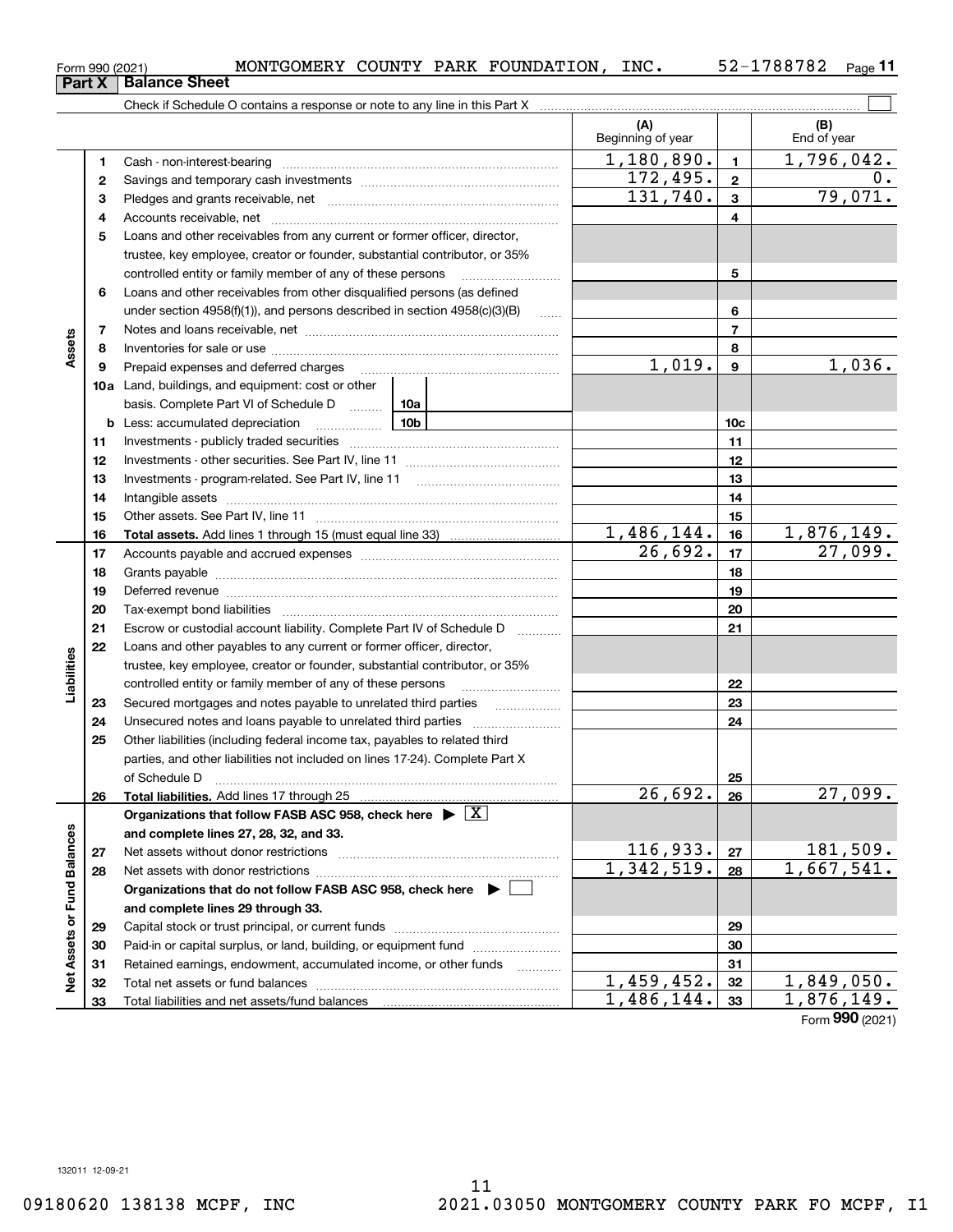|    | MONTGOMERY COUNTY PARK FOUNDATION, INC.<br>Form 990 (2021)                                                                      | 52-1788782              |                |           | Page $12$             |
|----|---------------------------------------------------------------------------------------------------------------------------------|-------------------------|----------------|-----------|-----------------------|
|    | <b>Reconciliation of Net Assets</b><br>Part XI                                                                                  |                         |                |           |                       |
|    |                                                                                                                                 |                         |                |           |                       |
|    |                                                                                                                                 |                         |                |           |                       |
| 1  | Total revenue (must equal Part VIII, column (A), line 12)                                                                       | $\mathbf{1}$            |                | 805,813.  |                       |
| 2  |                                                                                                                                 | $\mathbf{2}$            |                | 416, 215. |                       |
| з  | Revenue less expenses. Subtract line 2 from line 1                                                                              | 3                       |                | 389,598.  |                       |
| 4  |                                                                                                                                 | $\overline{\mathbf{4}}$ | 1,459,452.     |           |                       |
| 5  | Net unrealized gains (losses) on investments                                                                                    | 5                       |                |           |                       |
| 6  |                                                                                                                                 | 6                       |                |           |                       |
| 7  |                                                                                                                                 | $\overline{7}$          |                |           |                       |
| 8  | Prior period adjustments                                                                                                        | 8                       |                |           |                       |
| 9  | Other changes in net assets or fund balances (explain on Schedule O)                                                            | $\mathbf{9}$            |                |           | 0.                    |
| 10 | Net assets or fund balances at end of year. Combine lines 3 through 9 (must equal Part X, line 32,                              |                         |                |           |                       |
|    |                                                                                                                                 | 10                      | 1,849,050.     |           |                       |
|    | Part XII Financial Statements and Reporting                                                                                     |                         |                |           |                       |
|    |                                                                                                                                 |                         |                |           | $\overline{\text{X}}$ |
|    |                                                                                                                                 |                         |                | Yes       | <b>No</b>             |
| 1. | $\boxed{\text{X}}$ Accrual<br>$\Box$ Cash<br>Other<br>Accounting method used to prepare the Form 990:                           |                         |                |           |                       |
|    | If the organization changed its method of accounting from a prior year or checked "Other," explain on Schedule O.               |                         |                |           |                       |
|    | 2a Were the organization's financial statements compiled or reviewed by an independent accountant?                              |                         | 2a             |           | х                     |
|    | If "Yes," check a box below to indicate whether the financial statements for the year were compiled or reviewed on a            |                         |                |           |                       |
|    | separate basis, consolidated basis, or both:                                                                                    |                         |                |           |                       |
|    | Separate basis<br><b>Consolidated basis</b><br>Both consolidated and separate basis                                             |                         |                |           |                       |
|    | <b>b</b> Were the organization's financial statements audited by an independent accountant?                                     |                         | 2 <sub>b</sub> | Χ         |                       |
|    | If "Yes," check a box below to indicate whether the financial statements for the year were audited on a separate basis,         |                         |                |           |                       |
|    | consolidated basis, or both:                                                                                                    |                         |                |           |                       |
|    | $\vert X \vert$ Separate basis<br><b>Consolidated basis</b><br>Both consolidated and separate basis                             |                         |                |           |                       |
|    | c If "Yes" to line 2a or 2b, does the organization have a committee that assumes responsibility for oversight of the audit,     |                         |                |           |                       |
|    |                                                                                                                                 |                         | 2c             | x         |                       |
|    | If the organization changed either its oversight process or selection process during the tax year, explain on Schedule O.       |                         |                |           |                       |
|    | 3a As a result of a federal award, was the organization required to undergo an audit or audits as set forth in the Single Audit |                         |                |           |                       |
|    |                                                                                                                                 |                         | За             |           | x                     |
|    | b If "Yes," did the organization undergo the required audit or audits? If the organization did not undergo the required audit   |                         |                |           |                       |
|    | or audits, explain why on Schedule O and describe any steps taken to undergo such audits                                        |                         | 3b             |           |                       |

Form (2021) **990**

132012 12-09-21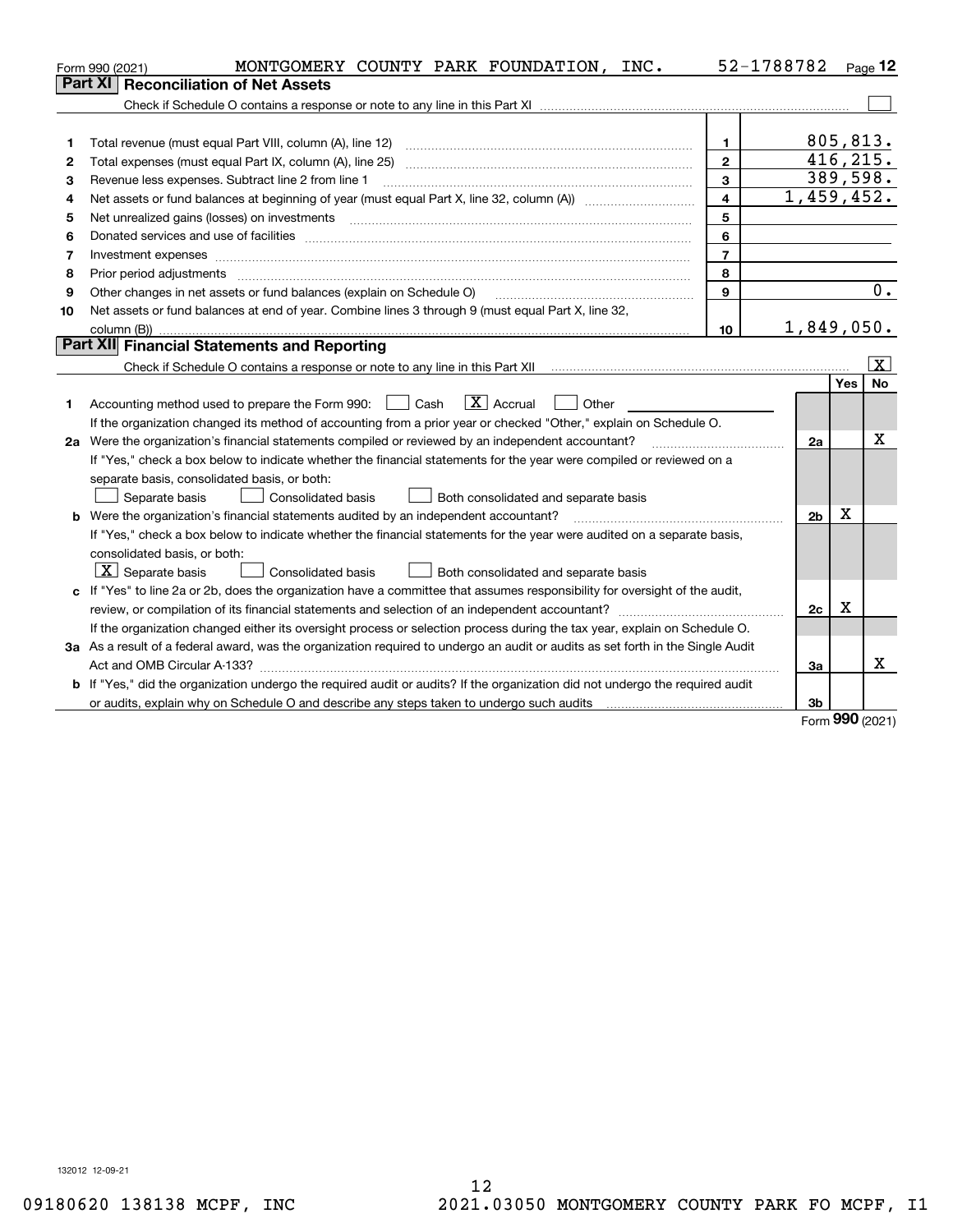| <b>SCHEDULE A</b> |  |
|-------------------|--|
|-------------------|--|

Department of the Treasury Internal Revenue Service

**(Form 990)**

# **Public Charity Status and Public Support**

**Complete if the organization is a section 501(c)(3) organization or a section 4947(a)(1) nonexempt charitable trust.**

**| Attach to Form 990 or Form 990-EZ.** 

**| Go to www.irs.gov/Form990 for instructions and the latest information.**

| rт<br>tion | 2021                                 |
|------------|--------------------------------------|
| ion.       | <b>Open to Public</b><br>Inspection  |
|            | <b>Employer identification numbe</b> |
|            | 52-1788782                           |
| uctions.   |                                      |

OMB No. 1545-0047

| Name of the organization |  |
|--------------------------|--|
|--------------------------|--|

|    |            | Name of the organization                                                                                                                                                                                                         |          |                                                        |                                                                |    |                            | <b>Employer identification number</b> |
|----|------------|----------------------------------------------------------------------------------------------------------------------------------------------------------------------------------------------------------------------------------|----------|--------------------------------------------------------|----------------------------------------------------------------|----|----------------------------|---------------------------------------|
|    |            |                                                                                                                                                                                                                                  |          | MONTGOMERY COUNTY PARK FOUNDATION, INC.                |                                                                |    |                            | 52-1788782                            |
|    | Part I     | Reason for Public Charity Status. (All organizations must complete this part.) See instructions.                                                                                                                                 |          |                                                        |                                                                |    |                            |                                       |
|    |            | The organization is not a private foundation because it is: (For lines 1 through 12, check only one box.)                                                                                                                        |          |                                                        |                                                                |    |                            |                                       |
| 1  |            | A church, convention of churches, or association of churches described in section 170(b)(1)(A)(i).                                                                                                                               |          |                                                        |                                                                |    |                            |                                       |
| 2  |            | A school described in section 170(b)(1)(A)(ii). (Attach Schedule E (Form 990).)                                                                                                                                                  |          |                                                        |                                                                |    |                            |                                       |
| з  |            | A hospital or a cooperative hospital service organization described in section $170(b)(1)(A)(iii)$ .                                                                                                                             |          |                                                        |                                                                |    |                            |                                       |
| 4  |            | A medical research organization operated in conjunction with a hospital described in section 170(b)(1)(A)(iii). Enter the hospital's name,                                                                                       |          |                                                        |                                                                |    |                            |                                       |
|    |            | city, and state:                                                                                                                                                                                                                 |          |                                                        |                                                                |    |                            |                                       |
| 5  |            | An organization operated for the benefit of a college or university owned or operated by a governmental unit described in                                                                                                        |          |                                                        |                                                                |    |                            |                                       |
|    |            | section 170(b)(1)(A)(iv). (Complete Part II.)                                                                                                                                                                                    |          |                                                        |                                                                |    |                            |                                       |
| 6  |            | A federal, state, or local government or governmental unit described in section 170(b)(1)(A)(v).                                                                                                                                 |          |                                                        |                                                                |    |                            |                                       |
| 7  |            | An organization that normally receives a substantial part of its support from a governmental unit or from the general public described in                                                                                        |          |                                                        |                                                                |    |                            |                                       |
|    |            | section 170(b)(1)(A)(vi). (Complete Part II.)                                                                                                                                                                                    |          |                                                        |                                                                |    |                            |                                       |
|    | $8 \times$ | A community trust described in section 170(b)(1)(A)(vi). (Complete Part II.)                                                                                                                                                     |          |                                                        |                                                                |    |                            |                                       |
| 9  |            | An agricultural research organization described in section 170(b)(1)(A)(ix) operated in conjunction with a land-grant college                                                                                                    |          |                                                        |                                                                |    |                            |                                       |
|    |            | or university or a non-land-grant college of agriculture (see instructions). Enter the name, city, and state of the college or                                                                                                   |          |                                                        |                                                                |    |                            |                                       |
|    |            | university:                                                                                                                                                                                                                      |          |                                                        |                                                                |    |                            |                                       |
| 10 |            | An organization that normally receives (1) more than 33 1/3% of its support from contributions, membership fees, and gross receipts from                                                                                         |          |                                                        |                                                                |    |                            |                                       |
|    |            | activities related to its exempt functions, subject to certain exceptions; and (2) no more than 33 1/3% of its support from gross investment                                                                                     |          |                                                        |                                                                |    |                            |                                       |
|    |            | income and unrelated business taxable income (less section 511 tax) from businesses acquired by the organization after June 30, 1975.                                                                                            |          |                                                        |                                                                |    |                            |                                       |
|    |            | See section 509(a)(2). (Complete Part III.)                                                                                                                                                                                      |          |                                                        |                                                                |    |                            |                                       |
| 11 |            | An organization organized and operated exclusively to test for public safety. See section 509(a)(4).                                                                                                                             |          |                                                        |                                                                |    |                            |                                       |
| 12 |            | An organization organized and operated exclusively for the benefit of, to perform the functions of, or to carry out the purposes of one or                                                                                       |          |                                                        |                                                                |    |                            |                                       |
|    |            | more publicly supported organizations described in section 509(a)(1) or section 509(a)(2). See section 509(a)(3). Check the box on                                                                                               |          |                                                        |                                                                |    |                            |                                       |
|    |            | lines 12a through 12d that describes the type of supporting organization and complete lines 12e, 12f, and 12g.                                                                                                                   |          |                                                        |                                                                |    |                            |                                       |
| а  |            | Type I. A supporting organization operated, supervised, or controlled by its supported organization(s), typically by giving                                                                                                      |          |                                                        |                                                                |    |                            |                                       |
|    |            | the supported organization(s) the power to regularly appoint or elect a majority of the directors or trustees of the supporting                                                                                                  |          |                                                        |                                                                |    |                            |                                       |
|    |            | organization. You must complete Part IV, Sections A and B.                                                                                                                                                                       |          |                                                        |                                                                |    |                            |                                       |
| b  |            | Type II. A supporting organization supervised or controlled in connection with its supported organization(s), by having                                                                                                          |          |                                                        |                                                                |    |                            |                                       |
|    |            | control or management of the supporting organization vested in the same persons that control or manage the supported                                                                                                             |          |                                                        |                                                                |    |                            |                                       |
|    |            | organization(s). You must complete Part IV, Sections A and C.                                                                                                                                                                    |          |                                                        |                                                                |    |                            |                                       |
| c  |            | Type III functionally integrated. A supporting organization operated in connection with, and functionally integrated with,<br>its supported organization(s) (see instructions). You must complete Part IV, Sections A, D, and E. |          |                                                        |                                                                |    |                            |                                       |
| d  |            | Type III non-functionally integrated. A supporting organization operated in connection with its supported organization(s)                                                                                                        |          |                                                        |                                                                |    |                            |                                       |
|    |            | that is not functionally integrated. The organization generally must satisfy a distribution requirement and an attentiveness                                                                                                     |          |                                                        |                                                                |    |                            |                                       |
|    |            | requirement (see instructions). You must complete Part IV, Sections A and D, and Part V.                                                                                                                                         |          |                                                        |                                                                |    |                            |                                       |
|    |            | Check this box if the organization received a written determination from the IRS that it is a Type I, Type II, Type III                                                                                                          |          |                                                        |                                                                |    |                            |                                       |
|    |            | functionally integrated, or Type III non-functionally integrated supporting organization.                                                                                                                                        |          |                                                        |                                                                |    |                            |                                       |
|    |            | f Enter the number of supported organizations                                                                                                                                                                                    |          |                                                        |                                                                |    |                            |                                       |
|    |            | g Provide the following information about the supported organization(s).                                                                                                                                                         |          |                                                        |                                                                |    |                            |                                       |
|    |            | (i) Name of supported                                                                                                                                                                                                            | (ii) EIN | (iii) Type of organization<br>(described on lines 1-10 | (iv) Is the organization listed<br>in your governing document? |    | (v) Amount of monetary     | (vi) Amount of other                  |
|    |            | organization                                                                                                                                                                                                                     |          | above (see instructions))                              | Yes                                                            | No | support (see instructions) | support (see instructions)            |
|    |            |                                                                                                                                                                                                                                  |          |                                                        |                                                                |    |                            |                                       |
|    |            |                                                                                                                                                                                                                                  |          |                                                        |                                                                |    |                            |                                       |
|    |            |                                                                                                                                                                                                                                  |          |                                                        |                                                                |    |                            |                                       |
|    |            |                                                                                                                                                                                                                                  |          |                                                        |                                                                |    |                            |                                       |
|    |            |                                                                                                                                                                                                                                  |          |                                                        |                                                                |    |                            |                                       |
|    |            |                                                                                                                                                                                                                                  |          |                                                        |                                                                |    |                            |                                       |
|    |            |                                                                                                                                                                                                                                  |          |                                                        |                                                                |    |                            |                                       |
|    |            |                                                                                                                                                                                                                                  |          |                                                        |                                                                |    |                            |                                       |
|    |            |                                                                                                                                                                                                                                  |          |                                                        |                                                                |    |                            |                                       |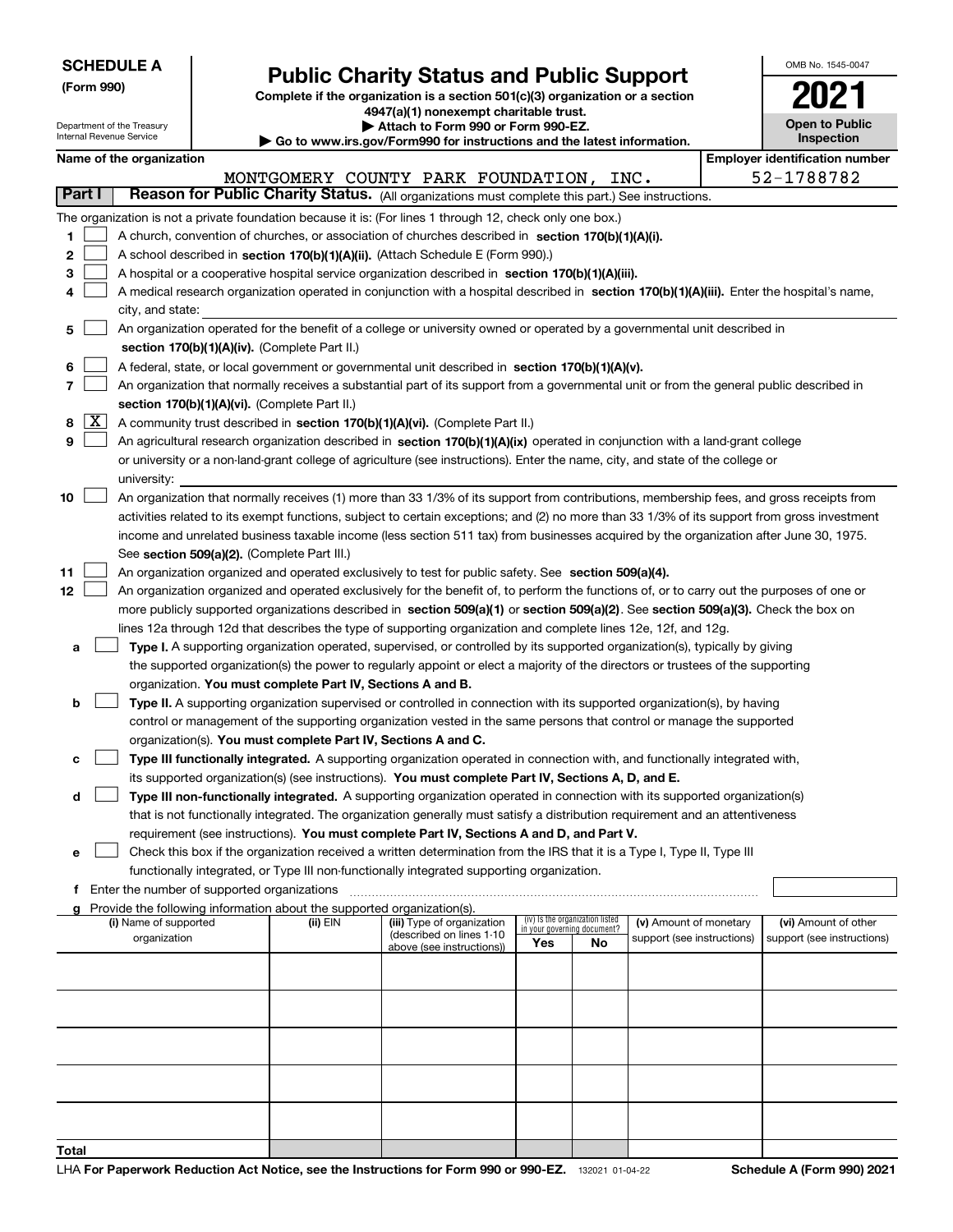### 52-1788782 Page 2 Schedule A (Form 990) 2021  ${\rm MONTGOMETRY}$   ${\rm COUNTY}$   ${\rm PARK}$   ${\rm FOUNDATION}$ ,  ${\rm INC.}$   ${\rm 52-1788782}$   ${\rm Page}$ **Part II Support Schedule for Organizations Described in Sections 170(b)(1)(A)(iv) and 170(b)(1)(A)(vi)**

(Complete only if you checked the box on line 5, 7, or 8 of Part I or if the organization failed to qualify under Part III. If the organization fails to qualify under the tests listed below, please complete Part III.)

|    | <b>Section A. Public Support</b>                                                                                                                                                                                                                                                            |                      |                                      |                         |                         |                      |                                          |
|----|---------------------------------------------------------------------------------------------------------------------------------------------------------------------------------------------------------------------------------------------------------------------------------------------|----------------------|--------------------------------------|-------------------------|-------------------------|----------------------|------------------------------------------|
|    | Calendar year (or fiscal year beginning in) $\blacktriangleright$                                                                                                                                                                                                                           | (a) 2017             | $(b)$ 2018                           | $(c)$ 2019              | $(d)$ 2020              | (e) 2021             | (f) Total                                |
|    | 1 Gifts, grants, contributions, and                                                                                                                                                                                                                                                         |                      |                                      |                         |                         |                      |                                          |
|    | membership fees received. (Do not                                                                                                                                                                                                                                                           |                      |                                      |                         |                         |                      |                                          |
|    | include any "unusual grants.")                                                                                                                                                                                                                                                              | 812,657.             | 765,970.                             | 712, 355.               | 243,238.                | 804,097.             | 3338317.                                 |
|    | 2 Tax revenues levied for the organ-                                                                                                                                                                                                                                                        |                      |                                      |                         |                         |                      |                                          |
|    | ization's benefit and either paid to                                                                                                                                                                                                                                                        |                      |                                      |                         |                         |                      |                                          |
|    | or expended on its behalf                                                                                                                                                                                                                                                                   |                      |                                      |                         |                         |                      |                                          |
|    | 3 The value of services or facilities                                                                                                                                                                                                                                                       |                      |                                      |                         |                         |                      |                                          |
|    | furnished by a governmental unit to                                                                                                                                                                                                                                                         |                      |                                      |                         |                         |                      |                                          |
|    | the organization without charge                                                                                                                                                                                                                                                             |                      |                                      |                         |                         |                      |                                          |
|    | 4 Total. Add lines 1 through 3                                                                                                                                                                                                                                                              | 812,657.             | 765,970.                             | 712, 355.               | 243,238.                | 804,097.             | 3338317.                                 |
| 5. | The portion of total contributions                                                                                                                                                                                                                                                          |                      |                                      |                         |                         |                      |                                          |
|    | by each person (other than a                                                                                                                                                                                                                                                                |                      |                                      |                         |                         |                      |                                          |
|    | governmental unit or publicly                                                                                                                                                                                                                                                               |                      |                                      |                         |                         |                      |                                          |
|    | supported organization) included                                                                                                                                                                                                                                                            |                      |                                      |                         |                         |                      |                                          |
|    | on line 1 that exceeds 2% of the                                                                                                                                                                                                                                                            |                      |                                      |                         |                         |                      |                                          |
|    | amount shown on line 11,                                                                                                                                                                                                                                                                    |                      |                                      |                         |                         |                      |                                          |
|    | column (f)                                                                                                                                                                                                                                                                                  |                      |                                      |                         |                         |                      | 352,651.                                 |
|    | 6 Public support. Subtract line 5 from line 4.<br><b>Section B. Total Support</b>                                                                                                                                                                                                           |                      |                                      |                         |                         |                      | 2985666.                                 |
|    |                                                                                                                                                                                                                                                                                             |                      |                                      |                         |                         |                      |                                          |
|    | Calendar year (or fiscal year beginning in)                                                                                                                                                                                                                                                 | (a) 2017<br>812,657. | $(b)$ 2018<br>$\overline{765,970}$ . | $(c)$ 2019<br>712, 355. | $(d)$ 2020<br>243, 238. | (e) 2021<br>804,097. | (f) Total<br>3338317.                    |
|    | <b>7</b> Amounts from line 4                                                                                                                                                                                                                                                                |                      |                                      |                         |                         |                      |                                          |
| 8  | Gross income from interest,                                                                                                                                                                                                                                                                 |                      |                                      |                         |                         |                      |                                          |
|    | dividends, payments received on                                                                                                                                                                                                                                                             |                      |                                      |                         |                         |                      |                                          |
|    | securities loans, rents, royalties,                                                                                                                                                                                                                                                         |                      |                                      |                         |                         |                      |                                          |
|    | and income from similar sources                                                                                                                                                                                                                                                             | 3,386.               | 13,149.                              | 8,794.                  | 2,082.                  | 1,716.               | 29,127.                                  |
|    | 9 Net income from unrelated business                                                                                                                                                                                                                                                        |                      |                                      |                         |                         |                      |                                          |
|    | activities, whether or not the                                                                                                                                                                                                                                                              |                      |                                      |                         |                         |                      |                                          |
|    | business is regularly carried on                                                                                                                                                                                                                                                            |                      |                                      |                         |                         |                      |                                          |
|    | 10 Other income. Do not include gain                                                                                                                                                                                                                                                        |                      |                                      |                         |                         |                      |                                          |
|    | or loss from the sale of capital                                                                                                                                                                                                                                                            |                      |                                      |                         |                         |                      |                                          |
|    | assets (Explain in Part VI.)                                                                                                                                                                                                                                                                |                      |                                      |                         |                         |                      | 3367444.                                 |
|    | 11 Total support. Add lines 7 through 10                                                                                                                                                                                                                                                    |                      |                                      |                         |                         |                      |                                          |
|    | <b>12</b> Gross receipts from related activities, etc. (see instructions)                                                                                                                                                                                                                   |                      |                                      |                         |                         | 12                   |                                          |
|    | 13 First 5 years. If the Form 990 is for the organization's first, second, third, fourth, or fifth tax year as a section 501(c)(3)                                                                                                                                                          |                      |                                      |                         |                         |                      |                                          |
|    | organization, check this box and stop here manufactured and stop here and stop here are contained and stop here and stop here are all and stop here are all and stop here are all and stop here are all and stop here are all<br><b>Section C. Computation of Public Support Percentage</b> |                      |                                      |                         |                         |                      |                                          |
|    | 14 Public support percentage for 2021 (line 6, column (f), divided by line 11, column (f) <i>mummumumum</i>                                                                                                                                                                                 |                      |                                      |                         |                         | 14                   | 88.66<br>%                               |
|    |                                                                                                                                                                                                                                                                                             |                      |                                      |                         |                         | 15                   | 87.19<br>%                               |
|    | 16a 33 1/3% support test - 2021. If the organization did not check the box on line 13, and line 14 is 33 1/3% or more, check this box and                                                                                                                                                   |                      |                                      |                         |                         |                      |                                          |
|    |                                                                                                                                                                                                                                                                                             |                      |                                      |                         |                         |                      | $\blacktriangleright$ $\boxed{\text{X}}$ |
|    | stop here. The organization qualifies as a publicly supported organization<br>b 33 1/3% support test - 2020. If the organization did not check a box on line 13 or 16a, and line 15 is 33 1/3% or more, check this box                                                                      |                      |                                      |                         |                         |                      |                                          |
|    |                                                                                                                                                                                                                                                                                             |                      |                                      |                         |                         |                      |                                          |
|    | and stop here. The organization qualifies as a publicly supported organization                                                                                                                                                                                                              |                      |                                      |                         |                         |                      |                                          |
|    | 17a 10% -facts-and-circumstances test - 2021. If the organization did not check a box on line 13, 16a, or 16b, and line 14 is 10% or more,                                                                                                                                                  |                      |                                      |                         |                         |                      |                                          |
|    | and if the organization meets the facts-and-circumstances test, check this box and stop here. Explain in Part VI how the organization<br>meets the facts-and-circumstances test. The organization qualifies as a publicly supported organization                                            |                      |                                      |                         |                         |                      |                                          |
|    | <b>b 10% -facts-and-circumstances test - 2020.</b> If the organization did not check a box on line 13, 16a, 16b, or 17a, and line 15 is 10% or                                                                                                                                              |                      |                                      |                         |                         |                      |                                          |
|    | more, and if the organization meets the facts-and-circumstances test, check this box and stop here. Explain in Part VI how the                                                                                                                                                              |                      |                                      |                         |                         |                      |                                          |
|    | organization meets the facts-and-circumstances test. The organization qualifies as a publicly supported organization                                                                                                                                                                        |                      |                                      |                         |                         |                      |                                          |
| 18 | Private foundation. If the organization did not check a box on line 13, 16a, 16b, 17a, or 17b, check this box and see instructions                                                                                                                                                          |                      |                                      |                         |                         |                      |                                          |
|    |                                                                                                                                                                                                                                                                                             |                      |                                      |                         |                         |                      | <b>Schedule A (Form 990) 2021</b>        |
|    |                                                                                                                                                                                                                                                                                             |                      |                                      |                         |                         |                      |                                          |

132022 01-04-22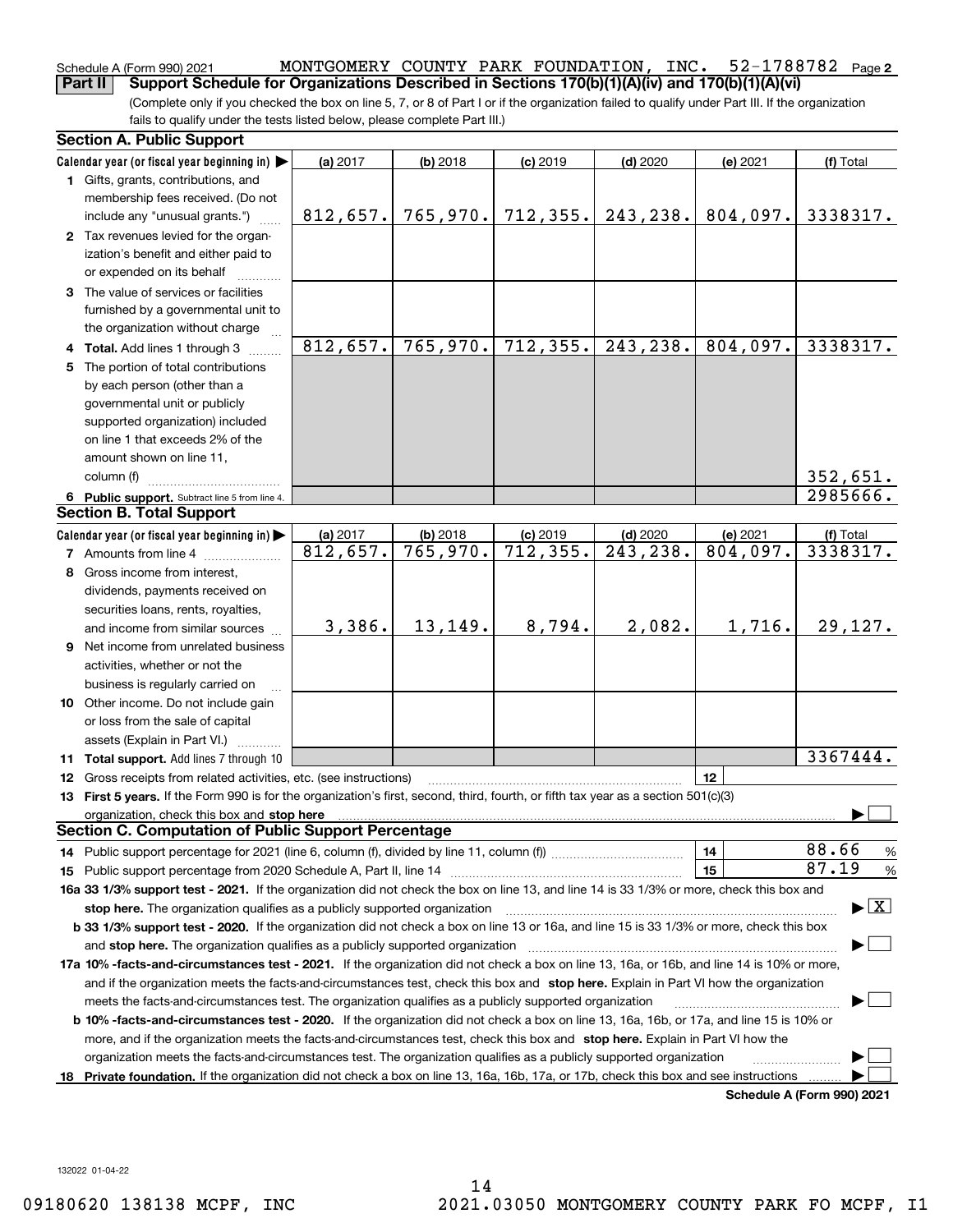| Schedule A (Form 990) 2021 |  |                                                                                   |  | MONTGOMERY COUNTY PARK FOUNDATION, INC. 52-1788782 Page 3 |  |  |
|----------------------------|--|-----------------------------------------------------------------------------------|--|-----------------------------------------------------------|--|--|
|                            |  | <b>Part III Support Schedule for Organizations Described in Section 509(a)(2)</b> |  |                                                           |  |  |

(Complete only if you checked the box on line 10 of Part I or if the organization failed to qualify under Part II. If the organization fails to qualify under the tests listed below, please complete Part II.)

| <b>Section A. Public Support</b>                                                                                                                                              |          |          |                 |            |          |                            |
|-------------------------------------------------------------------------------------------------------------------------------------------------------------------------------|----------|----------|-----------------|------------|----------|----------------------------|
| Calendar year (or fiscal year beginning in) $\blacktriangleright$                                                                                                             | (a) 2017 | (b) 2018 | <b>(c)</b> 2019 | $(d)$ 2020 | (e) 2021 | (f) Total                  |
| 1 Gifts, grants, contributions, and                                                                                                                                           |          |          |                 |            |          |                            |
| membership fees received. (Do not                                                                                                                                             |          |          |                 |            |          |                            |
| include any "unusual grants.")                                                                                                                                                |          |          |                 |            |          |                            |
| <b>2</b> Gross receipts from admissions,                                                                                                                                      |          |          |                 |            |          |                            |
| merchandise sold or services per-<br>formed, or facilities furnished in                                                                                                       |          |          |                 |            |          |                            |
| any activity that is related to the                                                                                                                                           |          |          |                 |            |          |                            |
| organization's tax-exempt purpose                                                                                                                                             |          |          |                 |            |          |                            |
| 3 Gross receipts from activities that                                                                                                                                         |          |          |                 |            |          |                            |
| are not an unrelated trade or bus-                                                                                                                                            |          |          |                 |            |          |                            |
| iness under section 513                                                                                                                                                       |          |          |                 |            |          |                            |
| 4 Tax revenues levied for the organ-                                                                                                                                          |          |          |                 |            |          |                            |
| ization's benefit and either paid to                                                                                                                                          |          |          |                 |            |          |                            |
| or expended on its behalf<br>.                                                                                                                                                |          |          |                 |            |          |                            |
| 5 The value of services or facilities                                                                                                                                         |          |          |                 |            |          |                            |
| furnished by a governmental unit to                                                                                                                                           |          |          |                 |            |          |                            |
| the organization without charge                                                                                                                                               |          |          |                 |            |          |                            |
| <b>6 Total.</b> Add lines 1 through 5                                                                                                                                         |          |          |                 |            |          |                            |
| 7a Amounts included on lines 1, 2, and                                                                                                                                        |          |          |                 |            |          |                            |
| 3 received from disqualified persons                                                                                                                                          |          |          |                 |            |          |                            |
| <b>b</b> Amounts included on lines 2 and 3 received                                                                                                                           |          |          |                 |            |          |                            |
| from other than disqualified persons that                                                                                                                                     |          |          |                 |            |          |                            |
| exceed the greater of \$5,000 or 1% of the<br>amount on line 13 for the year                                                                                                  |          |          |                 |            |          |                            |
| c Add lines 7a and 7b                                                                                                                                                         |          |          |                 |            |          |                            |
| 8 Public support. (Subtract line 7c from line 6.)                                                                                                                             |          |          |                 |            |          |                            |
| <b>Section B. Total Support</b>                                                                                                                                               |          |          |                 |            |          |                            |
| Calendar year (or fiscal year beginning in)                                                                                                                                   | (a) 2017 | (b) 2018 | $(c)$ 2019      | $(d)$ 2020 | (e) 2021 | (f) Total                  |
| 9 Amounts from line 6                                                                                                                                                         |          |          |                 |            |          |                            |
| 10a Gross income from interest,                                                                                                                                               |          |          |                 |            |          |                            |
| dividends, payments received on                                                                                                                                               |          |          |                 |            |          |                            |
| securities loans, rents, royalties,<br>and income from similar sources                                                                                                        |          |          |                 |            |          |                            |
| <b>b</b> Unrelated business taxable income                                                                                                                                    |          |          |                 |            |          |                            |
| (less section 511 taxes) from businesses                                                                                                                                      |          |          |                 |            |          |                            |
| acquired after June 30, 1975                                                                                                                                                  |          |          |                 |            |          |                            |
| c Add lines 10a and 10b                                                                                                                                                       |          |          |                 |            |          |                            |
| 11 Net income from unrelated business                                                                                                                                         |          |          |                 |            |          |                            |
| activities not included on line 10b,                                                                                                                                          |          |          |                 |            |          |                            |
| whether or not the business is                                                                                                                                                |          |          |                 |            |          |                            |
| regularly carried on<br><b>12</b> Other income. Do not include gain                                                                                                           |          |          |                 |            |          |                            |
| or loss from the sale of capital                                                                                                                                              |          |          |                 |            |          |                            |
| assets (Explain in Part VI.)                                                                                                                                                  |          |          |                 |            |          |                            |
| 13 Total support. (Add lines 9, 10c, 11, and 12.)                                                                                                                             |          |          |                 |            |          |                            |
| 14 First 5 years. If the Form 990 is for the organization's first, second, third, fourth, or fifth tax year as a section 501(c)(3) organization,                              |          |          |                 |            |          |                            |
| check this box and stop here measurements are constructed as the state of the state of the state of the state o<br><b>Section C. Computation of Public Support Percentage</b> |          |          |                 |            |          |                            |
| 15 Public support percentage for 2021 (line 8, column (f), divided by line 13, column (f))                                                                                    |          |          |                 |            |          |                            |
|                                                                                                                                                                               |          |          |                 |            | 15<br>16 | %<br>%                     |
| 16 Public support percentage from 2020 Schedule A, Part III, line 15<br><b>Section D. Computation of Investment Income Percentage</b>                                         |          |          |                 |            |          |                            |
| 17 Investment income percentage for 2021 (line 10c, column (f), divided by line 13, column (f))                                                                               |          |          |                 |            | 17       | %                          |
| 18 Investment income percentage from 2020 Schedule A, Part III, line 17                                                                                                       |          |          |                 |            | 18       | %                          |
| 19a 33 1/3% support tests - 2021. If the organization did not check the box on line 14, and line 15 is more than 33 1/3%, and line 17 is not                                  |          |          |                 |            |          |                            |
| more than 33 1/3%, check this box and stop here. The organization qualifies as a publicly supported organization                                                              |          |          |                 |            |          |                            |
| b 33 1/3% support tests - 2020. If the organization did not check a box on line 14 or line 19a, and line 16 is more than 33 1/3%, and                                         |          |          |                 |            |          |                            |
| line 18 is not more than 33 1/3%, check this box and stop here. The organization qualifies as a publicly supported organization                                               |          |          |                 |            |          |                            |
| 20 Private foundation. If the organization did not check a box on line 14, 19a, or 19b, check this box and see instructions                                                   |          |          |                 |            |          |                            |
| 132023 01-04-22                                                                                                                                                               |          |          |                 |            |          | Schedule A (Form 990) 2021 |
|                                                                                                                                                                               |          |          |                 |            |          |                            |

15

09180620 138138 MCPF, INC 2021.03050 MONTGOMERY COUNTY PARK FO MCPF, I1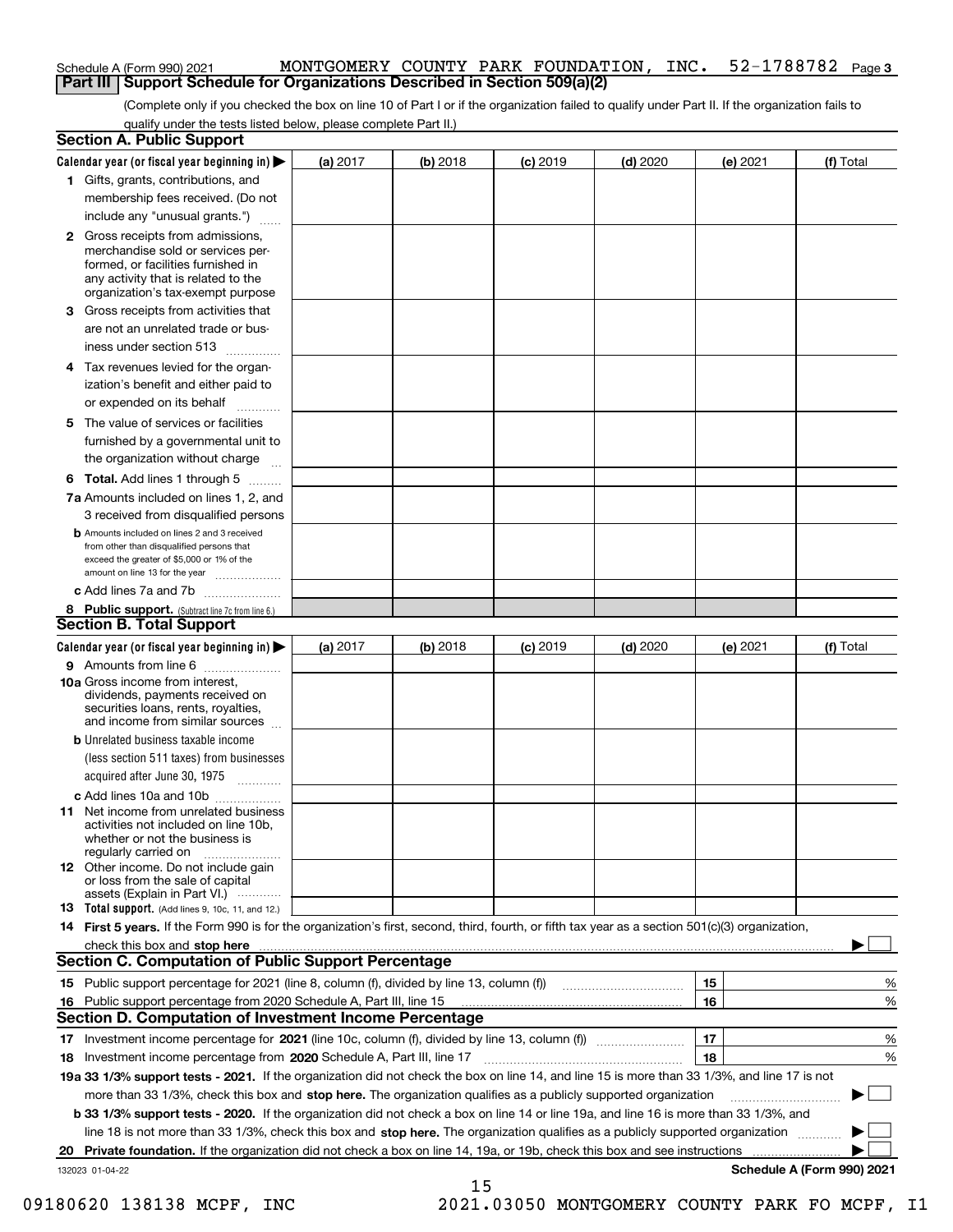# **Part IV Supporting Organizations**

(Complete only if you checked a box in line 12 on Part I. If you checked box 12a, Part I, complete Sections A and B. If you checked box 12b, Part I, complete Sections A and C. If you checked box 12c, Part I, complete Sections A, D, and E. If you checked box 12d, Part I, complete Sections A and D, and complete Part V.)

### **Section A. All Supporting Organizations**

- **1** Are all of the organization's supported organizations listed by name in the organization's governing documents? If "No," describe in **Part VI** how the supported organizations are designated. If designated by *class or purpose, describe the designation. If historic and continuing relationship, explain.*
- **2** Did the organization have any supported organization that does not have an IRS determination of status under section 509(a)(1) or (2)? If "Yes," explain in Part VI how the organization determined that the supported *organization was described in section 509(a)(1) or (2).*
- **3a** Did the organization have a supported organization described in section 501(c)(4), (5), or (6)? If "Yes," answer *lines 3b and 3c below.*
- **b** Did the organization confirm that each supported organization qualified under section 501(c)(4), (5), or (6) and satisfied the public support tests under section 509(a)(2)? If "Yes," describe in **Part VI** when and how the *organization made the determination.*
- **c**Did the organization ensure that all support to such organizations was used exclusively for section 170(c)(2)(B) purposes? If "Yes," explain in **Part VI** what controls the organization put in place to ensure such use.
- **4a***If* Was any supported organization not organized in the United States ("foreign supported organization")? *"Yes," and if you checked box 12a or 12b in Part I, answer lines 4b and 4c below.*
- **b** Did the organization have ultimate control and discretion in deciding whether to make grants to the foreign supported organization? If "Yes," describe in **Part VI** how the organization had such control and discretion *despite being controlled or supervised by or in connection with its supported organizations.*
- **c** Did the organization support any foreign supported organization that does not have an IRS determination under sections 501(c)(3) and 509(a)(1) or (2)? If "Yes," explain in **Part VI** what controls the organization used *to ensure that all support to the foreign supported organization was used exclusively for section 170(c)(2)(B) purposes.*
- **5a** Did the organization add, substitute, or remove any supported organizations during the tax year? If "Yes," answer lines 5b and 5c below (if applicable). Also, provide detail in **Part VI,** including (i) the names and EIN *numbers of the supported organizations added, substituted, or removed; (ii) the reasons for each such action; (iii) the authority under the organization's organizing document authorizing such action; and (iv) how the action was accomplished (such as by amendment to the organizing document).*
- **b** Type I or Type II only. Was any added or substituted supported organization part of a class already designated in the organization's organizing document?
- **cSubstitutions only.**  Was the substitution the result of an event beyond the organization's control?
- **6** Did the organization provide support (whether in the form of grants or the provision of services or facilities) to **Part VI.** *If "Yes," provide detail in* support or benefit one or more of the filing organization's supported organizations? anyone other than (i) its supported organizations, (ii) individuals that are part of the charitable class benefited by one or more of its supported organizations, or (iii) other supporting organizations that also
- **7**Did the organization provide a grant, loan, compensation, or other similar payment to a substantial contributor *If "Yes," complete Part I of Schedule L (Form 990).* regard to a substantial contributor? (as defined in section 4958(c)(3)(C)), a family member of a substantial contributor, or a 35% controlled entity with
- **8** Did the organization make a loan to a disqualified person (as defined in section 4958) not described on line 7? *If "Yes," complete Part I of Schedule L (Form 990).*
- **9a** Was the organization controlled directly or indirectly at any time during the tax year by one or more in section 509(a)(1) or (2))? If "Yes," *provide detail in* <code>Part VI.</code> disqualified persons, as defined in section 4946 (other than foundation managers and organizations described
- **b** Did one or more disqualified persons (as defined on line 9a) hold a controlling interest in any entity in which the supporting organization had an interest? If "Yes," provide detail in P**art VI**.
- **c**Did a disqualified person (as defined on line 9a) have an ownership interest in, or derive any personal benefit from, assets in which the supporting organization also had an interest? If "Yes," provide detail in P**art VI.**
- **10a** Was the organization subject to the excess business holdings rules of section 4943 because of section supporting organizations)? If "Yes," answer line 10b below. 4943(f) (regarding certain Type II supporting organizations, and all Type III non-functionally integrated
- **b** Did the organization have any excess business holdings in the tax year? (Use Schedule C, Form 4720, to *determine whether the organization had excess business holdings.)*

16

132024 01-04-21

**10bSchedule A (Form 990) 2021**

**YesNo**

**1**

**2**

**3a**

**3b**

**3c**

**4a**

**4b**

**4c**

**5a**

**5b5c**

**6**

**7**

**8**

**9a**

**9b**

**9c**

**10a**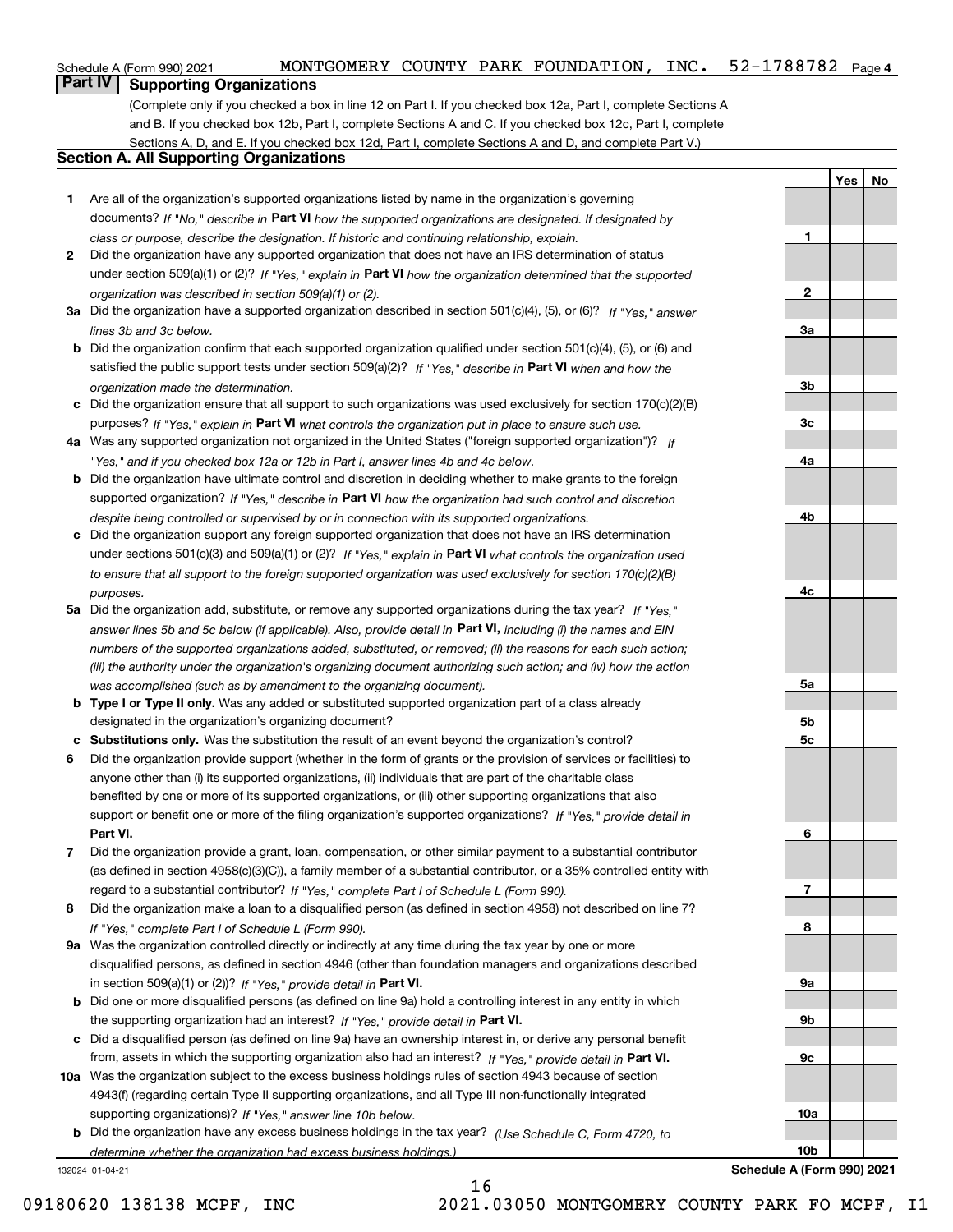### 52-1788782 Page 5 Schedule A (Form 990) 2021  ${\rm MONTGOMETRY}$   ${\rm COUNTY}$   ${\rm PARK}$   ${\rm FOUNDATION}$ ,  ${\rm INC.}$   ${\rm 52-1788782}$   ${\rm Page}$ **Part IV Supporting Organizations** *(continued)*

|    |                                                                                                                         |                 | Yes   | No. |
|----|-------------------------------------------------------------------------------------------------------------------------|-----------------|-------|-----|
| 11 | Has the organization accepted a gift or contribution from any of the following persons?                                 |                 |       |     |
|    | a A person who directly or indirectly controls, either alone or together with persons described on lines 11b and        |                 |       |     |
|    | 11c below, the governing body of a supported organization?                                                              | 11a             |       |     |
|    | <b>b</b> A family member of a person described on line 11a above?                                                       | 11 <sub>b</sub> |       |     |
|    | c A 35% controlled entity of a person described on line 11a or 11b above? If "Yes" to line 11a, 11b, or 11c, provide    |                 |       |     |
|    | detail in Part VI.                                                                                                      | 11c             |       |     |
|    | <b>Section B. Type I Supporting Organizations</b>                                                                       |                 |       |     |
|    |                                                                                                                         |                 | Yes l | No  |
|    | Did the governing body members of the governing body officers acting in their official canacity or membership of one or |                 |       |     |

|   | Did the governing body, members of the governing body, officers acting in their official capacity, or membership of one or<br>more supported organizations have the power to regularly appoint or elect at least a majority of the organization's officers,<br>directors, or trustees at all times during the tax year? If "No," describe in Part VI how the supported organization(s)<br>effectively operated, supervised, or controlled the organization's activities. If the organization had more than one supported<br>organization, describe how the powers to appoint and/or remove officers, directors, or trustees were allocated among the |  |  |
|---|------------------------------------------------------------------------------------------------------------------------------------------------------------------------------------------------------------------------------------------------------------------------------------------------------------------------------------------------------------------------------------------------------------------------------------------------------------------------------------------------------------------------------------------------------------------------------------------------------------------------------------------------------|--|--|
|   | supported organizations and what conditions or restrictions, if any, applied to such powers during the tax year.                                                                                                                                                                                                                                                                                                                                                                                                                                                                                                                                     |  |  |
| 2 | Did the organization operate for the benefit of any supported organization other than the supported                                                                                                                                                                                                                                                                                                                                                                                                                                                                                                                                                  |  |  |
|   | organization(s) that operated, supervised, or controlled the supporting organization? If "Yes," explain in                                                                                                                                                                                                                                                                                                                                                                                                                                                                                                                                           |  |  |
|   | Doubled $M$ is a second second interest of the second second second second second second second second second second second second second second second second second second second second second second second second second                                                                                                                                                                                                                                                                                                                                                                                                                        |  |  |

**Part VI**  *how providing such benefit carried out the purposes of the supported organization(s) that operated,*

| supervised, or controlled the supporting organization. |  |
|--------------------------------------------------------|--|
| <b>Section C. Type II Supporting Organizations</b>     |  |
|                                                        |  |

**Yes No 1**or trustees of each of the organization's supported organization(s)? If "No," describe in **Part VI** how control **1***or management of the supporting organization was vested in the same persons that controlled or managed the supported organization(s).* Were a majority of the organization's directors or trustees during the tax year also a majority of the directors

|   | Section D. All Type III Supporting Organizations                                                                       |  |  |  |  |  |  |  |  |
|---|------------------------------------------------------------------------------------------------------------------------|--|--|--|--|--|--|--|--|
|   | Did the organization provide to each of its supported organizations, by the last day of the fifth month of the         |  |  |  |  |  |  |  |  |
|   | organization's tax year, (i) a written notice describing the type and amount of support provided during the prior tax  |  |  |  |  |  |  |  |  |
|   | year, (ii) a copy of the Form 990 that was most recently filed as of the date of notification, and (iii) copies of the |  |  |  |  |  |  |  |  |
|   | organization's governing documents in effect on the date of notification, to the extent not previously provided?       |  |  |  |  |  |  |  |  |
| 2 | Were any of the organization's officers, directors, or trustees either (i) appointed or elected by the supported       |  |  |  |  |  |  |  |  |
|   | organization(s) or (ii) serving on the governing body of a supported organization? If "No," explain in Part VI how     |  |  |  |  |  |  |  |  |
|   | the organization maintained a close and continuous working relationship with the supported organization(s).            |  |  |  |  |  |  |  |  |

| 3 By reason of the relationship described on line 2, above, did the organization's supported organizations have a |
|-------------------------------------------------------------------------------------------------------------------|
| significant voice in the organization's investment policies and in directing the use of the organization's        |
| income or assets at all times during the tax year? If "Yes," describe in Part VI the role the organization's      |

*supported organizations played in this regard.*

### **Section E. Type III Functionally Integrated Supporting Organizations**

|  | Check the box next to the method that the organization used to satisfy the Integral Part Test during the year (see instructions). |  |  |  |
|--|-----------------------------------------------------------------------------------------------------------------------------------|--|--|--|
|--|-----------------------------------------------------------------------------------------------------------------------------------|--|--|--|

- **a**The organization satisfied the Activities Test. *Complete* line 2 below.  $\mathcal{L}^{\text{max}}$
- **b**The organization is the parent of each of its supported organizations. *Complete* line 3 *below.*  $\mathcal{L}^{\text{max}}$

|  |  | c $\Box$ The organization supported a governmental entity. Describe in Part VI how you supported a governmental entity (see instructions). |  |  |  |  |  |  |  |
|--|--|--------------------------------------------------------------------------------------------------------------------------------------------|--|--|--|--|--|--|--|
|--|--|--------------------------------------------------------------------------------------------------------------------------------------------|--|--|--|--|--|--|--|

- **2Answer lines 2a and 2b below. Yes No** Activities Test.
- **a** Did substantially all of the organization's activities during the tax year directly further the exempt purposes of the supported organization(s) to which the organization was responsive? If "Yes," then in **Part VI identify those supported organizations and explain**  *how these activities directly furthered their exempt purposes, how the organization was responsive to those supported organizations, and how the organization determined that these activities constituted substantially all of its activities.*
- **b** Did the activities described on line 2a, above, constitute activities that, but for the organization's involvement, **Part VI**  *the reasons for the organization's position that its supported organization(s) would have engaged in* one or more of the organization's supported organization(s) would have been engaged in? If "Yes," e*xplain in these activities but for the organization's involvement.*
- **3**Parent of Supported Organizations. Answer lines 3a and 3b below.

**a** Did the organization have the power to regularly appoint or elect a majority of the officers, directors, or trustees of each of the supported organizations? If "Yes" or "No" provide details in **Part VI.** 

132025 01-04-22 **b** Did the organization exercise a substantial degree of direction over the policies, programs, and activities of each of its supported organizations? If "Yes," describe in Part VI the role played by the organization in this regard.

**2a 2b3a3b**

**2**

**1**

**2**

**3**

**YesNo**

**Schedule A (Form 990) 2021**

09180620 138138 MCPF, INC 2021.03050 MONTGOMERY COUNTY PARK FO MCPF, I1

17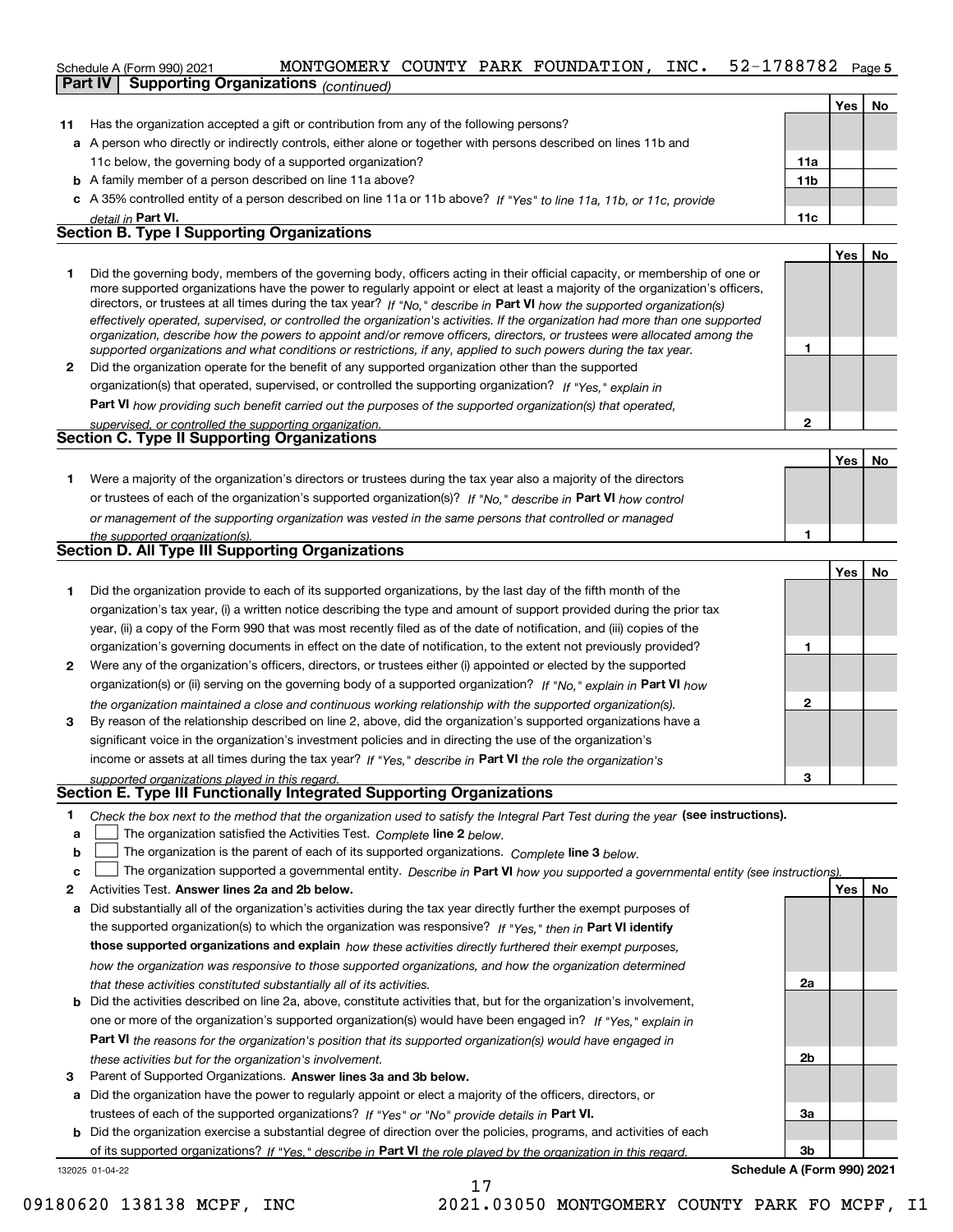|                | MONTGOMERY COUNTY PARK FOUNDATION, INC.<br>Schedule A (Form 990) 2021                                                                          |                          |                | $52 - 1788782$ Page 6          |
|----------------|------------------------------------------------------------------------------------------------------------------------------------------------|--------------------------|----------------|--------------------------------|
| <b>Part V</b>  | Type III Non-Functionally Integrated 509(a)(3) Supporting Organizations                                                                        |                          |                |                                |
| 1              | Check here if the organization satisfied the Integral Part Test as a qualifying trust on Nov. 20, 1970 (explain in Part VI). See instructions. |                          |                |                                |
|                | All other Type III non-functionally integrated supporting organizations must complete Sections A through E.<br>Section A - Adjusted Net Income |                          | (A) Prior Year | (B) Current Year<br>(optional) |
| 1              | Net short-term capital gain                                                                                                                    | 1                        |                |                                |
| 2              | Recoveries of prior-year distributions                                                                                                         | $\overline{2}$           |                |                                |
| 3              | Other gross income (see instructions)                                                                                                          | 3                        |                |                                |
| 4              | Add lines 1 through 3.                                                                                                                         | 4                        |                |                                |
| 5              | Depreciation and depletion                                                                                                                     | 5                        |                |                                |
| 6              | Portion of operating expenses paid or incurred for production or                                                                               |                          |                |                                |
|                | collection of gross income or for management, conservation, or                                                                                 |                          |                |                                |
|                | maintenance of property held for production of income (see instructions)                                                                       | 6                        |                |                                |
| $\mathbf{7}$   | Other expenses (see instructions)                                                                                                              | 7                        |                |                                |
| 8              | Adjusted Net Income (subtract lines 5, 6, and 7 from line 4)                                                                                   | 8                        |                |                                |
|                |                                                                                                                                                |                          |                | (B) Current Year               |
|                | <b>Section B - Minimum Asset Amount</b>                                                                                                        |                          | (A) Prior Year | (optional)                     |
| 1              | Aggregate fair market value of all non-exempt-use assets (see                                                                                  |                          |                |                                |
|                | instructions for short tax year or assets held for part of year):                                                                              |                          |                |                                |
|                | a Average monthly value of securities                                                                                                          | 1a                       |                |                                |
|                | <b>b</b> Average monthly cash balances                                                                                                         | 1b                       |                |                                |
|                | c Fair market value of other non-exempt-use assets                                                                                             | 1c                       |                |                                |
|                | <b>d</b> Total (add lines 1a, 1b, and 1c)                                                                                                      | 1d                       |                |                                |
|                | e Discount claimed for blockage or other factors                                                                                               |                          |                |                                |
|                | (explain in detail in Part VI):                                                                                                                |                          |                |                                |
| 2              | Acquisition indebtedness applicable to non-exempt-use assets                                                                                   | $\mathbf{2}$             |                |                                |
| 3.             | Subtract line 2 from line 1d.                                                                                                                  | 3                        |                |                                |
| 4              | Cash deemed held for exempt use. Enter 0.015 of line 3 (for greater amount,                                                                    |                          |                |                                |
|                | see instructions).                                                                                                                             | 4                        |                |                                |
| 5              | Net value of non-exempt-use assets (subtract line 4 from line 3)                                                                               | 5                        |                |                                |
| 6              | Multiply line 5 by 0.035.                                                                                                                      | 6                        |                |                                |
| 7              | Recoveries of prior-year distributions                                                                                                         | $\overline{\phantom{a}}$ |                |                                |
| 8              | Minimum Asset Amount (add line 7 to line 6)                                                                                                    | 8                        |                |                                |
|                | <b>Section C - Distributable Amount</b>                                                                                                        |                          |                | <b>Current Year</b>            |
|                | Adjusted net income for prior year (from Section A, line 8, column A)                                                                          | 1                        |                |                                |
| 2              | Enter 0.85 of line 1.                                                                                                                          | 2                        |                |                                |
| 3.             | Minimum asset amount for prior year (from Section B, line 8, column A)                                                                         | 3                        |                |                                |
| 4              | Enter greater of line 2 or line 3.                                                                                                             | 4                        |                |                                |
| 5              | Income tax imposed in prior year                                                                                                               | 5                        |                |                                |
| 6              | <b>Distributable Amount.</b> Subtract line 5 from line 4, unless subject to                                                                    |                          |                |                                |
|                | emergency temporary reduction (see instructions).                                                                                              | 6                        |                |                                |
| $\overline{7}$ | Check here if the current year is the organization's first as a non-functionally integrated Type III supporting organization (see              |                          |                |                                |

instructions).

**Schedule A (Form 990) 2021**

132026 01-04-22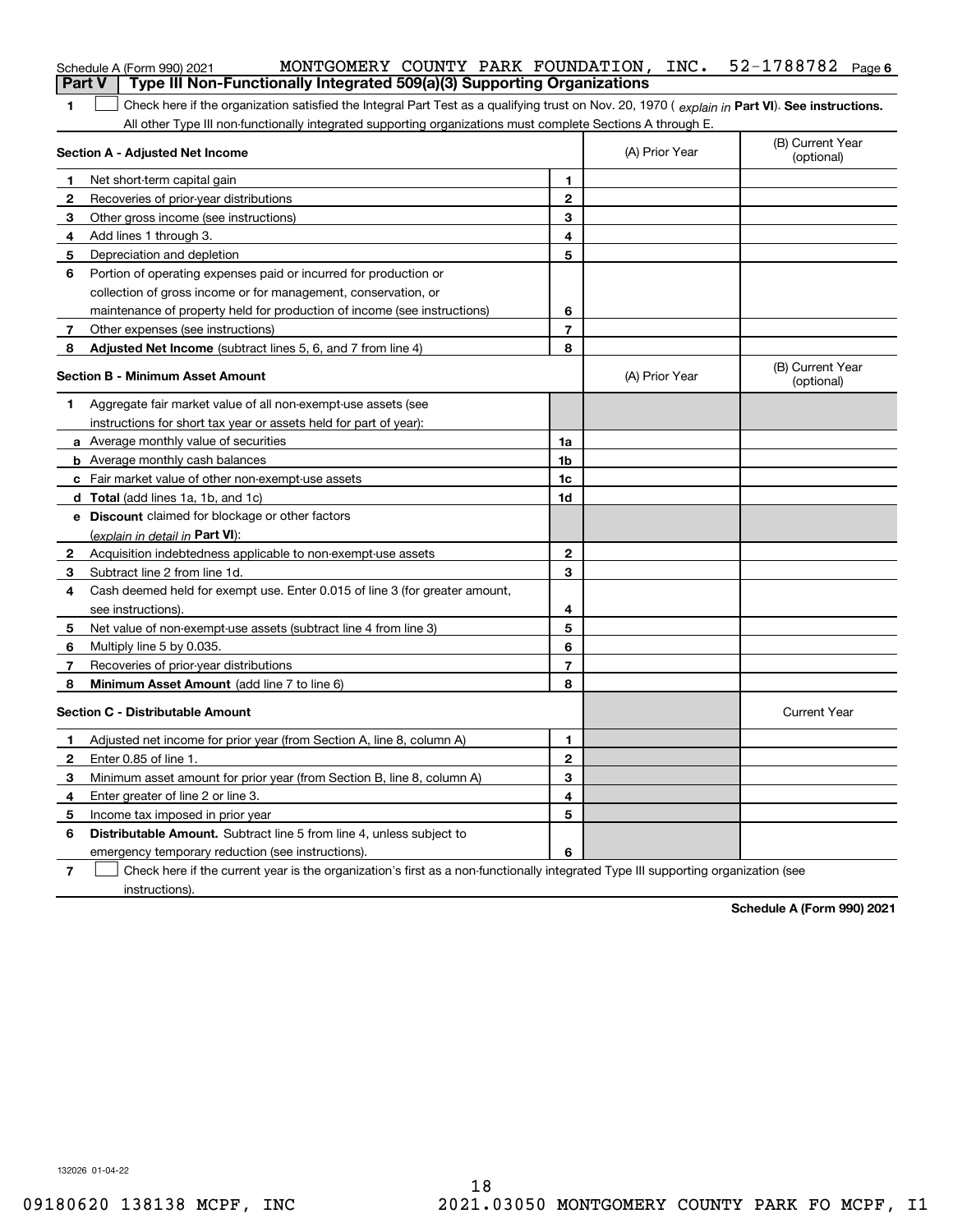| $202 -$ |  |  |  | MONTGOMERY COUNTY PARK FOUNDATION, INC. 52-1788782 Page |  |
|---------|--|--|--|---------------------------------------------------------|--|
|         |  |  |  |                                                         |  |

|                                  | Schedule A (Form 990) 2021                                                                              | MONTGOMERY COUNTY PARK FOUNDATION, | INC.                                          |              | 52-1788782<br>Page 7                             |  |  |  |  |  |
|----------------------------------|---------------------------------------------------------------------------------------------------------|------------------------------------|-----------------------------------------------|--------------|--------------------------------------------------|--|--|--|--|--|
|                                  | Type III Non-Functionally Integrated 509(a)(3) Supporting Organizations<br><b>Part V</b><br>(continued) |                                    |                                               |              |                                                  |  |  |  |  |  |
| <b>Section D - Distributions</b> | <b>Current Year</b>                                                                                     |                                    |                                               |              |                                                  |  |  |  |  |  |
| 1                                | Amounts paid to supported organizations to accomplish exempt purposes                                   |                                    |                                               | 1            |                                                  |  |  |  |  |  |
| 2                                | Amounts paid to perform activity that directly furthers exempt purposes of supported                    |                                    |                                               |              |                                                  |  |  |  |  |  |
|                                  | organizations, in excess of income from activity                                                        |                                    |                                               | $\mathbf{2}$ |                                                  |  |  |  |  |  |
| 3                                | Administrative expenses paid to accomplish exempt purposes of supported organizations                   |                                    |                                               | 3            |                                                  |  |  |  |  |  |
| 4                                | Amounts paid to acquire exempt-use assets                                                               |                                    |                                               | 4            |                                                  |  |  |  |  |  |
| 5                                | Qualified set-aside amounts (prior IRS approval required - provide details in Part VI)                  |                                    |                                               | 5            |                                                  |  |  |  |  |  |
| 6                                | Other distributions ( <i>describe in</i> Part VI). See instructions.                                    |                                    |                                               | 6            |                                                  |  |  |  |  |  |
| 7                                | Total annual distributions. Add lines 1 through 6.                                                      |                                    |                                               | 7            |                                                  |  |  |  |  |  |
| 8                                | Distributions to attentive supported organizations to which the organization is responsive              |                                    |                                               |              |                                                  |  |  |  |  |  |
|                                  | (provide details in Part VI). See instructions.                                                         |                                    |                                               | 8            |                                                  |  |  |  |  |  |
| 9                                | Distributable amount for 2021 from Section C, line 6                                                    |                                    |                                               | 9            |                                                  |  |  |  |  |  |
| 10                               | Line 8 amount divided by line 9 amount                                                                  |                                    |                                               | 10           |                                                  |  |  |  |  |  |
|                                  | <b>Section E - Distribution Allocations</b> (see instructions)                                          | (i)<br><b>Excess Distributions</b> | (ii)<br><b>Underdistributions</b><br>Pre-2021 |              | (iii)<br><b>Distributable</b><br>Amount for 2021 |  |  |  |  |  |
| 1                                | Distributable amount for 2021 from Section C, line 6                                                    |                                    |                                               |              |                                                  |  |  |  |  |  |
| 2                                | Underdistributions, if any, for years prior to 2021 (reason-                                            |                                    |                                               |              |                                                  |  |  |  |  |  |
|                                  | able cause required - explain in Part VI). See instructions.                                            |                                    |                                               |              |                                                  |  |  |  |  |  |
| 3                                | Excess distributions carryover, if any, to 2021                                                         |                                    |                                               |              |                                                  |  |  |  |  |  |
|                                  | a From 2016                                                                                             |                                    |                                               |              |                                                  |  |  |  |  |  |
|                                  | <b>b</b> From 2017                                                                                      |                                    |                                               |              |                                                  |  |  |  |  |  |
|                                  | c From 2018                                                                                             |                                    |                                               |              |                                                  |  |  |  |  |  |
|                                  | d From 2019                                                                                             |                                    |                                               |              |                                                  |  |  |  |  |  |
|                                  | e From 2020                                                                                             |                                    |                                               |              |                                                  |  |  |  |  |  |
|                                  | f Total of lines 3a through 3e                                                                          |                                    |                                               |              |                                                  |  |  |  |  |  |
|                                  | g Applied to underdistributions of prior years                                                          |                                    |                                               |              |                                                  |  |  |  |  |  |
|                                  | <b>h</b> Applied to 2021 distributable amount                                                           |                                    |                                               |              |                                                  |  |  |  |  |  |
| Ť.                               | Carryover from 2016 not applied (see instructions)                                                      |                                    |                                               |              |                                                  |  |  |  |  |  |
|                                  | Remainder. Subtract lines 3g, 3h, and 3i from line 3f.                                                  |                                    |                                               |              |                                                  |  |  |  |  |  |
| 4                                | Distributions for 2021 from Section D,                                                                  |                                    |                                               |              |                                                  |  |  |  |  |  |
|                                  | line $7:$                                                                                               |                                    |                                               |              |                                                  |  |  |  |  |  |
|                                  | a Applied to underdistributions of prior years                                                          |                                    |                                               |              |                                                  |  |  |  |  |  |
|                                  | <b>b</b> Applied to 2021 distributable amount                                                           |                                    |                                               |              |                                                  |  |  |  |  |  |
|                                  | c Remainder. Subtract lines 4a and 4b from line 4.                                                      |                                    |                                               |              |                                                  |  |  |  |  |  |
|                                  | 5 Remaining underdistributions for years prior to 2021, if                                              |                                    |                                               |              |                                                  |  |  |  |  |  |
|                                  | any. Subtract lines 3g and 4a from line 2. For result greater                                           |                                    |                                               |              |                                                  |  |  |  |  |  |
|                                  | than zero, explain in Part VI. See instructions.                                                        |                                    |                                               |              |                                                  |  |  |  |  |  |
| 6                                | Remaining underdistributions for 2021. Subtract lines 3h                                                |                                    |                                               |              |                                                  |  |  |  |  |  |
|                                  | and 4b from line 1. For result greater than zero, explain in                                            |                                    |                                               |              |                                                  |  |  |  |  |  |
|                                  | <b>Part VI.</b> See instructions.                                                                       |                                    |                                               |              |                                                  |  |  |  |  |  |
| 7                                | Excess distributions carryover to 2022. Add lines 3j                                                    |                                    |                                               |              |                                                  |  |  |  |  |  |
|                                  | and 4c.                                                                                                 |                                    |                                               |              |                                                  |  |  |  |  |  |
| 8                                | Breakdown of line 7:                                                                                    |                                    |                                               |              |                                                  |  |  |  |  |  |
|                                  | a Excess from 2017                                                                                      |                                    |                                               |              |                                                  |  |  |  |  |  |
|                                  | <b>b</b> Excess from 2018                                                                               |                                    |                                               |              |                                                  |  |  |  |  |  |
|                                  | c Excess from 2019                                                                                      |                                    |                                               |              |                                                  |  |  |  |  |  |
|                                  | d Excess from 2020                                                                                      |                                    |                                               |              |                                                  |  |  |  |  |  |
|                                  | e Excess from 2021                                                                                      |                                    |                                               |              |                                                  |  |  |  |  |  |
|                                  |                                                                                                         |                                    |                                               |              |                                                  |  |  |  |  |  |

**Schedule A (Form 990) 2021**

132027 01-04-22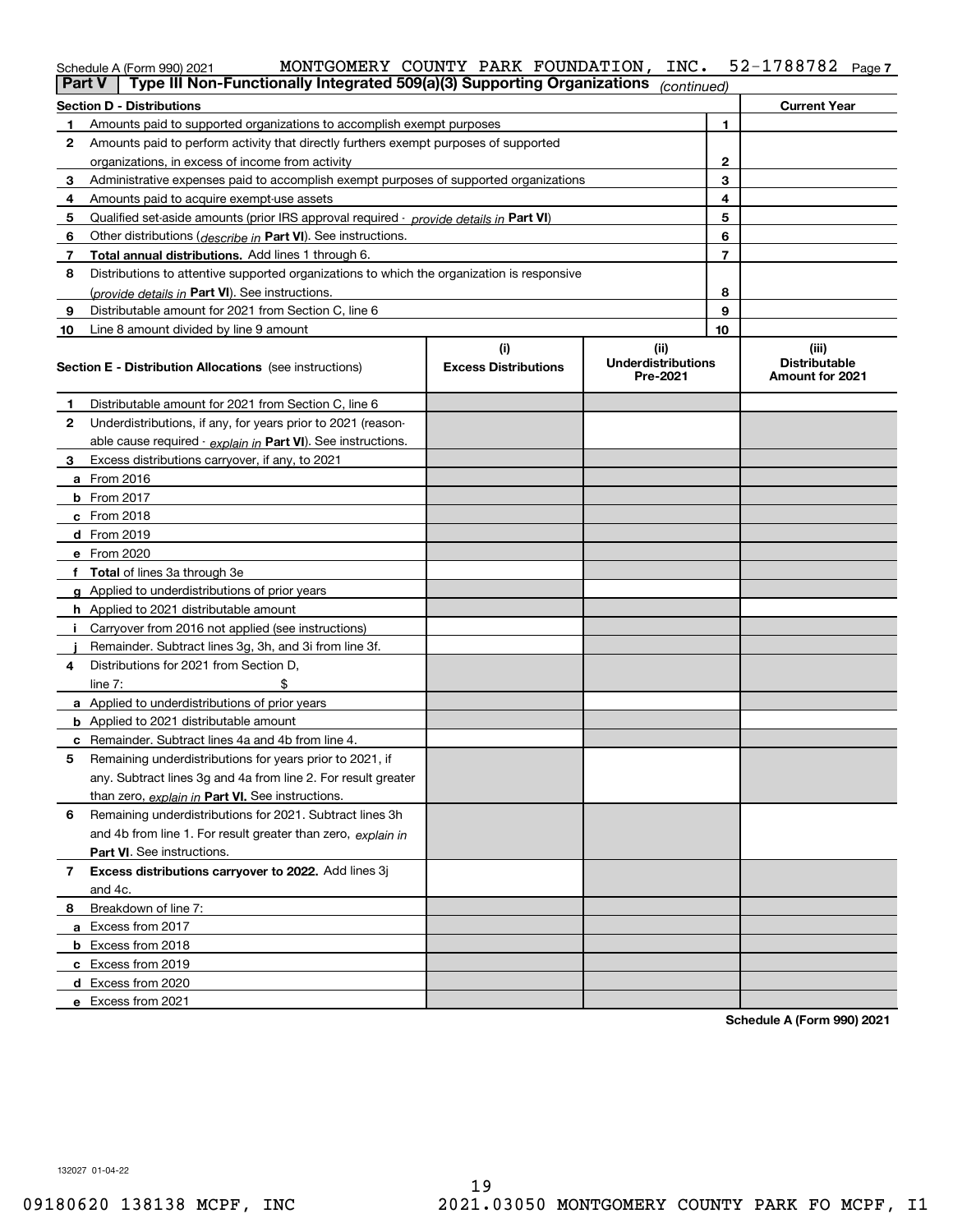|                 | Schedule A (Form 990) 2021                                                                                                                                                                                                                                                              |  |      |  | MONTGOMERY COUNTY PARK FOUNDATION, INC. 52-1788782 Page 8                                                                                                                                                                                                                                        |
|-----------------|-----------------------------------------------------------------------------------------------------------------------------------------------------------------------------------------------------------------------------------------------------------------------------------------|--|------|--|--------------------------------------------------------------------------------------------------------------------------------------------------------------------------------------------------------------------------------------------------------------------------------------------------|
| <b>Part VI</b>  | Supplemental Information. Provide the explanations required by Part II, line 10; Part II, line 17a or 17b; Part III, line 12;<br>Section D, lines 5, 6, and 8; and Part V, Section E, lines 2, 5, and 6. Also complete this part for any additional information.<br>(See instructions.) |  |      |  | Part IV, Section A, lines 1, 2, 3b, 3c, 4b, 4c, 5a, 6, 9a, 9b, 9c, 11a, 11b, and 11c; Part IV, Section B, lines 1 and 2; Part IV, Section C,<br>line 1; Part IV, Section D, lines 2 and 3; Part IV, Section E, lines 1c, 2a, 2b, 3a, and 3b; Part V, line 1; Part V, Section B, line 1e; Part V, |
|                 |                                                                                                                                                                                                                                                                                         |  |      |  |                                                                                                                                                                                                                                                                                                  |
|                 |                                                                                                                                                                                                                                                                                         |  |      |  |                                                                                                                                                                                                                                                                                                  |
|                 |                                                                                                                                                                                                                                                                                         |  |      |  |                                                                                                                                                                                                                                                                                                  |
|                 |                                                                                                                                                                                                                                                                                         |  |      |  |                                                                                                                                                                                                                                                                                                  |
|                 |                                                                                                                                                                                                                                                                                         |  |      |  |                                                                                                                                                                                                                                                                                                  |
|                 |                                                                                                                                                                                                                                                                                         |  |      |  |                                                                                                                                                                                                                                                                                                  |
|                 |                                                                                                                                                                                                                                                                                         |  |      |  |                                                                                                                                                                                                                                                                                                  |
|                 |                                                                                                                                                                                                                                                                                         |  |      |  |                                                                                                                                                                                                                                                                                                  |
|                 |                                                                                                                                                                                                                                                                                         |  |      |  |                                                                                                                                                                                                                                                                                                  |
|                 |                                                                                                                                                                                                                                                                                         |  |      |  |                                                                                                                                                                                                                                                                                                  |
|                 |                                                                                                                                                                                                                                                                                         |  |      |  |                                                                                                                                                                                                                                                                                                  |
|                 |                                                                                                                                                                                                                                                                                         |  |      |  |                                                                                                                                                                                                                                                                                                  |
|                 |                                                                                                                                                                                                                                                                                         |  |      |  |                                                                                                                                                                                                                                                                                                  |
|                 |                                                                                                                                                                                                                                                                                         |  |      |  |                                                                                                                                                                                                                                                                                                  |
|                 |                                                                                                                                                                                                                                                                                         |  |      |  |                                                                                                                                                                                                                                                                                                  |
|                 |                                                                                                                                                                                                                                                                                         |  |      |  |                                                                                                                                                                                                                                                                                                  |
|                 |                                                                                                                                                                                                                                                                                         |  |      |  |                                                                                                                                                                                                                                                                                                  |
|                 |                                                                                                                                                                                                                                                                                         |  |      |  |                                                                                                                                                                                                                                                                                                  |
|                 |                                                                                                                                                                                                                                                                                         |  |      |  |                                                                                                                                                                                                                                                                                                  |
|                 |                                                                                                                                                                                                                                                                                         |  |      |  |                                                                                                                                                                                                                                                                                                  |
|                 |                                                                                                                                                                                                                                                                                         |  |      |  |                                                                                                                                                                                                                                                                                                  |
|                 |                                                                                                                                                                                                                                                                                         |  |      |  |                                                                                                                                                                                                                                                                                                  |
|                 |                                                                                                                                                                                                                                                                                         |  |      |  |                                                                                                                                                                                                                                                                                                  |
|                 |                                                                                                                                                                                                                                                                                         |  |      |  |                                                                                                                                                                                                                                                                                                  |
|                 |                                                                                                                                                                                                                                                                                         |  |      |  |                                                                                                                                                                                                                                                                                                  |
|                 |                                                                                                                                                                                                                                                                                         |  |      |  |                                                                                                                                                                                                                                                                                                  |
|                 |                                                                                                                                                                                                                                                                                         |  |      |  |                                                                                                                                                                                                                                                                                                  |
|                 |                                                                                                                                                                                                                                                                                         |  |      |  |                                                                                                                                                                                                                                                                                                  |
|                 |                                                                                                                                                                                                                                                                                         |  |      |  |                                                                                                                                                                                                                                                                                                  |
|                 |                                                                                                                                                                                                                                                                                         |  |      |  |                                                                                                                                                                                                                                                                                                  |
|                 |                                                                                                                                                                                                                                                                                         |  |      |  |                                                                                                                                                                                                                                                                                                  |
|                 |                                                                                                                                                                                                                                                                                         |  |      |  |                                                                                                                                                                                                                                                                                                  |
|                 |                                                                                                                                                                                                                                                                                         |  |      |  |                                                                                                                                                                                                                                                                                                  |
| 132028 01-04-22 |                                                                                                                                                                                                                                                                                         |  | $20$ |  | Schedule A (Form 990) 2021                                                                                                                                                                                                                                                                       |
|                 |                                                                                                                                                                                                                                                                                         |  |      |  |                                                                                                                                                                                                                                                                                                  |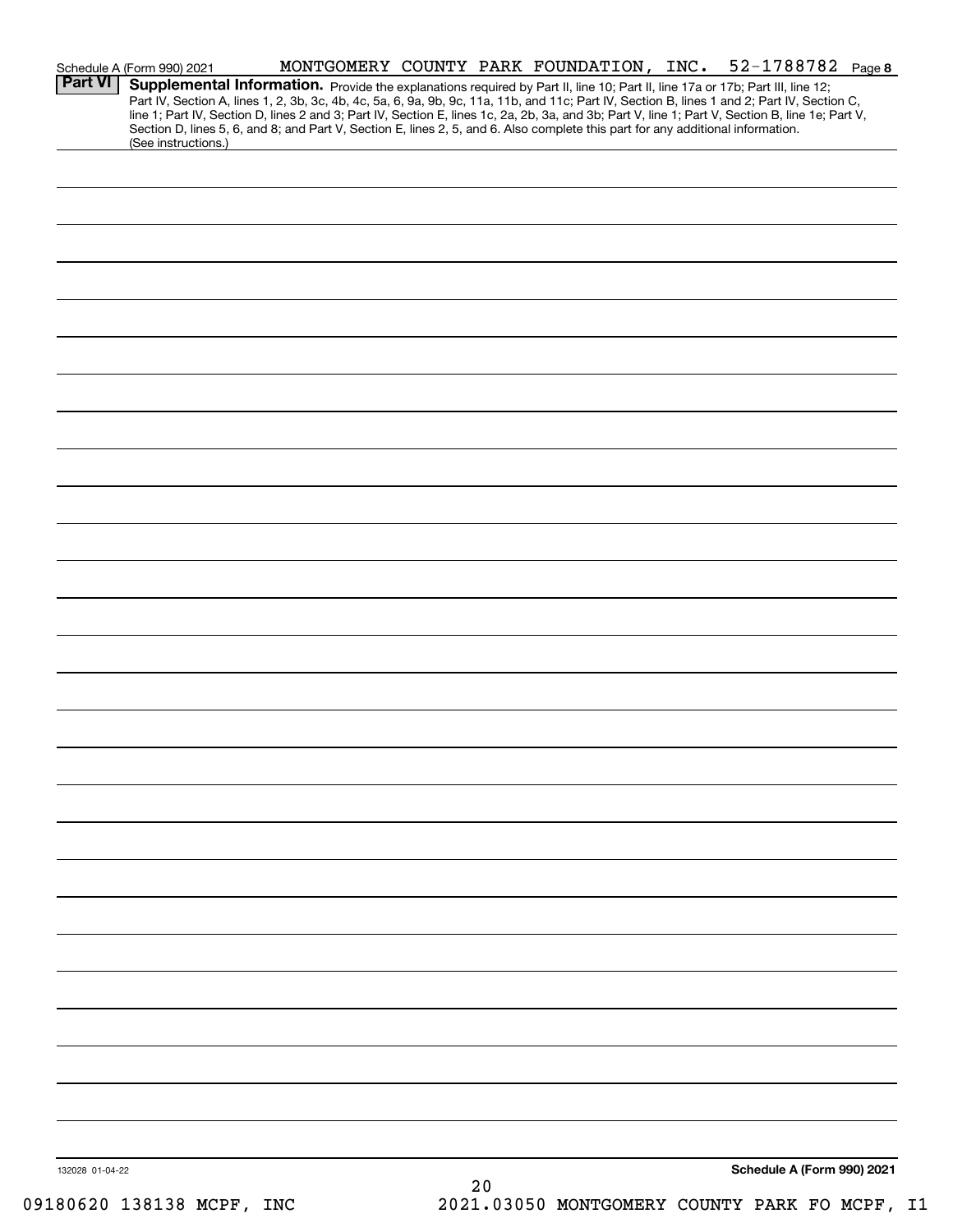Department of the Treasury Internal Revenue Service

Name of the organization

**Organization type** (check one):

## \*\* PUBLIC DISCLOSURE COPY \*\*

# **Schedule B Schedule of Contributors**

**(Form 990) | Attach to Form 990 or Form 990-PF. | Go to www.irs.gov/Form990 for the latest information.** OMB No. 1545-0047

# **2021**

**Employer identification number**

|  | MONTGOMERY COUNTY PARK FOUNDATION, | INC. | 52-1788782 |
|--|------------------------------------|------|------------|
|  |                                    |      |            |

| Filers of:         | Section:                                                                    |
|--------------------|-----------------------------------------------------------------------------|
| Form 990 or 990-EZ | $\lfloor x \rfloor$ 501(c)( 3) (enter number) organization                  |
|                    | $4947(a)(1)$ nonexempt charitable trust not treated as a private foundation |
|                    | 527 political organization                                                  |
| Form 990-PF        | 501(c)(3) exempt private foundation                                         |
|                    | 4947(a)(1) nonexempt charitable trust treated as a private foundation       |
|                    | 501(c)(3) taxable private foundation                                        |

Check if your organization is covered by the **General Rule** or a **Special Rule. Note:**  Only a section 501(c)(7), (8), or (10) organization can check boxes for both the General Rule and a Special Rule. See instructions.

### **General Rule**

 $\mathcal{L}^{\text{max}}$ 

For an organization filing Form 990, 990-EZ, or 990-PF that received, during the year, contributions totaling \$5,000 or more (in money or property) from any one contributor. Complete Parts I and II. See instructions for determining a contributor's total contributions.

### **Special Rules**

contributor, during the year, total contributions of the greater of (1**)** \$5,000; or (2) 2% of the amount on (i) Form 990, Part VIII, line 1h;  $\boxed{\textbf{X}}$  For an organization described in section 501(c)(3) filing Form 990 or 990-EZ that met the 33 1/3% support test of the regulations under sections 509(a)(1) and 170(b)(1)(A)(vi), that checked Schedule A (Form 990), Part II, line 13, 16a, or 16b, and that received from any one or (ii) Form 990-EZ, line 1. Complete Parts I and II.

For an organization described in section 501(c)(7), (8), or (10) filing Form 990 or 990-EZ that received from any one contributor, during the year, total contributions of more than \$1,000 exclusively for religious, charitable, scientific, literary, or educational purposes, or for the prevention of cruelty to children or animals. Complete Parts I (entering "N/A" in column (b) instead of the contributor name and address), II, and III.  $\mathcal{L}^{\text{max}}$ 

purpose. Don't complete any of the parts unless the **General Rule** applies to this organization because it received *nonexclusively* year, contributions <sub>exclusively</sub> for religious, charitable, etc., purposes, but no such contributions totaled more than \$1,000. If this box is checked, enter here the total contributions that were received during the year for an  $\;$ exclusively religious, charitable, etc., For an organization described in section 501(c)(7), (8), or (10) filing Form 990 or 990-EZ that received from any one contributor, during the religious, charitable, etc., contributions totaling \$5,000 or more during the year  $\Box$ — $\Box$   $\Box$  $\mathcal{L}^{\text{max}}$ 

Caution: An organization that isn't covered by the General Rule and/or the Special Rules doesn't file Schedule B (Form 990), but it **must** answer "No" on Part IV, line 2, of its Form 990; or check the box on line H of its Form 990-EZ or on its Form 990-PF, Part I, line 2, to certify that it doesn't meet the filing requirements of Schedule B (Form 990).

LHA For Paperwork Reduction Act Notice, see the instructions for Form 990, 990-EZ, or 990-PF. **In the act and Schedule B** (Form 990) (2021)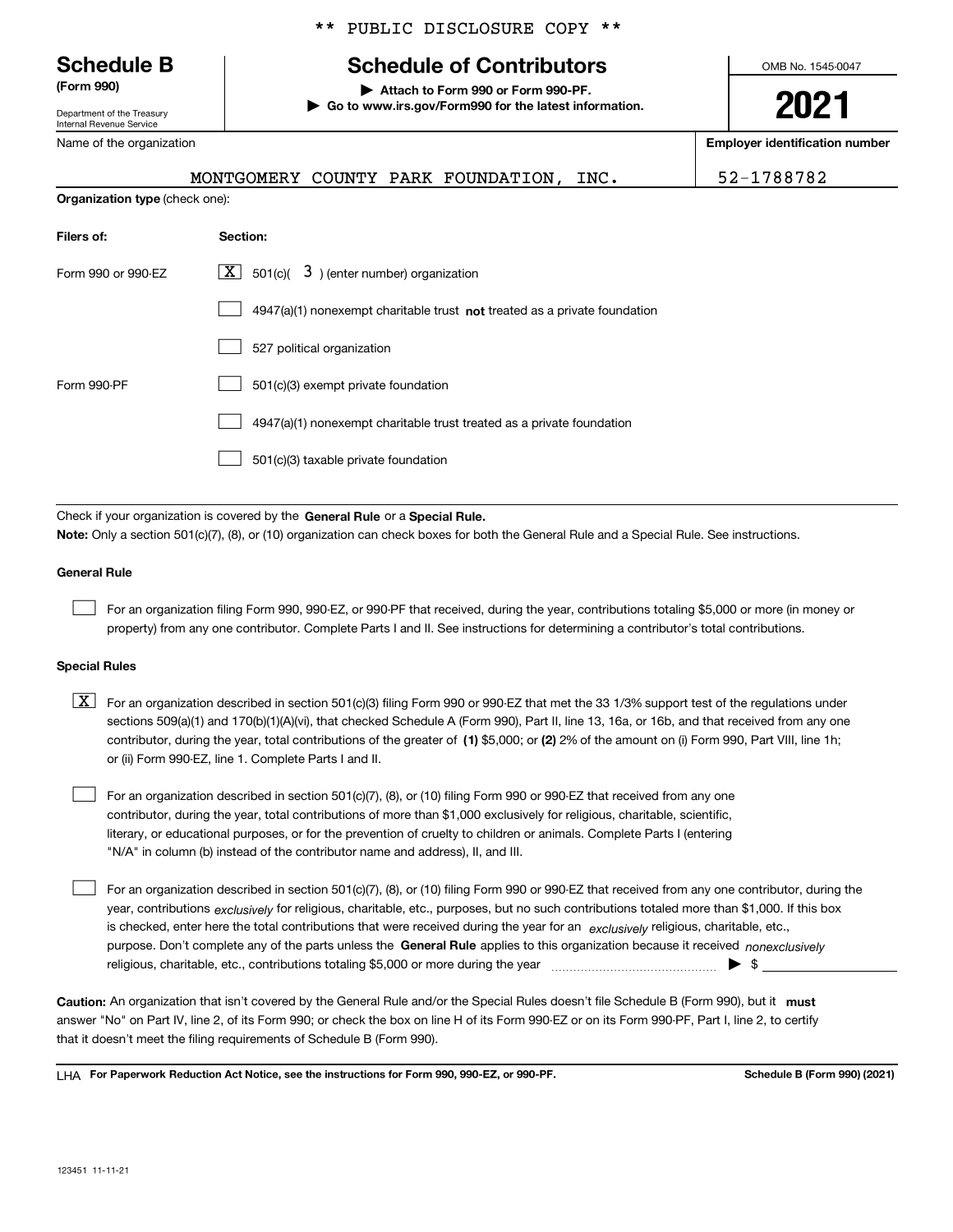| 1                    |                                   | 35,000.<br>\$                     | $\overline{\text{X}}$<br>Person<br>Payroll<br>Noncash<br>(Complete Part II for<br>noncash contributions.)                              |
|----------------------|-----------------------------------|-----------------------------------|----------------------------------------------------------------------------------------------------------------------------------------|
| (a)<br>No.           | (b)<br>Name, address, and ZIP + 4 | (c)<br><b>Total contributions</b> | (d)<br>Type of contribution                                                                                                            |
| 2                    |                                   | 25,000.<br>\$                     | $\mathbf{X}$<br>Person<br>Payroll<br>Noncash<br>(Complete Part II for<br>noncash contributions.)                                       |
| (a)<br>No.           | (b)<br>Name, address, and ZIP + 4 | (c)<br><b>Total contributions</b> | (d)<br>Type of contribution                                                                                                            |
| 3                    |                                   | 77,200.<br>\$                     | $\overline{\mathbf{X}}$<br>Person<br>Payroll<br>Noncash<br>(Complete Part II for<br>noncash contributions.)                            |
| (a)<br>No.           | (b)<br>Name, address, and ZIP + 4 | (c)<br><b>Total contributions</b> | (d)<br>Type of contribution                                                                                                            |
| 4                    |                                   | 96,509.<br>\$                     | $\mathbf{X}$<br>Person<br>Payroll<br>Noncash<br>(Complete Part II for<br>noncash contributions.)                                       |
| (a)<br>No.           | (b)<br>Name, address, and ZIP + 4 | (c)<br><b>Total contributions</b> | (d)<br>Type of contribution                                                                                                            |
| 5                    |                                   | 150,000.<br>\$                    | $\boxed{\text{X}}$<br>Person<br>Payroll<br>Noncash<br>(Complete Part II for<br>noncash contributions.)                                 |
| (a)<br>No.           | (b)<br>Name, address, and ZIP + 4 | (c)<br><b>Total contributions</b> | (d)<br>Type of contribution                                                                                                            |
| 6<br>123452 11-11-21 |                                   | 37,500.<br>\$                     | $\boxed{\text{X}}$<br>Person<br>Payroll<br>Noncash<br>(Complete Part II for<br>noncash contributions.)<br>Schedule B (Form 990) (2021) |

### MONTGOMERY COUNTY PARK FOUNDATION, INC. 52-1788782

**(b) Name, address, and ZIP + 4**

(see instructions). Use duplicate copies of Part I if additional space is needed.<br> **2Part I Contributors** (see instructions). Use duplicate copies of Part I if additional space is needed.<br> **2Part I Contributors** (see i

**Employer identification number**

**(d) Type of contribution**

**(c) Total contributions**

**(a) No.**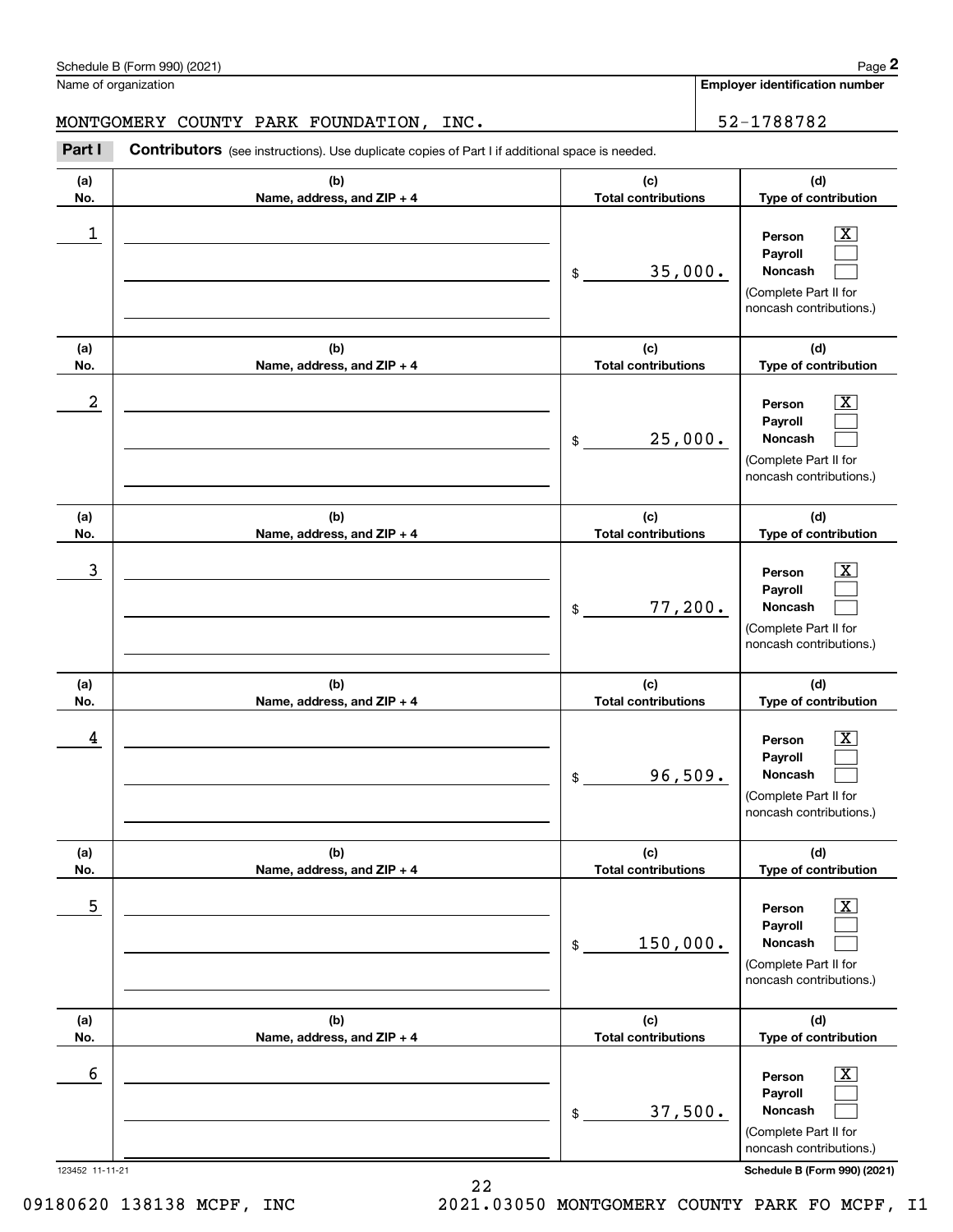# MONTGOMERY COUNTY PARK FOUNDATION, INC. 52-1788782

|            | Schedule B (Form 990) (2021)                                                                          |                                   |                            | Page 2                                                                                           |  |
|------------|-------------------------------------------------------------------------------------------------------|-----------------------------------|----------------------------|--------------------------------------------------------------------------------------------------|--|
|            | Name of organization                                                                                  |                                   |                            | <b>Employer identification number</b>                                                            |  |
|            | MONTGOMERY COUNTY PARK FOUNDATION, INC.                                                               |                                   |                            | 52-1788782                                                                                       |  |
| Part I     | <b>Contributors</b> (see instructions). Use duplicate copies of Part I if additional space is needed. |                                   |                            |                                                                                                  |  |
| (a)<br>No. | (b)<br>Name, address, and ZIP + 4                                                                     | (c)                               | <b>Total contributions</b> |                                                                                                  |  |
| 7          |                                                                                                       | 85,000.<br>\$                     |                            | $\mathbf{X}$<br>Person<br>Payroll<br>Noncash<br>(Complete Part II for<br>noncash contributions.) |  |
| (a)<br>No. | (b)<br>Name, address, and ZIP + 4                                                                     | (c)<br><b>Total contributions</b> |                            | (d)<br>Type of contribution                                                                      |  |
|            |                                                                                                       | \$                                |                            | Person<br>Payroll<br>Noncash<br>(Complete Part II for<br>noncash contributions.)                 |  |
| (a)<br>No. | (b)<br>Name, address, and ZIP + 4                                                                     | (c)<br><b>Total contributions</b> |                            | (d)<br>Type of contribution                                                                      |  |
|            |                                                                                                       | \$                                |                            | Person<br>Payroll<br>Noncash<br>(Complete Part II for<br>noncash contributions.)                 |  |
| (a)<br>No. | (b)<br>Name, address, and ZIP + 4                                                                     | (c)<br><b>Total contributions</b> |                            | (d)<br>Type of contribution                                                                      |  |
|            |                                                                                                       | \$                                |                            | Person<br>Payroll<br>Noncash<br>(Complete Part II for<br>noncash contributions.)                 |  |
| (a)<br>No. | (b)<br>Name, address, and ZIP + 4                                                                     | (c)<br><b>Total contributions</b> |                            | (d)<br>Type of contribution                                                                      |  |
|            |                                                                                                       | \$                                |                            | Person<br>Payroll<br>Noncash<br>(Complete Part II for<br>noncash contributions.)                 |  |
| (a)<br>No. | (b)<br>Name, address, and ZIP + 4                                                                     | (c)<br><b>Total contributions</b> |                            | (d)<br>Type of contribution                                                                      |  |
|            |                                                                                                       | \$                                |                            | Person<br>Payroll<br>Noncash<br>(Complete Part II for<br>noncash contributions.)                 |  |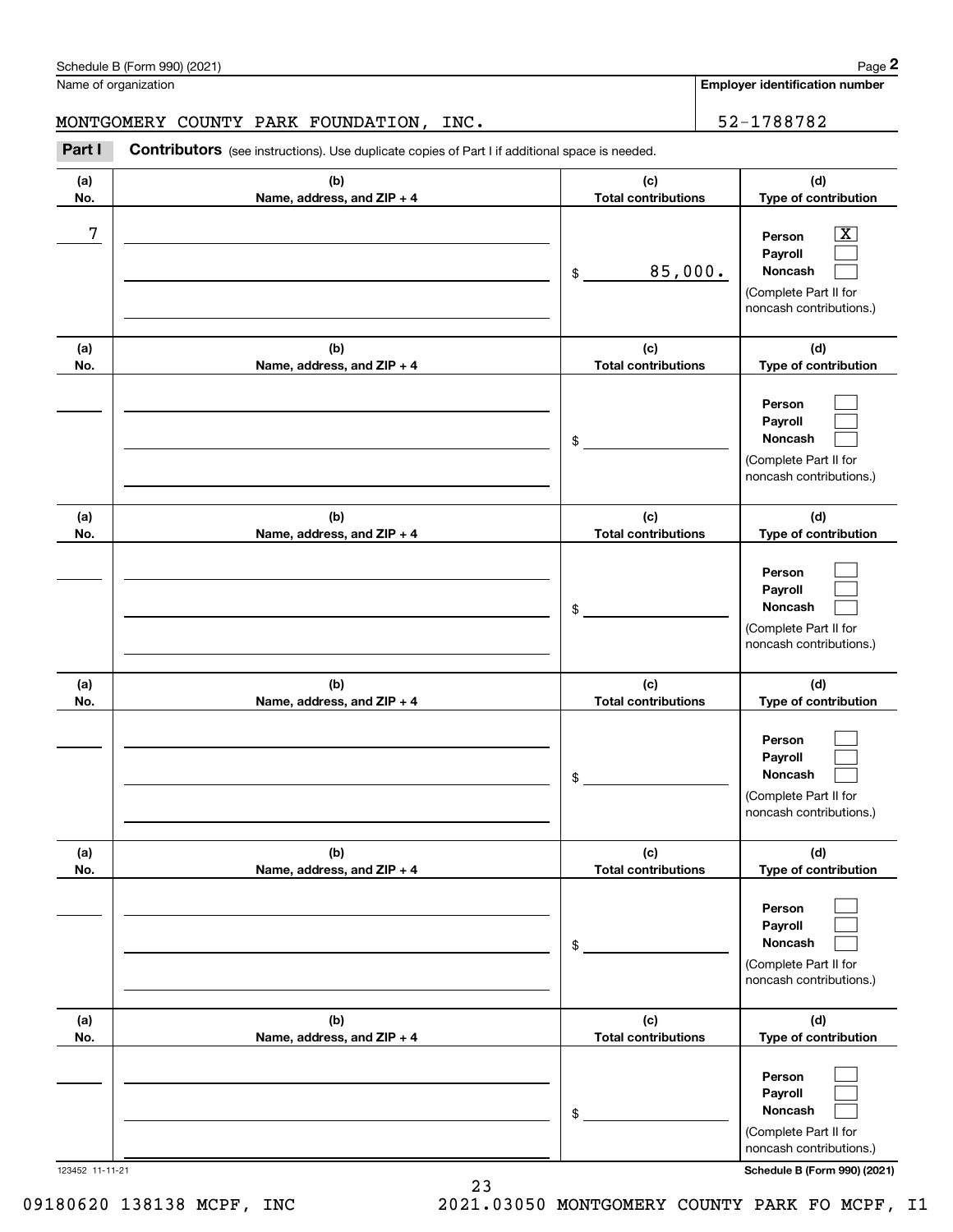|                              | Schedule B (Form 990) (2021)                                                                        |                                                 | Page 3                                |
|------------------------------|-----------------------------------------------------------------------------------------------------|-------------------------------------------------|---------------------------------------|
|                              | Name of organization                                                                                |                                                 | <b>Employer identification number</b> |
|                              | MONTGOMERY COUNTY PARK FOUNDATION, INC.                                                             |                                                 | 52-1788782                            |
| Part II                      | Noncash Property (see instructions). Use duplicate copies of Part II if additional space is needed. |                                                 |                                       |
| (a)<br>No.<br>from<br>Part I | (b)<br>Description of noncash property given                                                        | (c)<br>FMV (or estimate)<br>(See instructions.) | (d)<br>Date received                  |
|                              |                                                                                                     | \$                                              |                                       |
| (a)<br>No.<br>from<br>Part I | (b)<br>Description of noncash property given                                                        | (c)<br>FMV (or estimate)<br>(See instructions.) | (d)<br>Date received                  |
|                              |                                                                                                     | \$                                              |                                       |
| (a)<br>No.<br>from<br>Part I | (b)<br>Description of noncash property given                                                        | (c)<br>FMV (or estimate)<br>(See instructions.) | (d)<br>Date received                  |
|                              |                                                                                                     | \$                                              |                                       |
| (a)<br>No.<br>from<br>Part I | (b)<br>Description of noncash property given                                                        | (c)<br>FMV (or estimate)<br>(See instructions.) | (d)<br>Date received                  |
|                              |                                                                                                     | \$                                              |                                       |
| (a)<br>No.<br>from<br>Part I | (b)<br>Description of noncash property given                                                        | (c)<br>FMV (or estimate)<br>(See instructions.) | (d)<br>Date received                  |
|                              |                                                                                                     | \$                                              |                                       |
| (a)<br>No.<br>from<br>Part I | (b)<br>Description of noncash property given                                                        | (c)<br>FMV (or estimate)<br>(See instructions.) | (d)<br>Date received                  |
|                              |                                                                                                     | \$                                              |                                       |
| 123453 11-11-21              |                                                                                                     |                                                 | Schedule B (Form 990) (2021)          |

24

09180620 138138 MCPF, INC 2021.03050 MONTGOMERY COUNTY PARK FO MCPF, I1

Schedule B (Form 990) (2021) Page 3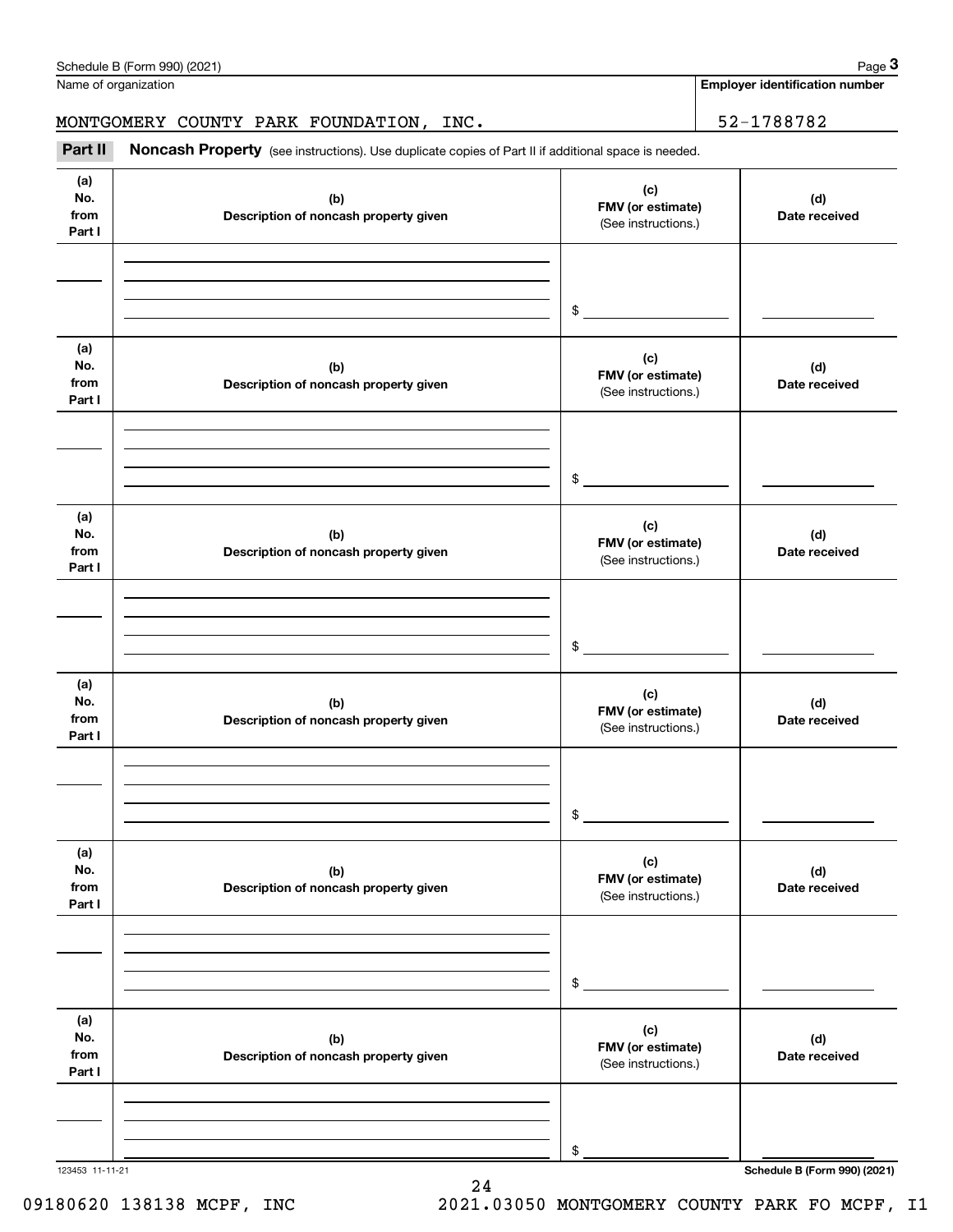|                 | Schedule B (Form 990) (2021)                                                                                                                                                                                                                                                 |                      |                                          | Page 4                                |  |  |  |  |
|-----------------|------------------------------------------------------------------------------------------------------------------------------------------------------------------------------------------------------------------------------------------------------------------------------|----------------------|------------------------------------------|---------------------------------------|--|--|--|--|
|                 | Name of organization                                                                                                                                                                                                                                                         |                      |                                          | <b>Employer identification number</b> |  |  |  |  |
|                 | MONTGOMERY COUNTY PARK FOUNDATION, INC.                                                                                                                                                                                                                                      |                      |                                          | 52-1788782                            |  |  |  |  |
| Part III        | Exclusively religious, charitable, etc., contributions to organizations described in section 501(c)(7), (8), or (10) that total more than \$1,000 for the year<br>from any one contributor. Complete columns (a) through (e) and the following line entry. For organizations |                      |                                          |                                       |  |  |  |  |
|                 | completing Part III, enter the total of exclusively religious, charitable, etc., contributions of \$1,000 or less for the year. (Enter this info. once.) $\blacktriangleright$ \$<br>Use duplicate copies of Part III if additional space is needed.                         |                      |                                          |                                       |  |  |  |  |
| (a) No.<br>from | (b) Purpose of gift                                                                                                                                                                                                                                                          | (c) Use of gift      |                                          |                                       |  |  |  |  |
| Part I          |                                                                                                                                                                                                                                                                              |                      |                                          | (d) Description of how gift is held   |  |  |  |  |
|                 |                                                                                                                                                                                                                                                                              |                      |                                          |                                       |  |  |  |  |
|                 |                                                                                                                                                                                                                                                                              |                      |                                          |                                       |  |  |  |  |
|                 |                                                                                                                                                                                                                                                                              |                      |                                          |                                       |  |  |  |  |
|                 |                                                                                                                                                                                                                                                                              | (e) Transfer of gift |                                          |                                       |  |  |  |  |
|                 | Transferee's name, address, and ZIP + 4                                                                                                                                                                                                                                      |                      | Relationship of transferor to transferee |                                       |  |  |  |  |
|                 |                                                                                                                                                                                                                                                                              |                      |                                          |                                       |  |  |  |  |
|                 |                                                                                                                                                                                                                                                                              |                      |                                          |                                       |  |  |  |  |
| (a) No.         |                                                                                                                                                                                                                                                                              |                      |                                          |                                       |  |  |  |  |
| from<br>Part I  | (b) Purpose of gift<br>(c) Use of gift                                                                                                                                                                                                                                       |                      |                                          | (d) Description of how gift is held   |  |  |  |  |
|                 |                                                                                                                                                                                                                                                                              |                      |                                          |                                       |  |  |  |  |
|                 |                                                                                                                                                                                                                                                                              |                      |                                          |                                       |  |  |  |  |
|                 |                                                                                                                                                                                                                                                                              | (e) Transfer of gift |                                          |                                       |  |  |  |  |
|                 |                                                                                                                                                                                                                                                                              |                      |                                          |                                       |  |  |  |  |
|                 | Transferee's name, address, and ZIP + 4                                                                                                                                                                                                                                      |                      | Relationship of transferor to transferee |                                       |  |  |  |  |
|                 |                                                                                                                                                                                                                                                                              |                      |                                          |                                       |  |  |  |  |
|                 |                                                                                                                                                                                                                                                                              |                      |                                          |                                       |  |  |  |  |
| (a) No.<br>from |                                                                                                                                                                                                                                                                              |                      |                                          |                                       |  |  |  |  |
| Part I          | (b) Purpose of gift                                                                                                                                                                                                                                                          | (c) Use of gift      |                                          | (d) Description of how gift is held   |  |  |  |  |
|                 |                                                                                                                                                                                                                                                                              |                      |                                          |                                       |  |  |  |  |
|                 |                                                                                                                                                                                                                                                                              |                      |                                          |                                       |  |  |  |  |
|                 |                                                                                                                                                                                                                                                                              | (e) Transfer of gift |                                          |                                       |  |  |  |  |
|                 |                                                                                                                                                                                                                                                                              |                      |                                          |                                       |  |  |  |  |
|                 | Transferee's name, address, and ZIP + 4                                                                                                                                                                                                                                      |                      | Relationship of transferor to transferee |                                       |  |  |  |  |
|                 |                                                                                                                                                                                                                                                                              |                      |                                          |                                       |  |  |  |  |
|                 |                                                                                                                                                                                                                                                                              |                      |                                          |                                       |  |  |  |  |
| (a) No.<br>from | (b) Purpose of gift                                                                                                                                                                                                                                                          | (c) Use of gift      |                                          | (d) Description of how gift is held   |  |  |  |  |
| Part I          |                                                                                                                                                                                                                                                                              |                      |                                          |                                       |  |  |  |  |
|                 |                                                                                                                                                                                                                                                                              |                      |                                          |                                       |  |  |  |  |
|                 |                                                                                                                                                                                                                                                                              |                      |                                          |                                       |  |  |  |  |
|                 | (e) Transfer of gift                                                                                                                                                                                                                                                         |                      |                                          |                                       |  |  |  |  |
|                 |                                                                                                                                                                                                                                                                              |                      |                                          |                                       |  |  |  |  |
|                 | Transferee's name, address, and ZIP + 4                                                                                                                                                                                                                                      |                      | Relationship of transferor to transferee |                                       |  |  |  |  |
|                 |                                                                                                                                                                                                                                                                              |                      |                                          |                                       |  |  |  |  |
|                 |                                                                                                                                                                                                                                                                              |                      |                                          |                                       |  |  |  |  |
| 123454 11-11-21 |                                                                                                                                                                                                                                                                              |                      |                                          | Schedule B (Form 990) (2021)          |  |  |  |  |
|                 |                                                                                                                                                                                                                                                                              | 25                   |                                          |                                       |  |  |  |  |

09180620 138138 MCPF, INC 2021.03050 MONTGOMERY COUNTY PARK FO MCPF, I1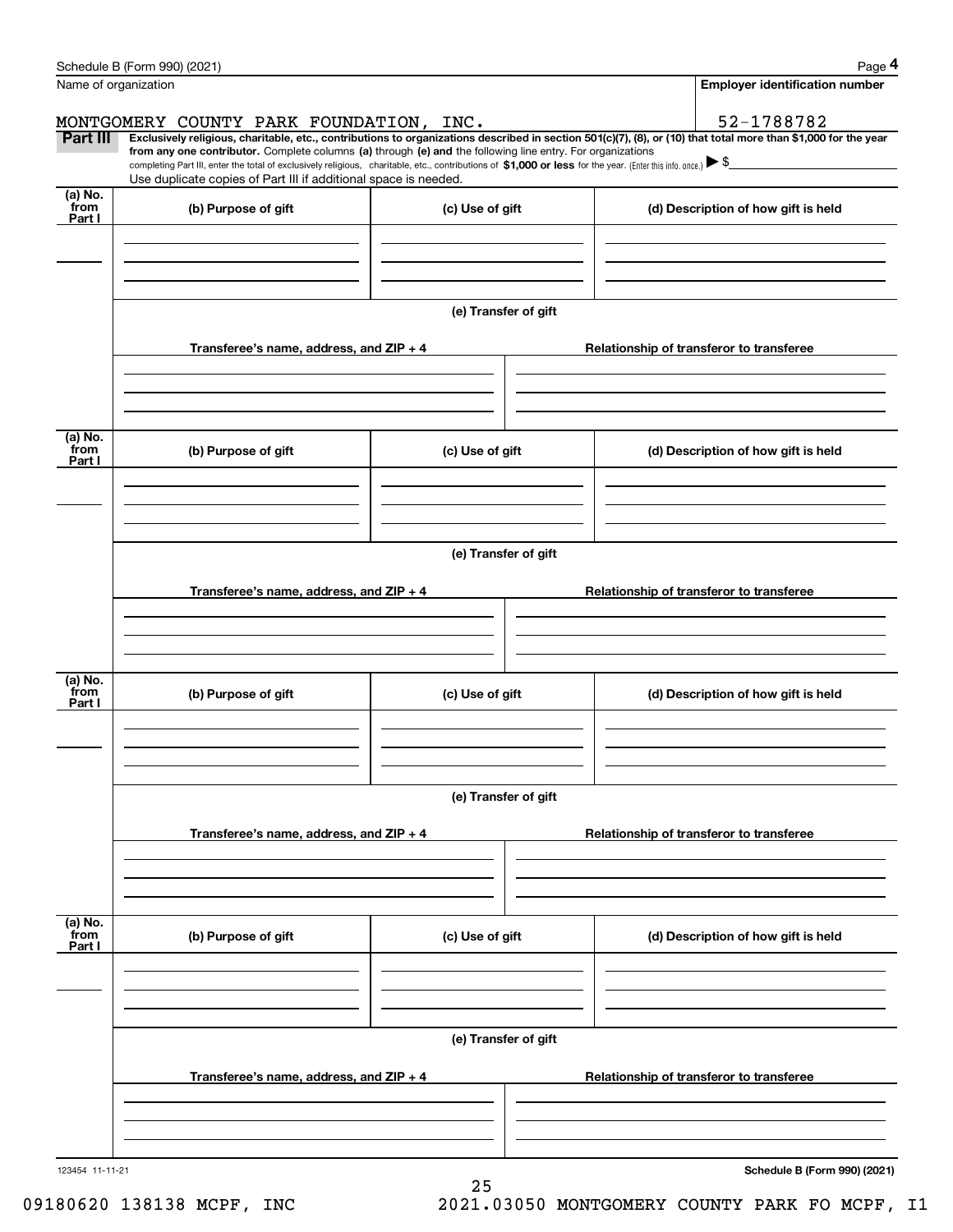|  | <b>SCHEDULE D</b> |  |  |  |
|--|-------------------|--|--|--|
|--|-------------------|--|--|--|

| (Form 990) |
|------------|
|            |

**6**

# **Supplemental Financial Statements**

**| Complete if the organization answered "Yes" on Form 990, Part IV, line 6, 7, 8, 9, 10, 11a, 11b, 11c, 11d, 11e, 11f, 12a, or 12b. | Attach to Form 990.**



**No**

**No**

Department of the Treasury Internal Revenue Service

**|Go to www.irs.gov/Form990 for instructions and the latest information.**

**Name of the organization Employer identification number** (a) Donor advised funds **Yes Yes** Complete if the organization answered "Yes" on Form 990, Part IV, line 6. (b) Funds and other accounts Total number at end of year ~~~~~~~~~~~~~~~ Aggregate value of contributions to (during year) will messe Aggregate value of grants from (during year) will contain the Aggregate value of grants from (during year) Aggregate value at end of year<br>Aggregate value at end of year Did the organization inform all donors and donor advisors in writing that the assets held in donor advised funds are the organization's property, subject to the organization's exclusive legal control? ~~~~~~~~~~~~~~~~~~ Did the organization inform all grantees, donors, and donor advisors in writing that grant funds can be used only for charitable purposes and not for the benefit of the donor or donor advisor, or for any other purpose conferring impermissible private benefit? **Part II | Conservation Easements.** Complete if the organization answered "Yes" on Form 990, Part IV, line 7. Purpose(s) of conservation easements held by the organization (check all that apply). **Part I Organizations Maintaining Donor Advised Funds or Other Similar Funds or Accounts.**   $\mathcal{L}^{\text{max}}$  $\mathcal{L}^{\text{max}}$ MONTGOMERY COUNTY PARK FOUNDATION, INC. 52-1788782

| Purpose(s) of conservation easements held by the organization (check all that apply). |                                                    |
|---------------------------------------------------------------------------------------|----------------------------------------------------|
| $\Box$ Preservation of land for public use (for example, recreation or education)     | Preservation of a historically important land area |
| Protection of natural habitat                                                         | Preservation of a certified historic structure     |
| Preservation of open space                                                            |                                                    |

| Complete lines 2a through 2d if the organization held a qualified conservation contribution in the form of a conservation easement on the last |                                   |
|------------------------------------------------------------------------------------------------------------------------------------------------|-----------------------------------|
| day of the tax year.                                                                                                                           | l Held at the End of the Tax Year |
|                                                                                                                                                |                                   |

| a | Total number of conservation easements                                                                                                    | 2a |     |           |
|---|-------------------------------------------------------------------------------------------------------------------------------------------|----|-----|-----------|
| b | Total acreage restricted by conservation easements                                                                                        | 2b |     |           |
| c | Number of conservation easements on a certified historic structure included in (a)                                                        | 2c |     |           |
|   | d Number of conservation easements included in (c) acquired after 7/25/06, and not on a historic structure                                |    |     |           |
|   | listed in the National Register                                                                                                           | 2d |     |           |
| 3 | Number of conservation easements modified, transferred, released, extinguished, or terminated by the organization during the tax          |    |     |           |
|   | $\vee$ ear                                                                                                                                |    |     |           |
| 4 | Number of states where property subject to conservation easement is located $\blacktriangleright$                                         |    |     |           |
| 5 | Does the organization have a written policy regarding the periodic monitoring, inspection, handling of                                    |    |     |           |
|   | violations, and enforcement of the conservation easements it holds?                                                                       |    | Yes | <b>No</b> |
| 6 | Staff and volunteer hours devoted to monitoring, inspecting, handling of violations, and enforcing conservation easements during the year |    |     |           |
|   |                                                                                                                                           |    |     |           |
| 7 | Amount of expenses incurred in monitoring, inspecting, handling of violations, and enforcing conservation easements during the year       |    |     |           |
|   | ء -                                                                                                                                       |    |     |           |
| 8 | Does each conservation easement reported on line 2(d) above satisfy the requirements of section 170(h)(4)(B)(i)                           |    |     |           |
|   | and section $170(h)(4)(B)(ii)?$                                                                                                           |    | Yes | No        |
| 9 | In Part XIII, describe how the organization reports conservation easements in its revenue and expense statement and                       |    |     |           |
|   | balance sheet, and include, if applicable, the text of the footnote to the organization's financial statements that describes the         |    |     |           |
|   | organization's accounting for conservation easements.                                                                                     |    |     |           |
|   | Organizations Maintaining Collections of Art, Historical Treasures, or Other Similar Assets.<br>Part III                                  |    |     |           |
|   | Complete if the organization answered "Yes" on Form 990, Part IV, line 8.                                                                 |    |     |           |
|   | 1a If the organization elected, as permitted under FASB ASC 958, not to report in its revenue statement and balance sheet works           |    |     |           |
|   | of art, historical treasures, or other similar assets held for public exhibition, education, or research in furtherance of public         |    |     |           |
|   | service, provide in Part XIII the text of the footnote to its financial statements that describes these items.                            |    |     |           |
|   | <b>b</b> If the organization elected, as permitted under FASB ASC 958, to report in its revenue statement and balance sheet works of      |    |     |           |
|   | art hietorical treasures, or other similar assets held for public exhibition, education, or research in furtherance of public senvice.    |    |     |           |

|   | art, historical treasures, or other similar assets held for public exhibition, education, or research in furtherance of public service, |                            |
|---|-----------------------------------------------------------------------------------------------------------------------------------------|----------------------------|
|   | provide the following amounts relating to these items:                                                                                  |                            |
|   | (i)                                                                                                                                     |                            |
|   |                                                                                                                                         | $\triangleright$ \$        |
| 2 | If the organization received or held works of art, historical treasures, or other similar assets for financial gain, provide            |                            |
|   | the following amounts required to be reported under FASB ASC 958 relating to these items:                                               |                            |
|   |                                                                                                                                         |                            |
|   | b Assets included in Form 990, Part X <u>Particular Communication and the set of the set of the set of the set of</u>                   |                            |
|   | LHA For Paperwork Reduction Act Notice, see the Instructions for Form 990.                                                              | Schedule D (Form 990) 2021 |
|   | 132051 10-28-21                                                                                                                         |                            |

26

09180620 138138 MCPF, INC 2021.03050 MONTGOMERY COUNTY PARK FO MCPF, I1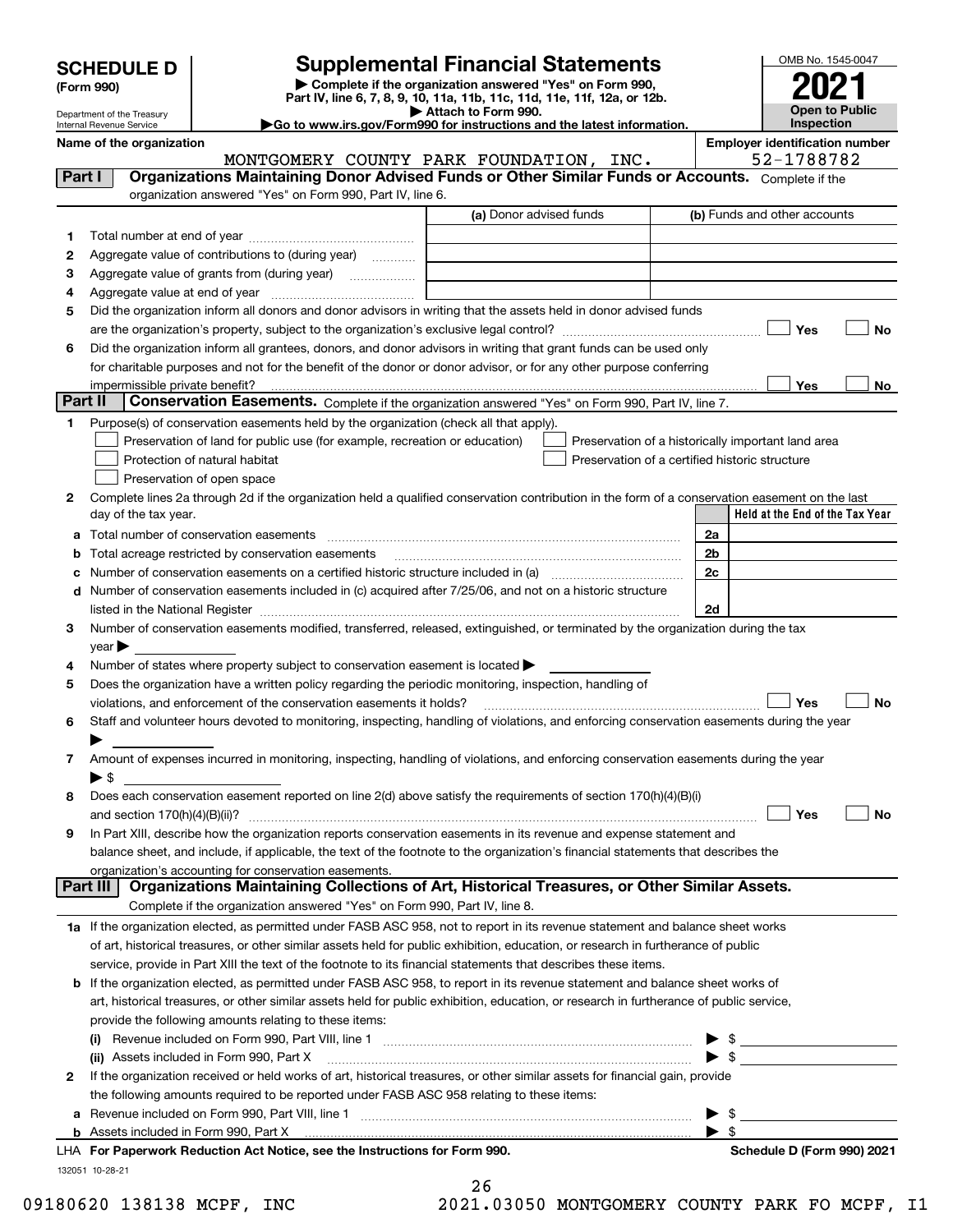|   | Schedule D (Form 990) 2021                                                                                                                                                                                                            | MONTGOMERY COUNTY PARK FOUNDATION, INC. |   |                |                          |                 | 52-1788782           |                            |     | Page 2 |
|---|---------------------------------------------------------------------------------------------------------------------------------------------------------------------------------------------------------------------------------------|-----------------------------------------|---|----------------|--------------------------|-----------------|----------------------|----------------------------|-----|--------|
|   | Part III<br>Organizations Maintaining Collections of Art, Historical Treasures, or Other Similar Assets (continued)                                                                                                                   |                                         |   |                |                          |                 |                      |                            |     |        |
| 3 | Using the organization's acquisition, accession, and other records, check any of the following that make significant use of its                                                                                                       |                                         |   |                |                          |                 |                      |                            |     |        |
|   | collection items (check all that apply):                                                                                                                                                                                              |                                         |   |                |                          |                 |                      |                            |     |        |
| а | Public exhibition                                                                                                                                                                                                                     |                                         | d |                | Loan or exchange program |                 |                      |                            |     |        |
| b | Scholarly research                                                                                                                                                                                                                    |                                         | e |                |                          |                 |                      |                            |     |        |
| c | Preservation for future generations                                                                                                                                                                                                   |                                         |   |                |                          |                 |                      |                            |     |        |
| 4 | Provide a description of the organization's collections and explain how they further the organization's exempt purpose in Part XIII.                                                                                                  |                                         |   |                |                          |                 |                      |                            |     |        |
| 5 | During the year, did the organization solicit or receive donations of art, historical treasures, or other similar assets                                                                                                              |                                         |   |                |                          |                 |                      |                            |     |        |
|   |                                                                                                                                                                                                                                       |                                         |   |                |                          |                 |                      | Yes                        |     | No.    |
|   | Part IV<br>Escrow and Custodial Arrangements. Complete if the organization answered "Yes" on Form 990, Part IV, line 9, or                                                                                                            |                                         |   |                |                          |                 |                      |                            |     |        |
|   | reported an amount on Form 990, Part X, line 21.                                                                                                                                                                                      |                                         |   |                |                          |                 |                      |                            |     |        |
|   | 1a Is the organization an agent, trustee, custodian or other intermediary for contributions or other assets not included                                                                                                              |                                         |   |                |                          |                 |                      |                            |     |        |
|   |                                                                                                                                                                                                                                       |                                         |   |                |                          |                 |                      | Yes                        |     | No     |
|   | <b>b</b> If "Yes," explain the arrangement in Part XIII and complete the following table:                                                                                                                                             |                                         |   |                |                          |                 |                      |                            |     |        |
|   |                                                                                                                                                                                                                                       |                                         |   |                |                          |                 |                      | Amount                     |     |        |
|   |                                                                                                                                                                                                                                       |                                         |   |                |                          |                 |                      |                            |     |        |
|   | c Beginning balance measurements and the contract of the contract of the contract of the contract of the contract of the contract of the contract of the contract of the contract of the contract of the contract of the contr        |                                         |   |                |                          | 1c              |                      |                            |     |        |
|   | d Additions during the year measurements are all an according to the year measurement of the year measurement of the state of the state of the state of the state of the state of the state of the state of the state of the s        |                                         |   |                |                          | 1d              |                      |                            |     |        |
|   | e Distributions during the year manufactured and an intervention of the year manufactured by the state of the state of the state of the state of the state of the state of the state of the state of the state of the state of        |                                         |   |                |                          | 1e              |                      |                            |     |        |
|   |                                                                                                                                                                                                                                       |                                         |   |                |                          | 1f              |                      |                            |     |        |
|   | 2a Did the organization include an amount on Form 990, Part X, line 21, for escrow or custodial account liability?                                                                                                                    |                                         |   |                |                          |                 |                      | Yes                        |     | No     |
|   | <b>b</b> If "Yes," explain the arrangement in Part XIII. Check here if the explanation has been provided on Part XIII<br><b>Part V</b><br>Endowment Funds. Complete if the organization answered "Yes" on Form 990, Part IV, line 10. |                                         |   |                |                          |                 |                      |                            |     |        |
|   |                                                                                                                                                                                                                                       |                                         |   |                |                          |                 |                      |                            |     |        |
|   |                                                                                                                                                                                                                                       | (a) Current year                        |   | (b) Prior year | (c) Two years back       |                 | (d) Three years back | (e) Four years back        |     |        |
|   | 1a Beginning of year balance                                                                                                                                                                                                          |                                         |   |                |                          |                 |                      |                            |     |        |
| b |                                                                                                                                                                                                                                       |                                         |   |                |                          |                 |                      |                            |     |        |
| c | Net investment earnings, gains, and losses                                                                                                                                                                                            |                                         |   |                |                          |                 |                      |                            |     |        |
|   |                                                                                                                                                                                                                                       |                                         |   |                |                          |                 |                      |                            |     |        |
|   | <b>e</b> Other expenditures for facilities                                                                                                                                                                                            |                                         |   |                |                          |                 |                      |                            |     |        |
|   |                                                                                                                                                                                                                                       |                                         |   |                |                          |                 |                      |                            |     |        |
|   |                                                                                                                                                                                                                                       |                                         |   |                |                          |                 |                      |                            |     |        |
| g | End of year balance                                                                                                                                                                                                                   |                                         |   |                |                          |                 |                      |                            |     |        |
| 2 | Provide the estimated percentage of the current year end balance (line 1g, column (a)) held as:                                                                                                                                       |                                         |   |                |                          |                 |                      |                            |     |        |
| а | Board designated or quasi-endowment > _____                                                                                                                                                                                           |                                         | % |                |                          |                 |                      |                            |     |        |
| b | Permanent endowment > ____________                                                                                                                                                                                                    | %                                       |   |                |                          |                 |                      |                            |     |        |
|   | $\mathbf c$ Term endowment $\blacktriangleright$                                                                                                                                                                                      | $\%$                                    |   |                |                          |                 |                      |                            |     |        |
|   | The percentages on lines 2a, 2b, and 2c should equal 100%.                                                                                                                                                                            |                                         |   |                |                          |                 |                      |                            |     |        |
|   | 3a Are there endowment funds not in the possession of the organization that are held and administered for the organization                                                                                                            |                                         |   |                |                          |                 |                      |                            |     |        |
|   | by:                                                                                                                                                                                                                                   |                                         |   |                |                          |                 |                      |                            | Yes | No     |
|   | (i)                                                                                                                                                                                                                                   |                                         |   |                |                          |                 |                      | 3a(i)                      |     |        |
|   |                                                                                                                                                                                                                                       |                                         |   |                |                          |                 |                      | 3a(ii)                     |     |        |
|   |                                                                                                                                                                                                                                       |                                         |   |                |                          |                 |                      | 3b                         |     |        |
| 4 | Describe in Part XIII the intended uses of the organization's endowment funds.                                                                                                                                                        |                                         |   |                |                          |                 |                      |                            |     |        |
|   | Land, Buildings, and Equipment.<br><b>Part VI</b>                                                                                                                                                                                     |                                         |   |                |                          |                 |                      |                            |     |        |
|   | Complete if the organization answered "Yes" on Form 990, Part IV, line 11a. See Form 990, Part X, line 10.                                                                                                                            |                                         |   |                |                          |                 |                      |                            |     |        |
|   | Description of property                                                                                                                                                                                                               | (a) Cost or other                       |   |                | (b) Cost or other        | (c) Accumulated |                      | (d) Book value             |     |        |
|   |                                                                                                                                                                                                                                       | basis (investment)                      |   |                | basis (other)            | depreciation    |                      |                            |     |        |
|   |                                                                                                                                                                                                                                       |                                         |   |                |                          |                 |                      |                            |     |        |
|   |                                                                                                                                                                                                                                       |                                         |   |                |                          |                 |                      |                            |     |        |
|   |                                                                                                                                                                                                                                       |                                         |   |                |                          |                 |                      |                            |     |        |
|   |                                                                                                                                                                                                                                       |                                         |   |                |                          |                 |                      |                            |     |        |
|   |                                                                                                                                                                                                                                       |                                         |   |                |                          |                 |                      |                            |     |        |
|   |                                                                                                                                                                                                                                       |                                         |   |                |                          |                 |                      |                            |     | 0.     |
|   |                                                                                                                                                                                                                                       |                                         |   |                |                          |                 |                      | <b>D. (Fause 000) 0004</b> |     |        |

**Schedule D (Form 990) 2021**

132052 10-28-21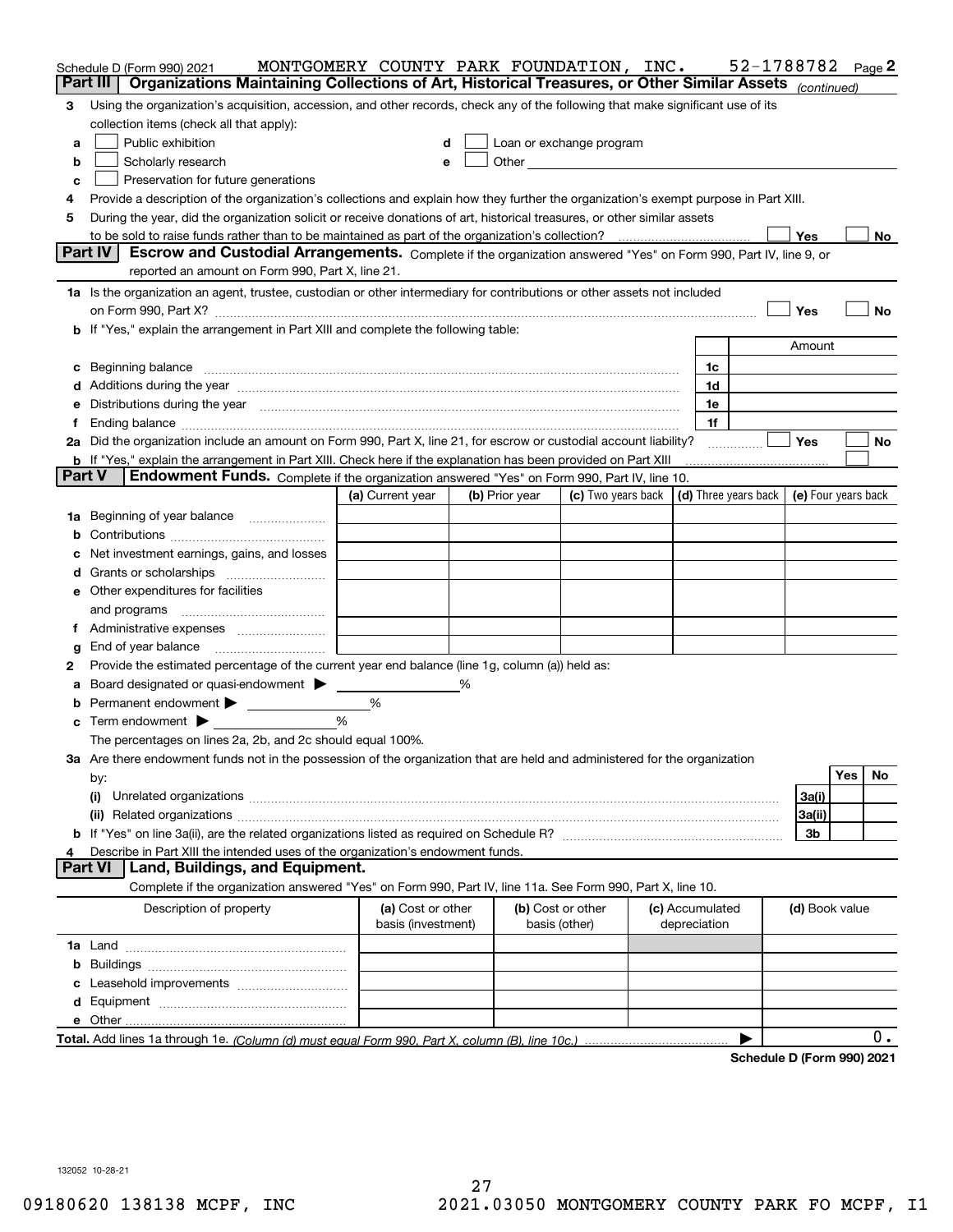|                  | Schedule D (Form 990) 2021                                                                                                                           |                 |                | MONTGOMERY COUNTY PARK FOUNDATION, | INC. | 52-1788782                                                | $Page$ <sup>3</sup> |
|------------------|------------------------------------------------------------------------------------------------------------------------------------------------------|-----------------|----------------|------------------------------------|------|-----------------------------------------------------------|---------------------|
| <b>Part VIII</b> | <b>Investments - Other Securities.</b>                                                                                                               |                 |                |                                    |      |                                                           |                     |
|                  | Complete if the organization answered "Yes" on Form 990, Part IV, line 11b. See Form 990, Part X, line 12.                                           |                 |                |                                    |      |                                                           |                     |
|                  | (a) Description of security or category (including name of security)                                                                                 |                 | (b) Book value |                                    |      | (c) Method of valuation: Cost or end-of-year market value |                     |
|                  |                                                                                                                                                      |                 |                |                                    |      |                                                           |                     |
|                  | (2) Closely held equity interests [11] [2] Closely held equity interests                                                                             |                 |                |                                    |      |                                                           |                     |
| $(3)$ Other      |                                                                                                                                                      |                 |                |                                    |      |                                                           |                     |
| (A)              |                                                                                                                                                      |                 |                |                                    |      |                                                           |                     |
| (B)              |                                                                                                                                                      |                 |                |                                    |      |                                                           |                     |
| (C)              |                                                                                                                                                      |                 |                |                                    |      |                                                           |                     |
| (D)              |                                                                                                                                                      |                 |                |                                    |      |                                                           |                     |
| (E)              |                                                                                                                                                      |                 |                |                                    |      |                                                           |                     |
| (F)              |                                                                                                                                                      |                 |                |                                    |      |                                                           |                     |
| (G)              |                                                                                                                                                      |                 |                |                                    |      |                                                           |                     |
| (H)              |                                                                                                                                                      |                 |                |                                    |      |                                                           |                     |
|                  | Total. (Col. (b) must equal Form 990, Part X, col. (B) line 12.)                                                                                     |                 |                |                                    |      |                                                           |                     |
|                  | Part VIII Investments - Program Related.                                                                                                             |                 |                |                                    |      |                                                           |                     |
|                  | Complete if the organization answered "Yes" on Form 990, Part IV, line 11c. See Form 990, Part X, line 13.                                           |                 |                |                                    |      |                                                           |                     |
|                  | (a) Description of investment                                                                                                                        |                 | (b) Book value |                                    |      | (c) Method of valuation: Cost or end-of-year market value |                     |
| (1)              |                                                                                                                                                      |                 |                |                                    |      |                                                           |                     |
| (2)              |                                                                                                                                                      |                 |                |                                    |      |                                                           |                     |
| (3)              |                                                                                                                                                      |                 |                |                                    |      |                                                           |                     |
| (4)              |                                                                                                                                                      |                 |                |                                    |      |                                                           |                     |
| (5)              |                                                                                                                                                      |                 |                |                                    |      |                                                           |                     |
| (6)              |                                                                                                                                                      |                 |                |                                    |      |                                                           |                     |
| (7)              |                                                                                                                                                      |                 |                |                                    |      |                                                           |                     |
| (8)              |                                                                                                                                                      |                 |                |                                    |      |                                                           |                     |
| (9)              |                                                                                                                                                      |                 |                |                                    |      |                                                           |                     |
| Part IX          | Total. (Col. (b) must equal Form 990, Part X, col. (B) line 13.)<br><b>Other Assets.</b>                                                             |                 |                |                                    |      |                                                           |                     |
|                  | Complete if the organization answered "Yes" on Form 990, Part IV, line 11d. See Form 990, Part X, line 15.                                           |                 |                |                                    |      |                                                           |                     |
|                  |                                                                                                                                                      | (a) Description |                |                                    |      | (b) Book value                                            |                     |
|                  |                                                                                                                                                      |                 |                |                                    |      |                                                           |                     |
| (1)              |                                                                                                                                                      |                 |                |                                    |      |                                                           |                     |
| (2)              |                                                                                                                                                      |                 |                |                                    |      |                                                           |                     |
| (3)<br>(4)       |                                                                                                                                                      |                 |                |                                    |      |                                                           |                     |
|                  |                                                                                                                                                      |                 |                |                                    |      |                                                           |                     |
| (5)<br>(6)       |                                                                                                                                                      |                 |                |                                    |      |                                                           |                     |
| (7)              |                                                                                                                                                      |                 |                |                                    |      |                                                           |                     |
| (8)              |                                                                                                                                                      |                 |                |                                    |      |                                                           |                     |
| (9)              |                                                                                                                                                      |                 |                |                                    |      |                                                           |                     |
|                  |                                                                                                                                                      |                 |                |                                    |      |                                                           |                     |
| Part X           | <b>Other Liabilities.</b>                                                                                                                            |                 |                |                                    |      |                                                           |                     |
|                  | Complete if the organization answered "Yes" on Form 990, Part IV, line 11e or 11f. See Form 990, Part X, line 25.                                    |                 |                |                                    |      |                                                           |                     |
| 1.               | (a) Description of liability                                                                                                                         |                 |                |                                    |      | (b) Book value                                            |                     |
| (1)              | Federal income taxes                                                                                                                                 |                 |                |                                    |      |                                                           |                     |
| (2)              |                                                                                                                                                      |                 |                |                                    |      |                                                           |                     |
| (3)              |                                                                                                                                                      |                 |                |                                    |      |                                                           |                     |
| (4)              |                                                                                                                                                      |                 |                |                                    |      |                                                           |                     |
| (5)              |                                                                                                                                                      |                 |                |                                    |      |                                                           |                     |
| (6)              |                                                                                                                                                      |                 |                |                                    |      |                                                           |                     |
| (7)              |                                                                                                                                                      |                 |                |                                    |      |                                                           |                     |
| (8)              |                                                                                                                                                      |                 |                |                                    |      |                                                           |                     |
| (9)              |                                                                                                                                                      |                 |                |                                    |      |                                                           |                     |
|                  |                                                                                                                                                      |                 |                |                                    |      |                                                           |                     |
|                  | 2. Liability for uncertain tax positions. In Part XIII, provide the text of the footnote to the organization's financial statements that reports the |                 |                |                                    |      |                                                           |                     |
|                  | organization's liability for uncertain tax positions under FASB ASC 740. Check here if the text of the footnote has been provided in Part XIII       |                 |                |                                    |      |                                                           | $\mathbf{X}$        |

**Schedule D (Form 990) 2021**

132053 10-28-21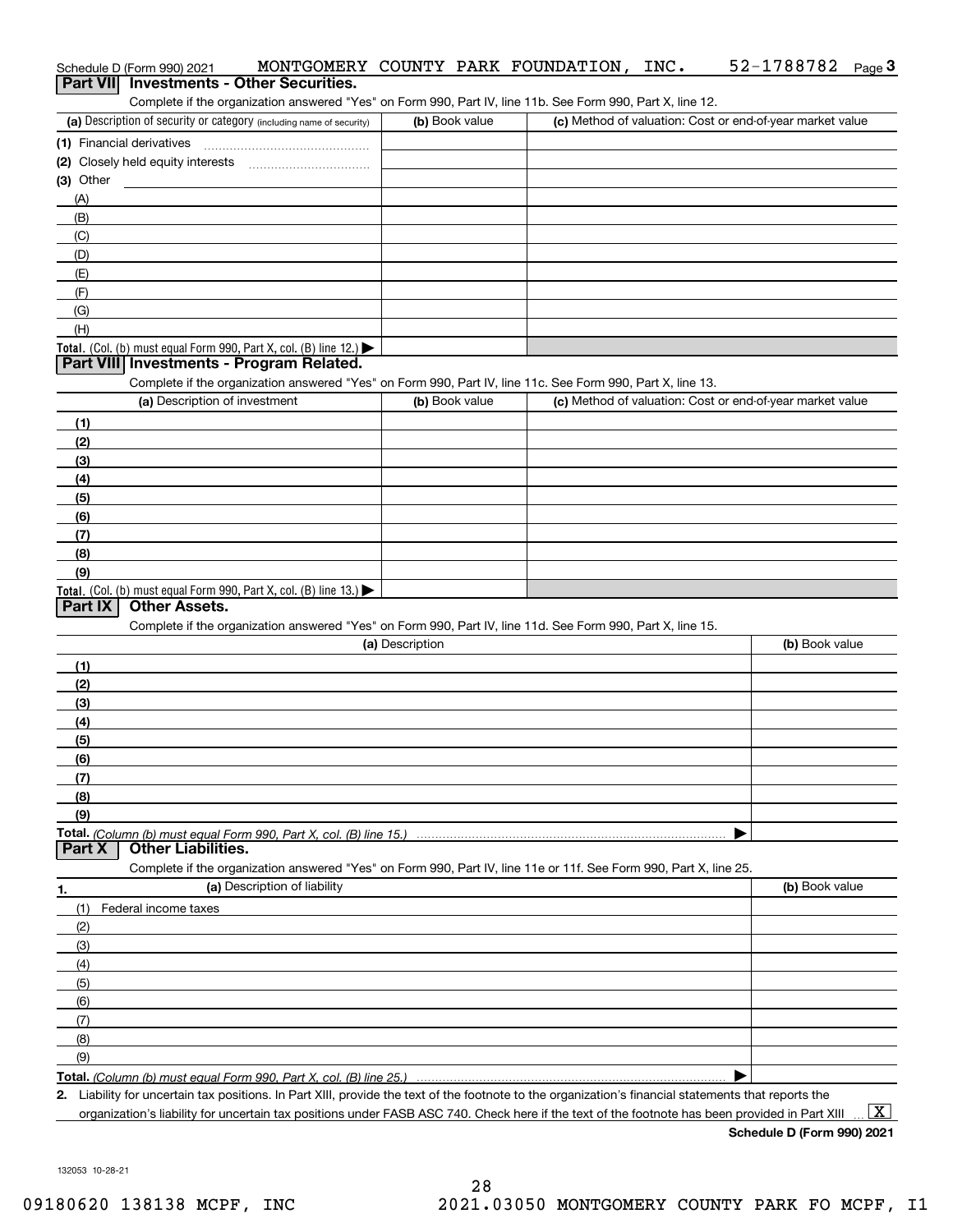|              | MONTGOMERY COUNTY PARK FOUNDATION, INC.<br>Schedule D (Form 990) 2021                                                                                                                                                         |                |                         |              | 52-1788782 Page 4 |
|--------------|-------------------------------------------------------------------------------------------------------------------------------------------------------------------------------------------------------------------------------|----------------|-------------------------|--------------|-------------------|
|              | Reconciliation of Revenue per Audited Financial Statements With Revenue per Return.<br>Part XI                                                                                                                                |                |                         |              |                   |
|              | Complete if the organization answered "Yes" on Form 990, Part IV, line 12a.                                                                                                                                                   |                |                         |              |                   |
| 1            | Total revenue, gains, and other support per audited financial statements                                                                                                                                                      | $\mathbf{1}$   | $\overline{1,219},512.$ |              |                   |
| $\mathbf{2}$ | Amounts included on line 1 but not on Form 990, Part VIII, line 12:                                                                                                                                                           |                |                         |              |                   |
| a            | Net unrealized gains (losses) on investments [11] matter contracts and the unrealized gains (losses) on investments                                                                                                           | 2a             |                         |              |                   |
| b            |                                                                                                                                                                                                                               | 2 <sub>b</sub> | 413,699.                |              |                   |
|              |                                                                                                                                                                                                                               | 2c             |                         |              |                   |
| d            |                                                                                                                                                                                                                               | 2d             |                         |              |                   |
| е            | Add lines 2a through 2d                                                                                                                                                                                                       |                |                         | 2e           | 413,699.          |
| 3            |                                                                                                                                                                                                                               |                |                         | 3            | 805,813.          |
| 4            | Amounts included on Form 990. Part VIII. line 12, but not on line 1:                                                                                                                                                          |                |                         |              |                   |
|              |                                                                                                                                                                                                                               | 4a             |                         |              |                   |
| b            |                                                                                                                                                                                                                               | 4 <sub>b</sub> |                         |              |                   |
| c.           | Add lines 4a and 4b                                                                                                                                                                                                           |                |                         | 4c           | υ.                |
|              |                                                                                                                                                                                                                               | $\overline{5}$ | 805, 813.               |              |                   |
|              |                                                                                                                                                                                                                               |                |                         |              |                   |
|              | Part XII   Reconciliation of Expenses per Audited Financial Statements With Expenses per Return.                                                                                                                              |                |                         |              |                   |
|              | Complete if the organization answered "Yes" on Form 990, Part IV, line 12a.                                                                                                                                                   |                |                         |              |                   |
| 1            | Total expenses and losses per audited financial statements [11, 11] manuscription control expenses and losses per audited financial statements [11] manuscription of the statements [11] manuscription of the statements [11] |                |                         | $\mathbf{1}$ | 829,914.          |
| 2            | Amounts included on line 1 but not on Form 990, Part IX, line 25:                                                                                                                                                             |                |                         |              |                   |
| a            |                                                                                                                                                                                                                               | 2a             | 413,699.                |              |                   |
| b            |                                                                                                                                                                                                                               | 2 <sub>b</sub> |                         |              |                   |
| c            |                                                                                                                                                                                                                               | 2c             |                         |              |                   |
| d            |                                                                                                                                                                                                                               | 2d             |                         |              |                   |
|              |                                                                                                                                                                                                                               |                |                         | 2e           | 413,699.          |
| 3            |                                                                                                                                                                                                                               |                |                         | 3            | 416, 215.         |
| 4            | Amounts included on Form 990, Part IX, line 25, but not on line 1:                                                                                                                                                            |                |                         |              |                   |
| a            |                                                                                                                                                                                                                               | 4a             |                         |              |                   |
| b            | Other (Describe in Part XIII.) <b>Construction Contract Construction</b> [                                                                                                                                                    | 4b             |                         |              |                   |
|              | c Add lines 4a and 4b                                                                                                                                                                                                         |                |                         | 4с           | 0.                |
|              | Part XIII Supplemental Information.                                                                                                                                                                                           |                |                         | 5            | 416, 215.         |

Provide the descriptions required for Part II, lines 3, 5, and 9; Part III, lines 1a and 4; Part IV, lines 1b and 2b; Part V, line 4; Part X, line 2; Part XI, lines 2d and 4b; and Part XII, lines 2d and 4b. Also complete this part to provide any additional information.

PART X, LINE 2:

UNCERTAIN TAX POSITIONS - AS OF DECEMBER 31, 2021 THE FOUNDATION HAD NO

UNCERTAIN TAX POSITIONS THAT QUALIFY FOR EITHER RECONGNITION OR DISCLOSURE

IN THE FINANCIAL STATEMENTS. THE TAX YEARS SUBJECT TO EXAMINATION BY THE

TAXING AUTHORITIES ARE THE YEARS ENDED DECEMBER 31, 2018 THROUGH 2021.

132054 10-28-21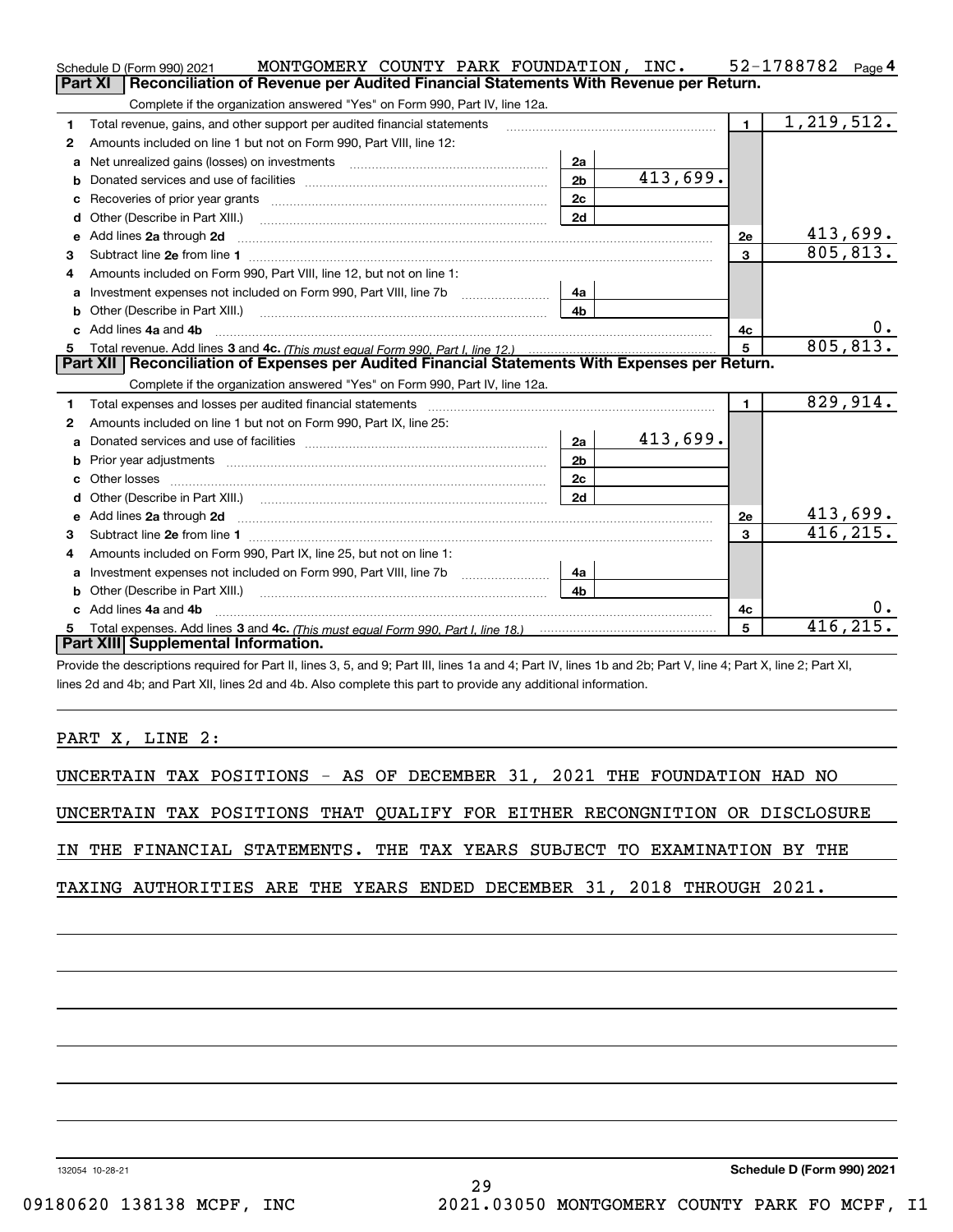**(Form 990)**

Department of the Treasury

# **SCHEDULE O Supplemental Information to Form 990 or 990-EZ**

**Complete to provide information for responses to specific questions on Form 990 or 990-EZ or to provide any additional information. | Attach to Form 990 or Form 990-EZ. | Go to www.irs.gov/Form990 for the latest information.**

OMB No. 1545-0047 **Open to Public InspectionEmployer identification number 2021**

Internal Revenue Service Name of the organization

MONTGOMERY COUNTY PARK FOUNDATION, INC. | 52-1788782

FORM 990, PART I, LINE 1, DESCRIPTION OF ORGANIZATION MISSION:

OF MONTGOMERY COUNTY, MARYLAND BY USING PRIVATE FUNDING SOURCES TO

PROMOTE AND ADVANCE THE ACQUISITION, PROTECTION, USE AND DEVELOPMENT OF

PARK LAND LOCATED IN MONTGOMERY COUNTY, MARYLAND AND OWNED/OR OPERATED

BY M-NCPPC (THE "MONTGOMERY PARK SYSTEM").

FORM 990, PART III, LINE 1, DESCRIPTION OF ORGANIZATION MISSION:

COUNTY, MARYLAND AND OWNED/OR OPERATED BY M-NCPPC (THE "MONTGOMERY PARK

SYSTEM").

FORM 990, PART VI, SECTION B, LINE 11B:

A DRAFT OF THE FORM 990 WAS REVIEWED BY THE EXECUTIVE DIRECTOR AND BOARD

OFFICERS PRIOR TO FILING.

FORM 990, PART VI, SECTION B, LINE 12C:

DISCLOSURE IS REQUIRED ANNUALLY AT A MEETING OF THE FULL BOARD

FORM 990, PART VI, SECTION C, LINE 19:

GOVERNING DOCUMENTS, POLICIES AND FINANCIAL STATEMENTS ARE AVAILABLE ON THE

ORGANIZATION`S WEBSITE.

FORM 990, PART XII, LINE 2C:

THE PROCESS HASN'T BEEN CHANGED FROM PRIOR YEAR.

LHA For Paperwork Reduction Act Notice, see the Instructions for Form 990 or 990-EZ. Schedule O (Form 990) 2021

132211 11-11-21

30